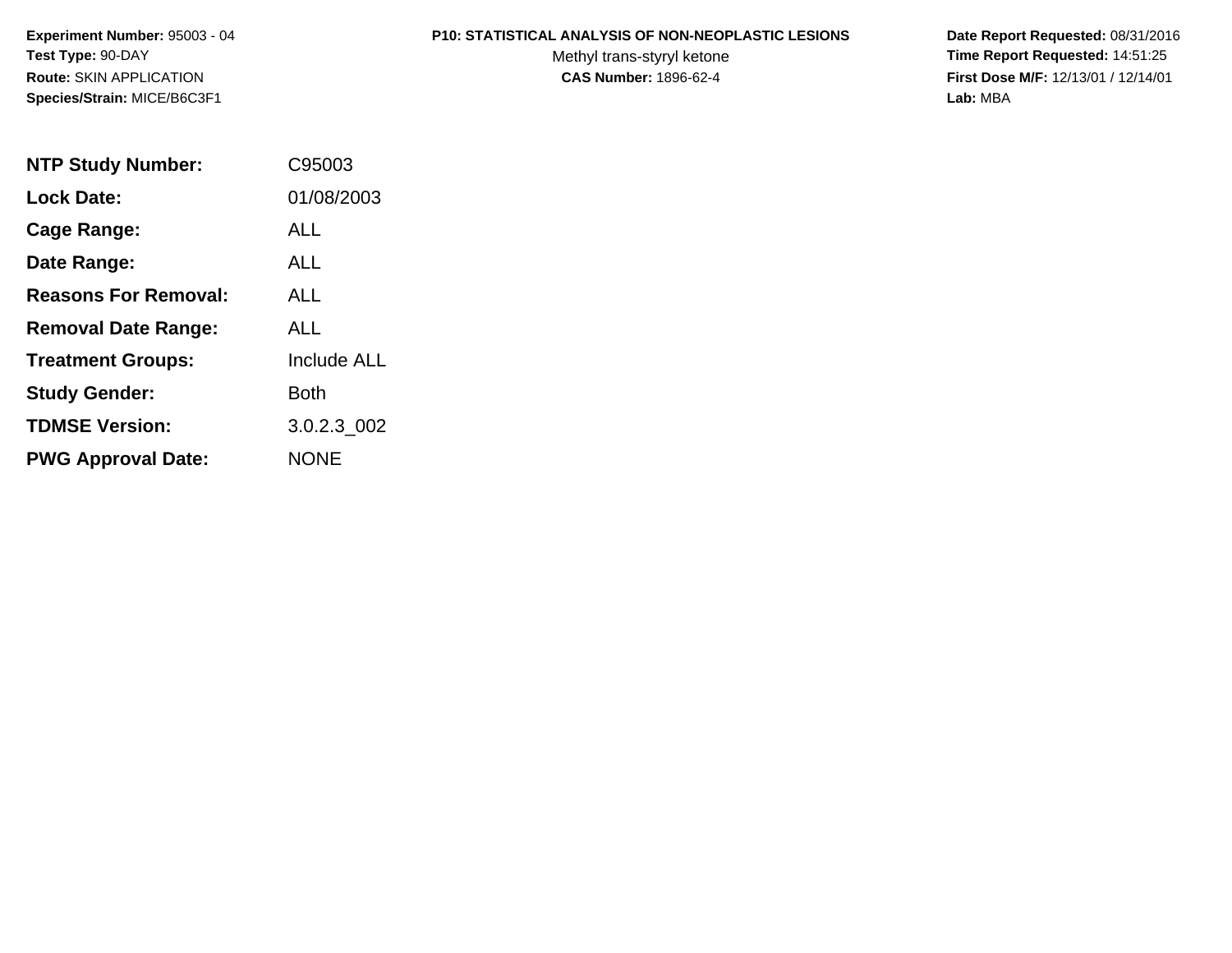**Experiment Number:** 95003 - 04**Test Type:** 90-DAY**Route:** SKIN APPLICATION**Species/Strain:** MICE/B6C3F1

#### **P10: STATISTICAL ANALYSIS OF NON-NEOPLASTIC LESIONS**

Methyl trans-styryl ketone<br>CAS Number: 1896-62-4

 **Date Report Requested:** 08/31/2016 **Time Report Requested:** 14:51:25 **First Dose M/F:** 12/13/01 / 12/14/01<br>**Lab:** MBA **Lab:** MBA

#### **SUMMARY OF STATISTICALLY SIGNIFICANT (P<=.05) RESULTS IN THE ANALYSIS OF METHYL TRANS-STYRYL KETONE**

#### **MALE MICE**

#### **Organ**

Nose: Olfactory Epithelium Atrophy Skin: Hair Follicle, Site of ApplicationSkin: Sebaceous Gland, Site of ApplicationSkin: Site of Application - Epidermisn Byperkeratosis Skin: Site of Application

SpleenThymus

#### **FEMALE MICE**

#### **Organ**

Adrenal Cortex: SubcapsularNose: Olfactory Epithelium Atrophy Skin: Hair Follicle, Site of ApplicationSkin: Sebaceous Gland, Site of ApplicationSkin: Site of Application - Epidermis Hyperkeratosis Skin: Site of Application

Uterus: Endometrium

#### **Morphology**

 Hyperplasia Hypertrophy HyperplasiaInflammation Chronic**Necrosis** Ulcern **Hematopoietic Cell Proliferation** s and the contract of the contract of the contract of the contract of the contract of the contract of the contract of the contract of the contract of the contract of the contract of the contract of the contract of the cont

#### **Morphology**

 Hyperplasia Focal Hyperplasia Hypertrophy HyperplasiaInflammation ChronicNecrosisHyperplasia Cystic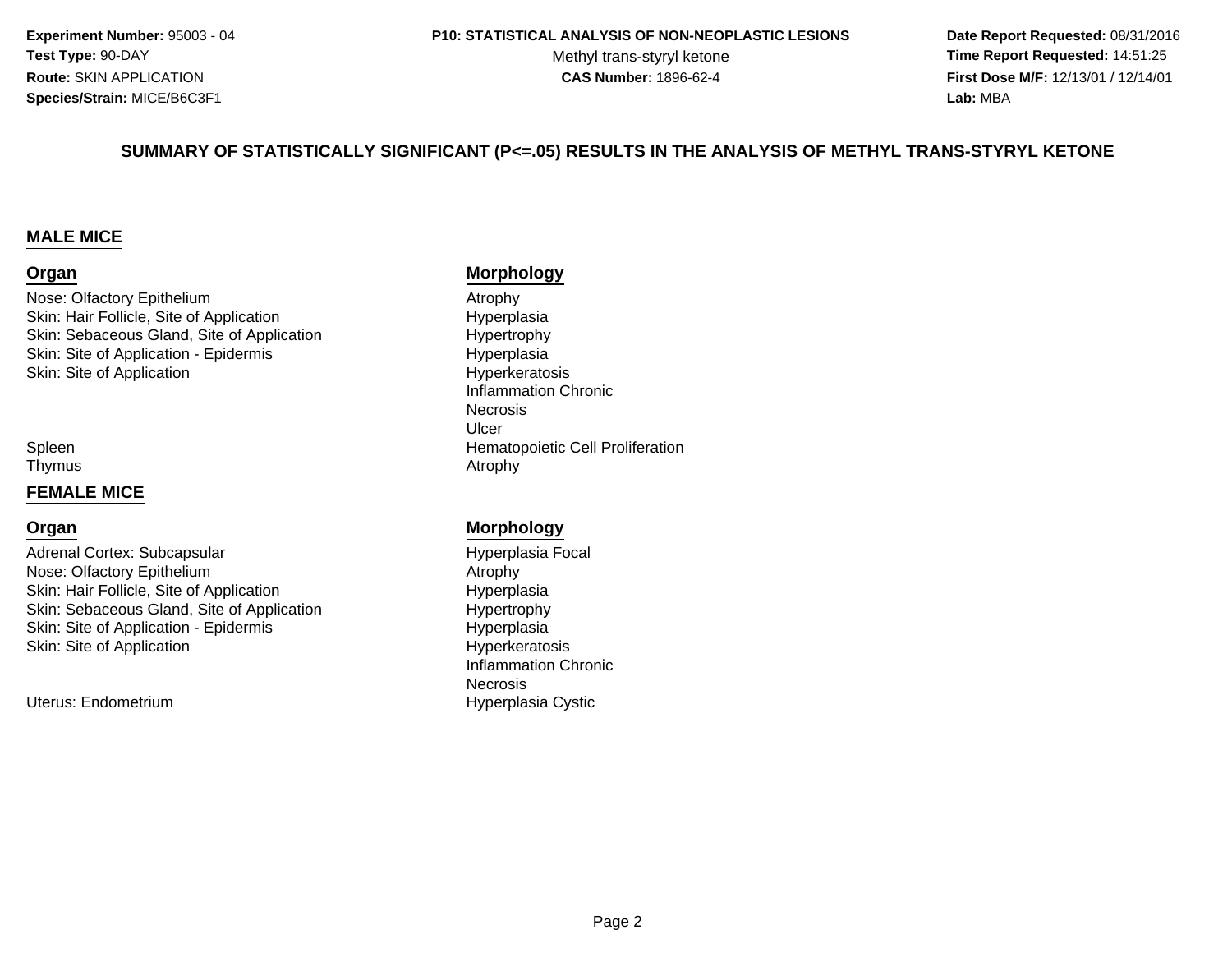**Date Report Requested:** 08/31/2016 **Time Report Requested:** 14:51:25 **First Dose M/F:** 12/13/01 / 12/14/01<br>**Lab:** MBA **Lab:** MBA

|                           |                                          |             | <b>Males</b>     |                   |                  |                   |  |  |
|---------------------------|------------------------------------------|-------------|------------------|-------------------|------------------|-------------------|--|--|
| <b>DOSE</b>               | <b>VEHICLE CONTROL</b>                   | 87.5 MG/KG  | <b>175 MG/KG</b> | <b>350 MG/KG</b>  | <b>700 MG/KG</b> | <b>1400 MG/KG</b> |  |  |
|                           |                                          |             |                  |                   |                  |                   |  |  |
| <b>Adrenal Cortex</b>     | <b>Accessory Adrenal Cortical Nodule</b> |             |                  |                   |                  |                   |  |  |
| <b>LESION RATES</b>       |                                          |             |                  |                   |                  |                   |  |  |
| <b>OVERALL</b> (a)        | $0/10(0\%)$                              | $0/0 (0\%)$ | $0/0 (0\%)$      | $0/10(0\%)$       | $0/10(0\%)$      | 1/10 (10%)        |  |  |
| POLY-3 RATE (b)           | 0/10.00                                  | 0/0.00      | 0/0.00           | 0/10.00           | 0/0.12           | 1/1.10            |  |  |
| POLY-3 PERCENT (g)        | 0%                                       | 0%          | 0%               | 0%                | 0%               | 91.3%             |  |  |
| <b>TERMINAL (d)</b>       | $0/10(0\%)$                              | $0/0 (0\%)$ | $0/0 (0\%)$      | $0/10(0\%)$       | $0/0 (0\%)$      | $0/0 (0\%)$       |  |  |
| <b>FIRST INCIDENCE</b>    | $\qquad \qquad \cdots$                   | $---$       | ---              | $\qquad \qquad -$ | ---              | 21                |  |  |
| <b>STATISTICAL TESTS</b>  |                                          |             |                  |                   |                  |                   |  |  |
| POLY <sub>3</sub>         | (e)                                      | (e)         | (e)              | (e)               | (e)              | $P = 0.246$       |  |  |
| <b>POLY 1.5</b>           | (e)                                      | (e)         | (e)              | (e)               | (e)              | $P = 0.271$       |  |  |
| POLY <sub>6</sub>         | (e)                                      | (e)         | (e)              | (e)               | (e)              | $P = 0.243$       |  |  |
| <b>COCH-ARM / FISHERS</b> | $P = 0.196$                              | (e)         | (e)              | (e)               | (e)              | $P = 0.500$       |  |  |
| <b>MAX-ISO-POLY-3</b>     | (e)                                      | (e)         | (e)              | (e)               | (e)              | $P = 0.135$       |  |  |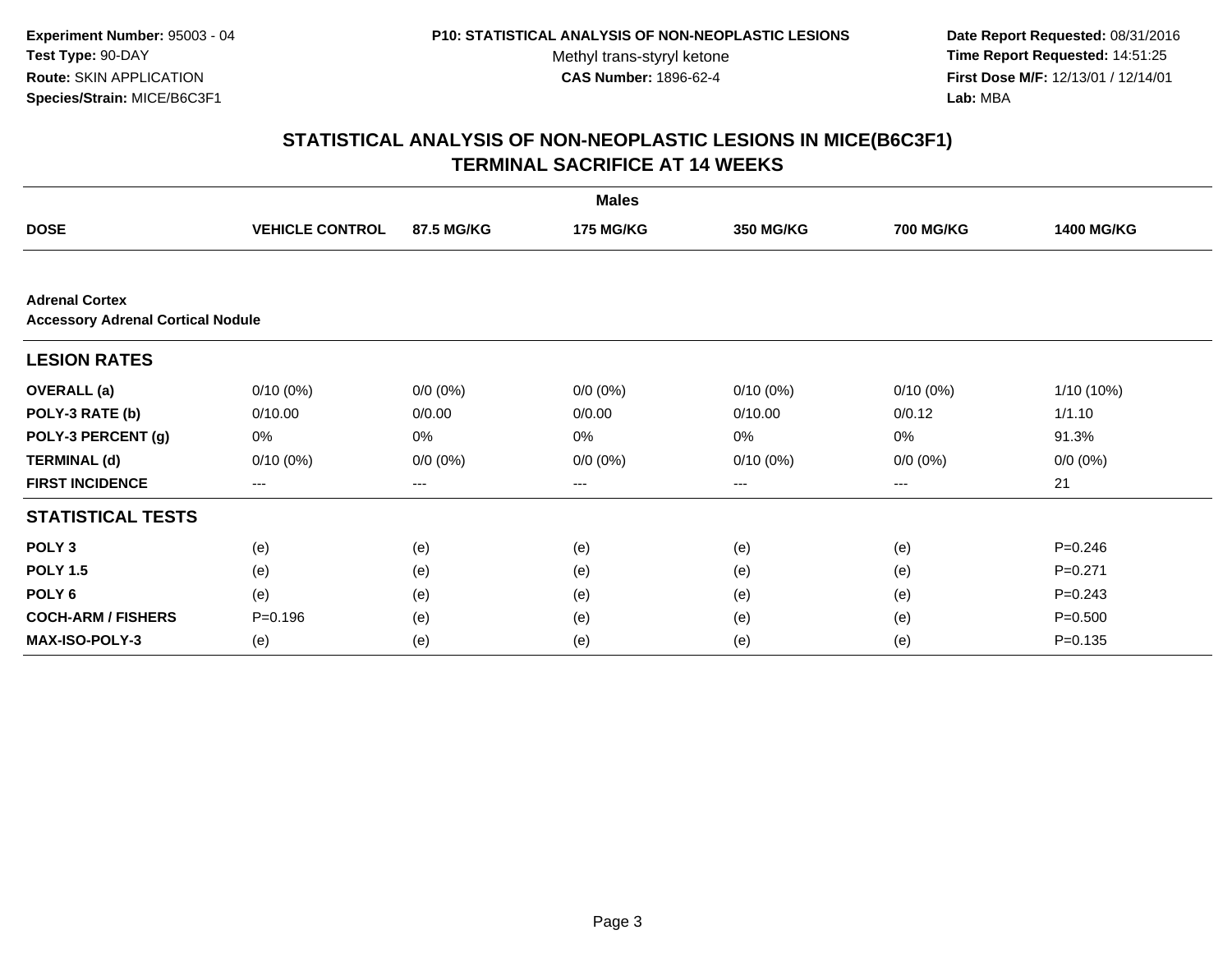**Date Report Requested:** 08/31/2016 **Time Report Requested:** 14:51:25 **First Dose M/F:** 12/13/01 / 12/14/01<br>**Lab:** MBA **Lab:** MBA

|                                                                |                        |             | <b>Males</b>     |                        |                  |                   |
|----------------------------------------------------------------|------------------------|-------------|------------------|------------------------|------------------|-------------------|
| <b>DOSE</b>                                                    | <b>VEHICLE CONTROL</b> | 87.5 MG/KG  | <b>175 MG/KG</b> | <b>350 MG/KG</b>       | <b>700 MG/KG</b> | <b>1400 MG/KG</b> |
|                                                                |                        |             |                  |                        |                  |                   |
| <b>Adrenal Cortex: Subcapsular</b><br><b>Hyperplasia Focal</b> |                        |             |                  |                        |                  |                   |
| <b>LESION RATES</b>                                            |                        |             |                  |                        |                  |                   |
| <b>OVERALL</b> (a)                                             | $0/10(0\%)$            | $0/0 (0\%)$ | $0/0 (0\%)$      | $0/10(0\%)$            | $0/10(0\%)$      | $0/10(0\%)$       |
| POLY-3 RATE (b)                                                | 0/10.00                | 0/0.00      | 0/0.00           | 0/10.00                | 0/0.12           | 0/0.11            |
| POLY-3 PERCENT (g)                                             | 0%                     | 0%          | 0%               | 0%                     | 0%               | 0%                |
| <b>TERMINAL (d)</b>                                            | $0/10(0\%)$            | $0/0 (0\%)$ | $0/0 (0\%)$      | $0/10(0\%)$            | $0/0 (0\%)$      | $0/0 (0\%)$       |
| <b>FIRST INCIDENCE</b>                                         | ---                    | ---         | ---              | $\qquad \qquad \cdots$ | $---$            | ---               |
| <b>STATISTICAL TESTS</b>                                       |                        |             |                  |                        |                  |                   |
| POLY <sub>3</sub>                                              | (n)                    | (n)         | (n)              | (n)                    | (n)              | (n)               |
| <b>POLY 1.5</b>                                                | (n)                    | (n)         | (n)              | (n)                    | (n)              | (n)               |
| POLY <sub>6</sub>                                              | (n)                    | (n)         | (n)              | (n)                    | (n)              | (n)               |
| <b>COCH-ARM / FISHERS</b>                                      | (n)                    | (n)         | (n)              | (n)                    | (n)              | (n)               |
| MAX-ISO-POLY-3                                                 | (n)                    | (n)         | (n)              | (n)                    | (n)              | (n)               |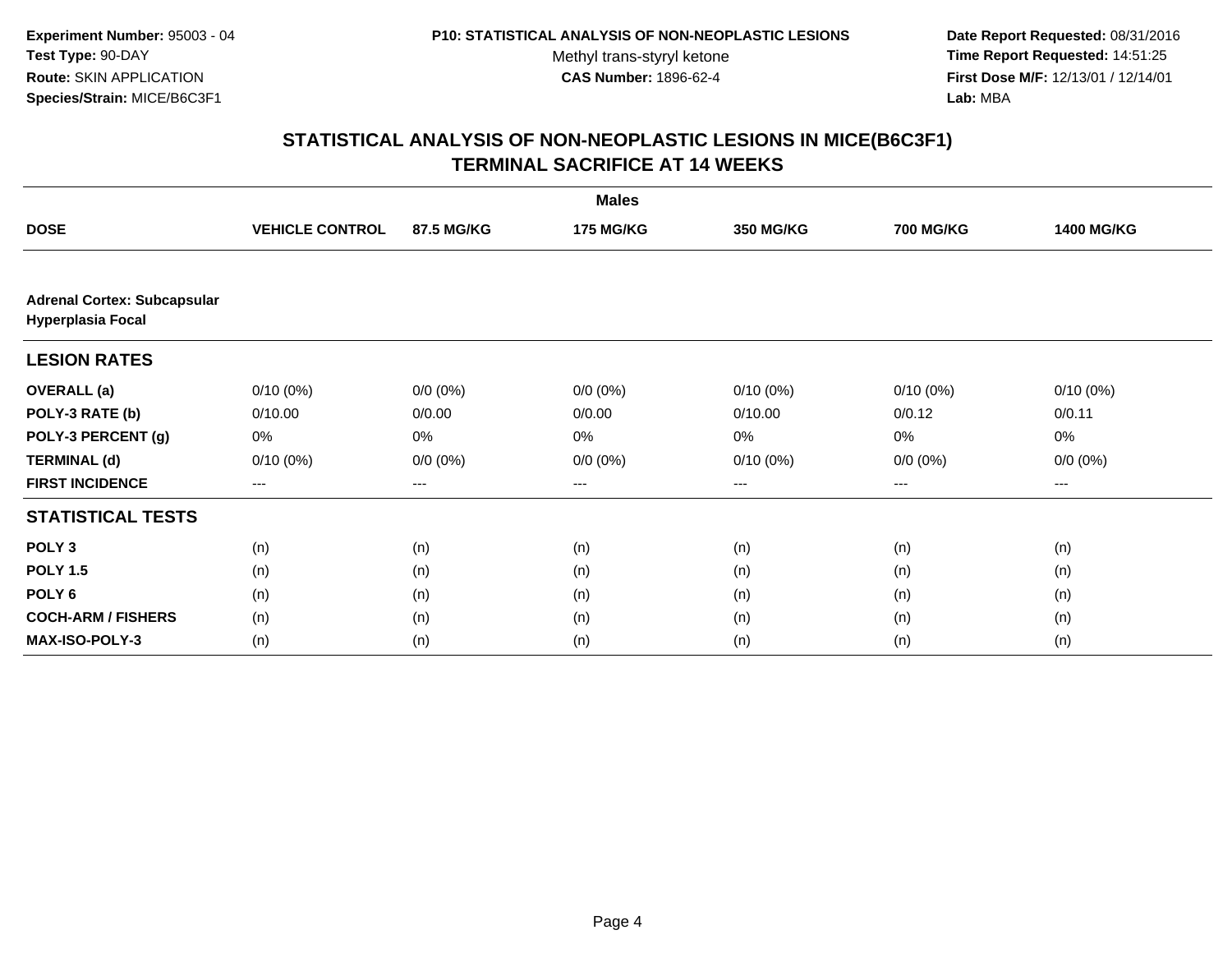**Date Report Requested:** 08/31/2016 **Time Report Requested:** 14:51:25 **First Dose M/F:** 12/13/01 / 12/14/01<br>**Lab:** MBA **Lab:** MBA

|                                               |                        |                        | <b>Males</b>     |                   |                  |                   |
|-----------------------------------------------|------------------------|------------------------|------------------|-------------------|------------------|-------------------|
| <b>DOSE</b>                                   | <b>VEHICLE CONTROL</b> | 87.5 MG/KG             | <b>175 MG/KG</b> | <b>350 MG/KG</b>  | <b>700 MG/KG</b> | <b>1400 MG/KG</b> |
|                                               |                        |                        |                  |                   |                  |                   |
| <b>Kidney</b><br><b>Infiltration Cellular</b> |                        |                        |                  |                   |                  |                   |
| <b>LESION RATES</b>                           |                        |                        |                  |                   |                  |                   |
| <b>OVERALL</b> (a)                            | $0/10(0\%)$            | $0/10(0\%)$            | $0/10(0\%)$      | $0/10(0\%)$       | $0/10(0\%)$      | $0/9(0\%)$        |
| POLY-3 RATE (b)                               | 0/10.00                | 0/10.00                | 0/10.00          | 0/10.00           | 0/0.12           | 0/0.11            |
| POLY-3 PERCENT (g)                            | 0%                     | 0%                     | 0%               | 0%                | 0%               | 0%                |
| <b>TERMINAL (d)</b>                           | $0/10(0\%)$            | $0/10(0\%)$            | $0/10(0\%)$      | $0/10(0\%)$       | $0/0 (0\%)$      | $0/0 (0\%)$       |
| <b>FIRST INCIDENCE</b>                        | $\qquad \qquad -$      | $\qquad \qquad \cdots$ | ---              | $\qquad \qquad -$ | $---$            | ---               |
| <b>STATISTICAL TESTS</b>                      |                        |                        |                  |                   |                  |                   |
| POLY <sub>3</sub>                             | (n)                    | (n)                    | (n)              | (n)               | (n)              | (n)               |
| <b>POLY 1.5</b>                               | (n)                    | (n)                    | (n)              | (n)               | (n)              | (n)               |
| POLY <sub>6</sub>                             | (n)                    | (n)                    | (n)              | (n)               | (n)              | (n)               |
| <b>COCH-ARM / FISHERS</b>                     | (n)                    | (n)                    | (n)              | (n)               | (n)              | (n)               |
| MAX-ISO-POLY-3                                | (n)                    | (n)                    | (n)              | (n)               | (n)              | (n)               |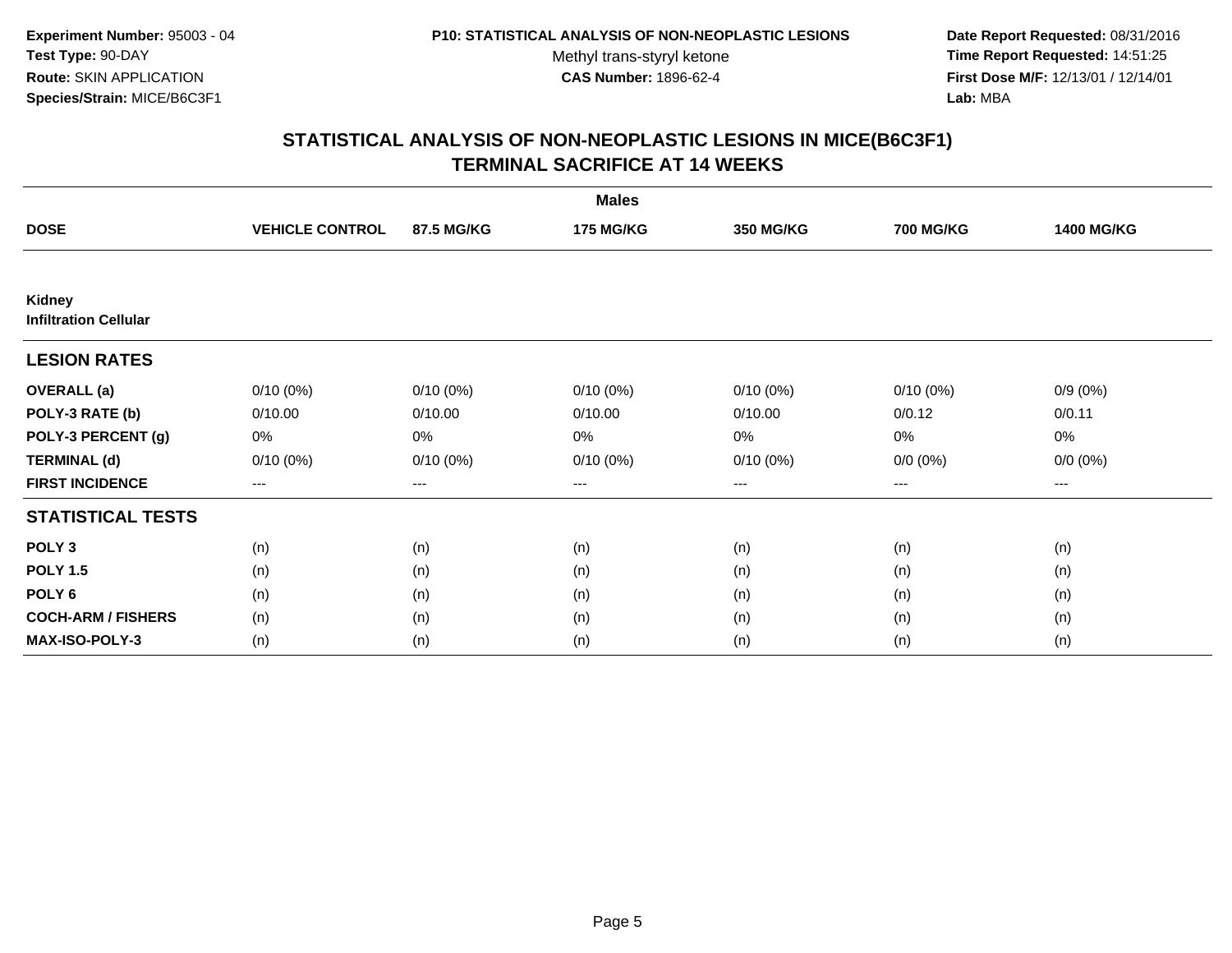**Date Report Requested:** 08/31/2016 **Time Report Requested:** 14:51:25 **First Dose M/F:** 12/13/01 / 12/14/01<br>**Lab:** MBA **Lab:** MBA

|                                 |                        |             | <b>Males</b>     |                   |                  |                   |
|---------------------------------|------------------------|-------------|------------------|-------------------|------------------|-------------------|
| <b>DOSE</b>                     | <b>VEHICLE CONTROL</b> | 87.5 MG/KG  | <b>175 MG/KG</b> | <b>350 MG/KG</b>  | <b>700 MG/KG</b> | <b>1400 MG/KG</b> |
|                                 |                        |             |                  |                   |                  |                   |
| Lung<br><b>Hemorrhage Focal</b> |                        |             |                  |                   |                  |                   |
| <b>LESION RATES</b>             |                        |             |                  |                   |                  |                   |
| <b>OVERALL</b> (a)              | $0/10(0\%)$            | $0/0 (0\%)$ | $0/0 (0\%)$      | $0/10(0\%)$       | $0/10(0\%)$      | 1/10 (10%)        |
| POLY-3 RATE (b)                 | 0/10.00                | 0/0.00      | 0/0.00           | 0/10.00           | 0/0.12           | 1/1.10            |
| POLY-3 PERCENT (g)              | 0%                     | 0%          | 0%               | 0%                | $0\%$            | 91.3%             |
| <b>TERMINAL (d)</b>             | $0/10(0\%)$            | $0/0 (0\%)$ | $0/0 (0\%)$      | $0/10(0\%)$       | $0/0 (0\%)$      | $0/0 (0\%)$       |
| <b>FIRST INCIDENCE</b>          | $\qquad \qquad -$      | ---         | ---              | $\qquad \qquad -$ | $---$            | 21                |
| <b>STATISTICAL TESTS</b>        |                        |             |                  |                   |                  |                   |
| POLY <sub>3</sub>               | (e)                    | (e)         | (e)              | (e)               | (e)              | $P=0.246$         |
| <b>POLY 1.5</b>                 | (e)                    | (e)         | (e)              | (e)               | (e)              | $P = 0.271$       |
| POLY <sub>6</sub>               | (e)                    | (e)         | (e)              | (e)               | (e)              | $P = 0.243$       |
| <b>COCH-ARM / FISHERS</b>       | $P = 0.196$            | (e)         | (e)              | (e)               | (e)              | $P = 0.500$       |
| MAX-ISO-POLY-3                  | (e)                    | (e)         | (e)              | (e)               | (e)              | $P=0.135$         |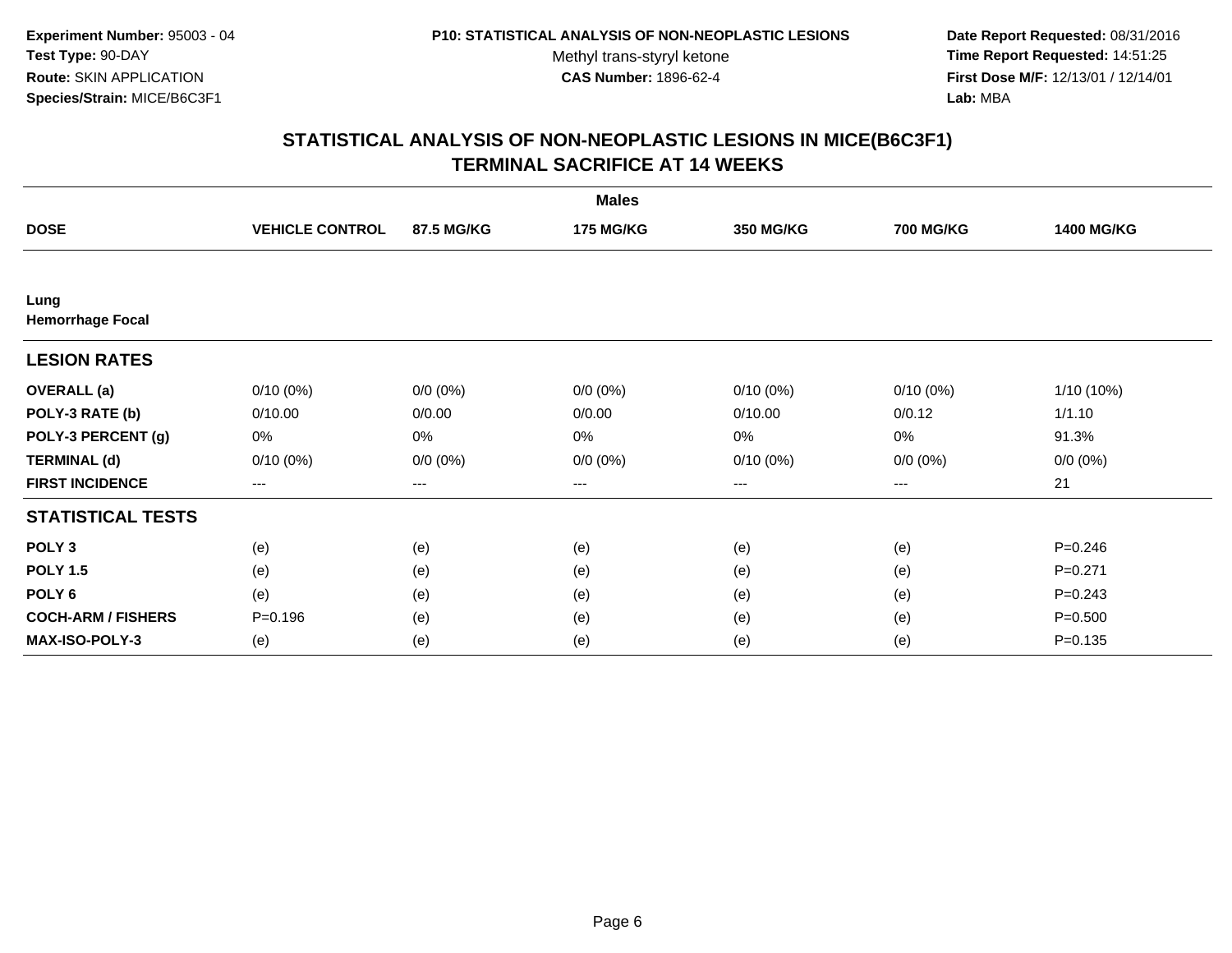**Date Report Requested:** 08/31/2016 **Time Report Requested:** 14:51:25 **First Dose M/F:** 12/13/01 / 12/14/01<br>**Lab:** MBA **Lab:** MBA

|                                                            |                        |             | <b>Males</b>     |             |                   |                   |
|------------------------------------------------------------|------------------------|-------------|------------------|-------------|-------------------|-------------------|
| <b>DOSE</b>                                                | <b>VEHICLE CONTROL</b> | 87.5 MG/KG  | <b>175 MG/KG</b> | 350 MG/KG   | <b>700 MG/KG</b>  | <b>1400 MG/KG</b> |
|                                                            |                        |             |                  |             |                   |                   |
| <b>Lung: Alveolus</b><br><b>Inflammation Chronic Focal</b> |                        |             |                  |             |                   |                   |
| <b>LESION RATES</b>                                        |                        |             |                  |             |                   |                   |
| <b>OVERALL</b> (a)                                         | $0/10(0\%)$            | $0/0 (0\%)$ | $0/0 (0\%)$      | $0/10(0\%)$ | $0/10(0\%)$       | $0/10(0\%)$       |
| POLY-3 RATE (b)                                            | 0/10.00                | 0/0.00      | 0/0.00           | 0/10.00     | 0/0.12            | 0/0.11            |
| POLY-3 PERCENT (g)                                         | 0%                     | 0%          | 0%               | 0%          | 0%                | 0%                |
| <b>TERMINAL (d)</b>                                        | $0/10(0\%)$            | $0/0 (0\%)$ | $0/0 (0\%)$      | $0/10(0\%)$ | $0/0 (0\%)$       | $0/0 (0\%)$       |
| <b>FIRST INCIDENCE</b>                                     | $---$                  | ---         | $\cdots$         | $\cdots$    | $\qquad \qquad -$ | $--$              |
| <b>STATISTICAL TESTS</b>                                   |                        |             |                  |             |                   |                   |
| POLY <sub>3</sub>                                          | (n)                    | (n)         | (n)              | (n)         | (n)               | (n)               |
| <b>POLY 1.5</b>                                            | (n)                    | (n)         | (n)              | (n)         | (n)               | (n)               |
| POLY <sub>6</sub>                                          | (n)                    | (n)         | (n)              | (n)         | (n)               | (n)               |
| <b>COCH-ARM / FISHERS</b>                                  | (n)                    | (n)         | (n)              | (n)         | (n)               | (n)               |
| MAX-ISO-POLY-3                                             | (n)                    | (n)         | (n)              | (n)         | (n)               | (n)               |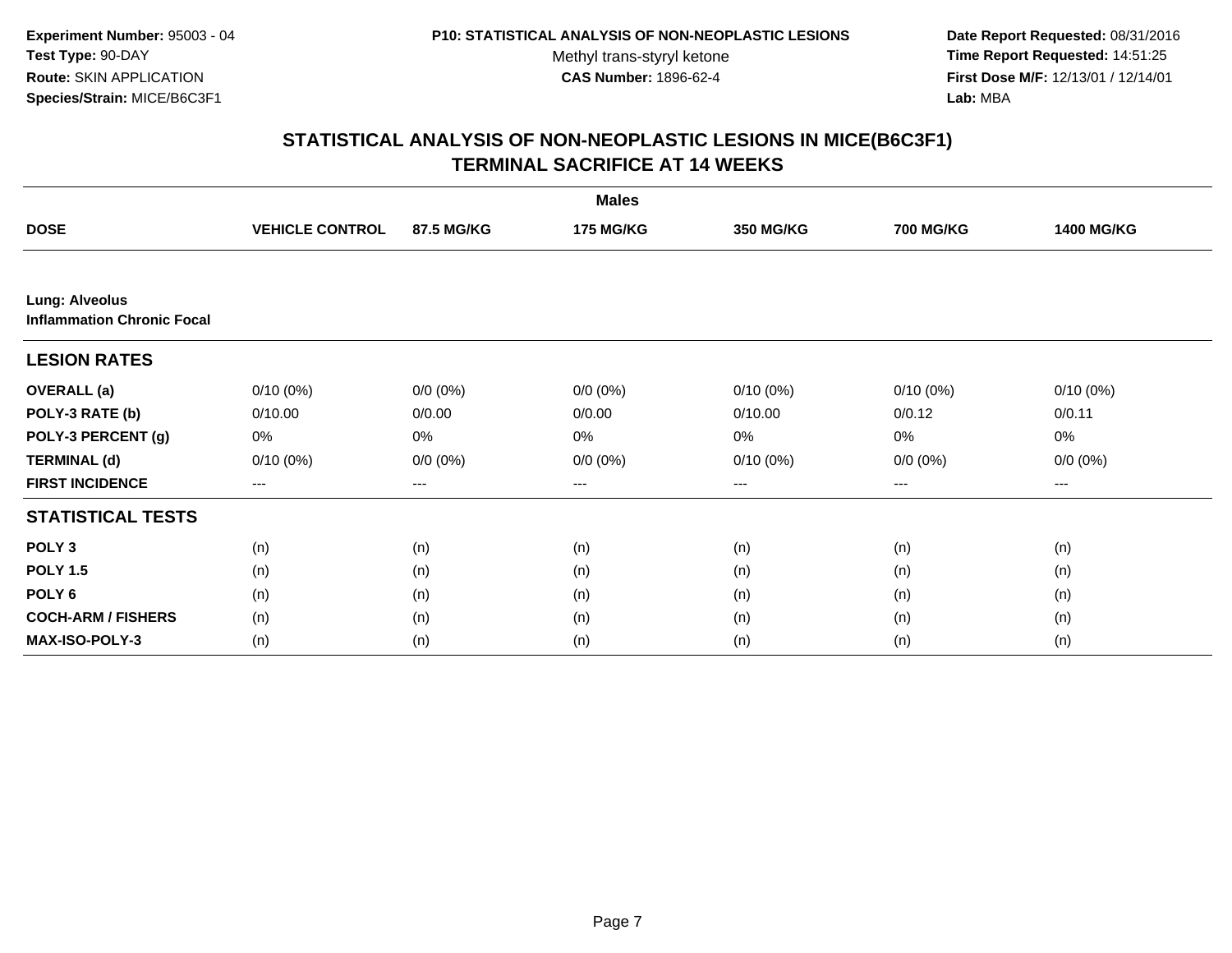**Date Report Requested:** 08/31/2016 **Time Report Requested:** 14:51:25 **First Dose M/F:** 12/13/01 / 12/14/01<br>**Lab:** MBA **Lab:** MBA

|                                                     |                        |             | <b>Males</b>     |                  |                  |                   |
|-----------------------------------------------------|------------------------|-------------|------------------|------------------|------------------|-------------------|
| <b>DOSE</b>                                         | <b>VEHICLE CONTROL</b> | 87.5 MG/KG  | <b>175 MG/KG</b> | <b>350 MG/KG</b> | <b>700 MG/KG</b> | <b>1400 MG/KG</b> |
|                                                     |                        |             |                  |                  |                  |                   |
| Lung: Bronchiole<br><b>Inflammation Acute Focal</b> |                        |             |                  |                  |                  |                   |
| <b>LESION RATES</b>                                 |                        |             |                  |                  |                  |                   |
| <b>OVERALL</b> (a)                                  | $0/10(0\%)$            | $0/0 (0\%)$ | $0/0 (0\%)$      | $0/10(0\%)$      | $0/10(0\%)$      | $0/10(0\%)$       |
| POLY-3 RATE (b)                                     | 0/10.00                | 0/0.00      | 0/0.00           | 0/10.00          | 0/0.12           | 0/0.11            |
| POLY-3 PERCENT (g)                                  | 0%                     | 0%          | 0%               | 0%               | 0%               | 0%                |
| <b>TERMINAL (d)</b>                                 | $0/10(0\%)$            | $0/0 (0\%)$ | $0/0 (0\%)$      | $0/10(0\%)$      | $0/0 (0\%)$      | $0/0 (0\%)$       |
| <b>FIRST INCIDENCE</b>                              | ---                    | ---         | ---              | $---$            | ---              | ---               |
| <b>STATISTICAL TESTS</b>                            |                        |             |                  |                  |                  |                   |
| POLY <sub>3</sub>                                   | (n)                    | (n)         | (n)              | (n)              | (n)              | (n)               |
| <b>POLY 1.5</b>                                     | (n)                    | (n)         | (n)              | (n)              | (n)              | (n)               |
| POLY <sub>6</sub>                                   | (n)                    | (n)         | (n)              | (n)              | (n)              | (n)               |
| <b>COCH-ARM / FISHERS</b>                           | (n)                    | (n)         | (n)              | (n)              | (n)              | (n)               |
| MAX-ISO-POLY-3                                      | (n)                    | (n)         | (n)              | (n)              | (n)              | (n)               |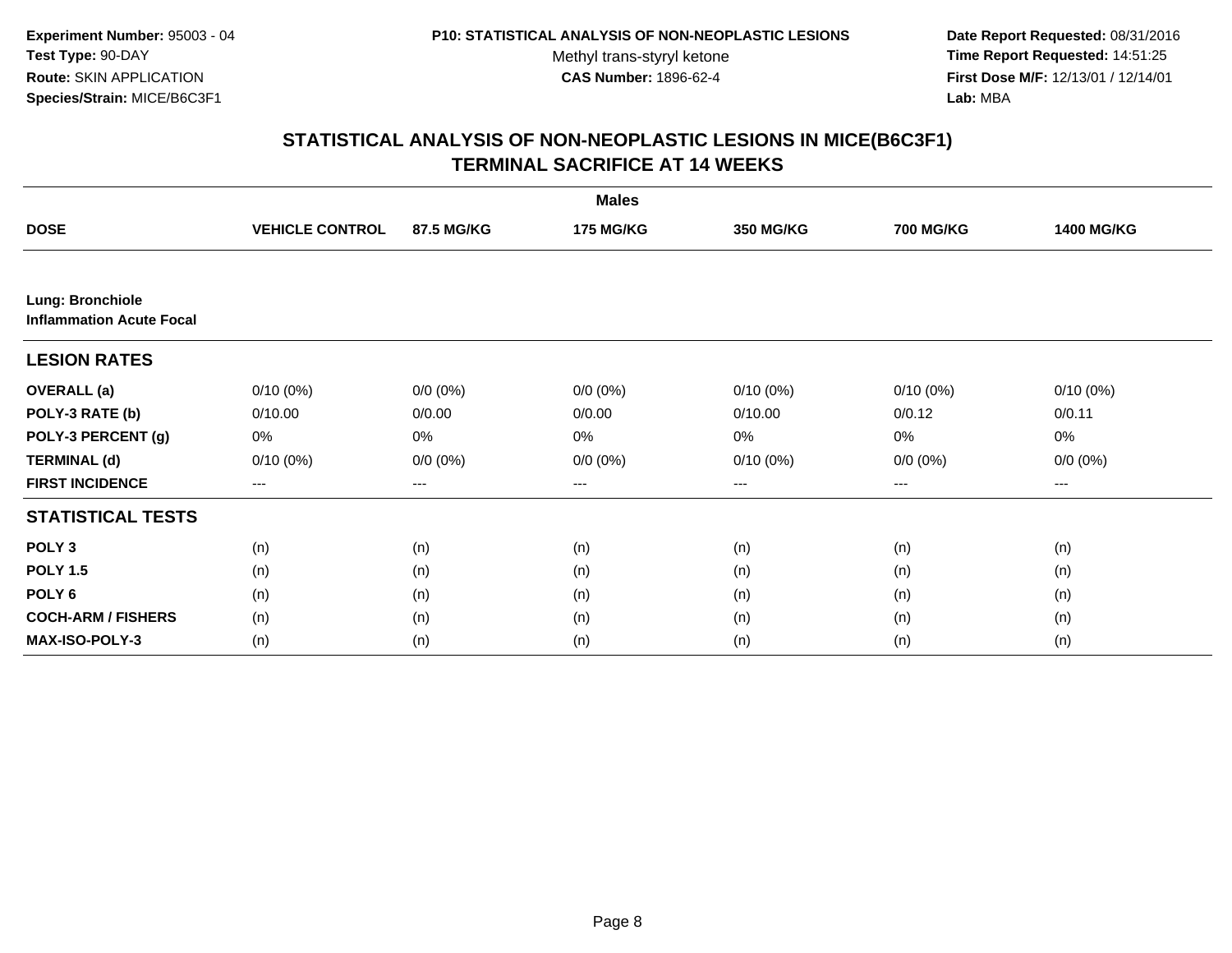**Date Report Requested:** 08/31/2016 **Time Report Requested:** 14:51:25 **First Dose M/F:** 12/13/01 / 12/14/01<br>**Lab:** MBA **Lab:** MBA

|                                                     |                        |             | <b>Males</b>     |                  |                  |                   |
|-----------------------------------------------------|------------------------|-------------|------------------|------------------|------------------|-------------------|
| <b>DOSE</b>                                         | <b>VEHICLE CONTROL</b> | 87.5 MG/KG  | <b>175 MG/KG</b> | <b>350 MG/KG</b> | <b>700 MG/KG</b> | <b>1400 MG/KG</b> |
| <b>Nose: Olfactory Epithelium</b><br><b>Atrophy</b> |                        |             |                  |                  |                  |                   |
| <b>LESION RATES</b>                                 |                        |             |                  |                  |                  |                   |
| <b>OVERALL</b> (a)                                  | $0/10(0\%)$            | $0/10(0\%)$ | $0/10(0\%)$      | $3/10(30\%)$     | 8/10 (80%)       | 10/10 (100%)      |
| POLY-3 RATE (b)                                     | 0/10.00                | 0/10.00     | 0/10.00          | 3/10.00          | 8/8.02           | 10/10.00          |
| POLY-3 PERCENT (g)                                  | 0%                     | 0%          | 0%               | 30%              | 99.7%            | 100%              |
| <b>TERMINAL (d)</b>                                 | $0/10(0\%)$            | $0/10(0\%)$ | $0/10(0\%)$      | 3/10 (30%)       | $0/0 (0\%)$      | $0/0 (0\%)$       |
| <b>FIRST INCIDENCE</b>                              | $--$                   | ---         | ---              | 92 (T)           | 21               | 6                 |
| <b>STATISTICAL TESTS</b>                            |                        |             |                  |                  |                  |                   |
| POLY <sub>3</sub>                                   | P<0.001**              | (e)         | (e)              | $P=0.095$        | P<0.001**        | P<0.001**         |
| <b>POLY 1.5</b>                                     | P<0.001**              | (e)         | (e)              | $P=0.095$        | P<0.001**        | P<0.001**         |
| POLY <sub>6</sub>                                   | P<0.001**              | (e)         | (e)              | $P=0.095$        | P<0.001**        | P<0.001**         |
| <b>COCH-ARM / FISHERS</b>                           | P<0.001**              | (e)         | (e)              | $P = 0.105$      | P<0.001**        | P<0.001**         |
| MAX-ISO-POLY-3                                      | P<0.001**              | (e)         | (e)              | $P=0.025*$       | P<0.001**        | (e)               |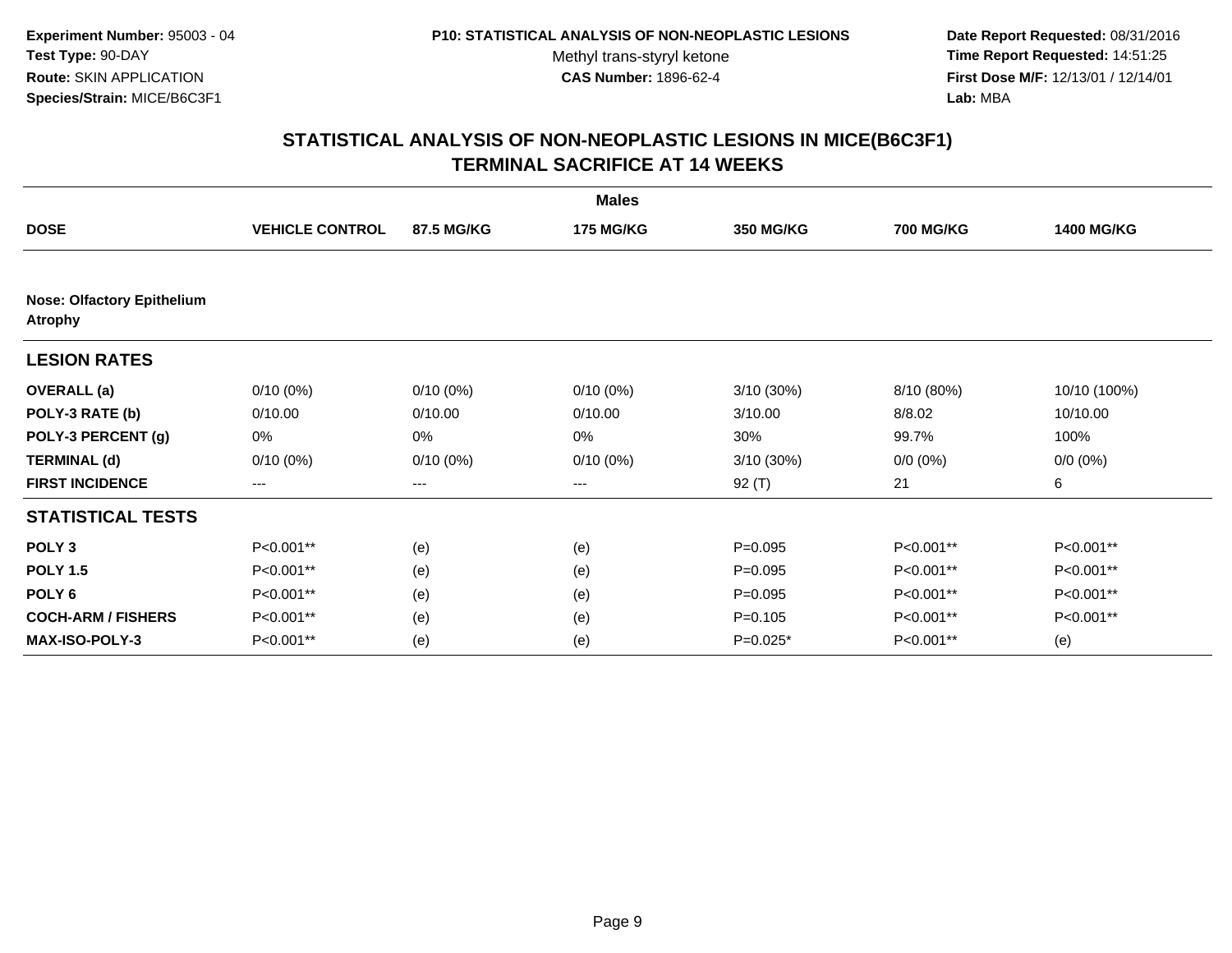**Date Report Requested:** 08/31/2016 **Time Report Requested:** 14:51:25 **First Dose M/F:** 12/13/01 / 12/14/01<br>Lab: MBA **Lab:** MBA

|                                                                |                        |             | <b>Males</b>     |             |                  |                   |
|----------------------------------------------------------------|------------------------|-------------|------------------|-------------|------------------|-------------------|
| <b>DOSE</b>                                                    | <b>VEHICLE CONTROL</b> | 87.5 MG/KG  | <b>175 MG/KG</b> | 350 MG/KG   | <b>700 MG/KG</b> | <b>1400 MG/KG</b> |
|                                                                |                        |             |                  |             |                  |                   |
| <b>Nose: Olfactory Epithelium</b><br><b>Degeneration Focal</b> |                        |             |                  |             |                  |                   |
| <b>LESION RATES</b>                                            |                        |             |                  |             |                  |                   |
| <b>OVERALL</b> (a)                                             | $0/10(0\%)$            | $0/10(0\%)$ | $0/10(0\%)$      | $0/10(0\%)$ | $0/10(0\%)$      | $0/10(0\%)$       |
| POLY-3 RATE (b)                                                | 0/10.00                | 0/10.00     | 0/10.00          | 0/10.00     | 0/0.12           | 0/0.11            |
| POLY-3 PERCENT (g)                                             | 0%                     | 0%          | 0%               | 0%          | 0%               | 0%                |
| <b>TERMINAL (d)</b>                                            | $0/10(0\%)$            | $0/10(0\%)$ | 0/10(0%)         | 0/10(0%)    | $0/0 (0\%)$      | $0/0 (0\%)$       |
| <b>FIRST INCIDENCE</b>                                         | ---                    | ---         | ---              | $---$       | $---$            | $\cdots$          |
| <b>STATISTICAL TESTS</b>                                       |                        |             |                  |             |                  |                   |
| POLY <sub>3</sub>                                              | (n)                    | (n)         | (n)              | (n)         | (n)              | (n)               |
| <b>POLY 1.5</b>                                                | (n)                    | (n)         | (n)              | (n)         | (n)              | (n)               |
| POLY 6                                                         | (n)                    | (n)         | (n)              | (n)         | (n)              | (n)               |
| <b>COCH-ARM / FISHERS</b>                                      | (n)                    | (n)         | (n)              | (n)         | (n)              | (n)               |
| <b>MAX-ISO-POLY-3</b>                                          | (n)                    | (n)         | (n)              | (n)         | (n)              | (n)               |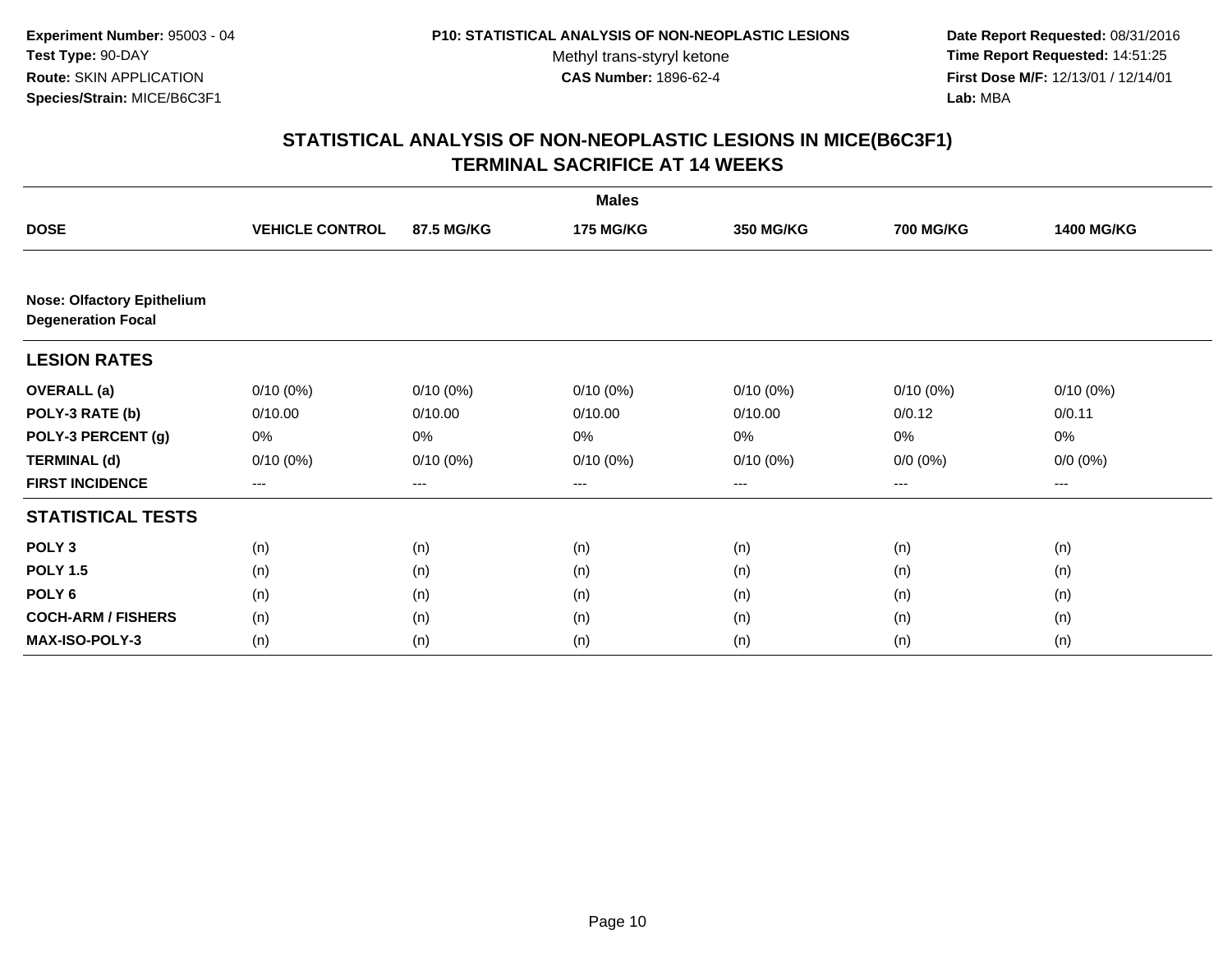**Date Report Requested:** 08/31/2016 **Time Report Requested:** 14:51:25 **First Dose M/F:** 12/13/01 / 12/14/01<br>Lab: MBA **Lab:** MBA

|                                                 |                        |             | <b>Males</b>     |                   |                  |                   |
|-------------------------------------------------|------------------------|-------------|------------------|-------------------|------------------|-------------------|
| <b>DOSE</b>                                     | <b>VEHICLE CONTROL</b> | 87.5 MG/KG  | <b>175 MG/KG</b> | <b>350 MG/KG</b>  | <b>700 MG/KG</b> | <b>1400 MG/KG</b> |
|                                                 |                        |             |                  |                   |                  |                   |
| <b>Skeletal Muscle</b><br><b>Necrosis Focal</b> |                        |             |                  |                   |                  |                   |
| <b>LESION RATES</b>                             |                        |             |                  |                   |                  |                   |
| <b>OVERALL</b> (a)                              | $0/0 (0\%)$            | $0/0 (0\%)$ | $0/0 (0\%)$      | $0/0 (0\%)$       | $0/0 (0\%)$      | 1/1 (100%)        |
| POLY-3 RATE (b)                                 | 0/0.00                 | 0/0.00      | 0/0.00           | 0/0.00            | 0/0.00           | 1/1.00            |
| POLY-3 PERCENT (g)                              | 0%                     | 0%          | 0%               | $0\%$             | $0\%$            | 100%              |
| <b>TERMINAL (d)</b>                             | $0/0 (0\%)$            | $0/0 (0\%)$ | $0/0 (0\%)$      | $0/0 (0\%)$       | $0/0 (0\%)$      | $0/0 (0\%)$       |
| <b>FIRST INCIDENCE</b>                          | $\qquad \qquad \cdots$ | $---$       | ---              | $\qquad \qquad -$ | $---$            | 21                |
| <b>STATISTICAL TESTS</b>                        |                        |             |                  |                   |                  |                   |
| POLY <sub>3</sub>                               | (e)                    | (e)         | (e)              | (e)               | (e)              | (e)               |
| <b>POLY 1.5</b>                                 | (e)                    | (e)         | (e)              | (e)               | (e)              | (e)               |
| POLY <sub>6</sub>                               | (e)                    | (e)         | (e)              | (e)               | (e)              | (e)               |
| <b>COCH-ARM / FISHERS</b>                       | (e)                    | (e)         | (e)              | (e)               | (e)              | (e)               |
| MAX-ISO-POLY-3                                  | (e)                    | (e)         | (e)              | (e)               | (e)              | (e)               |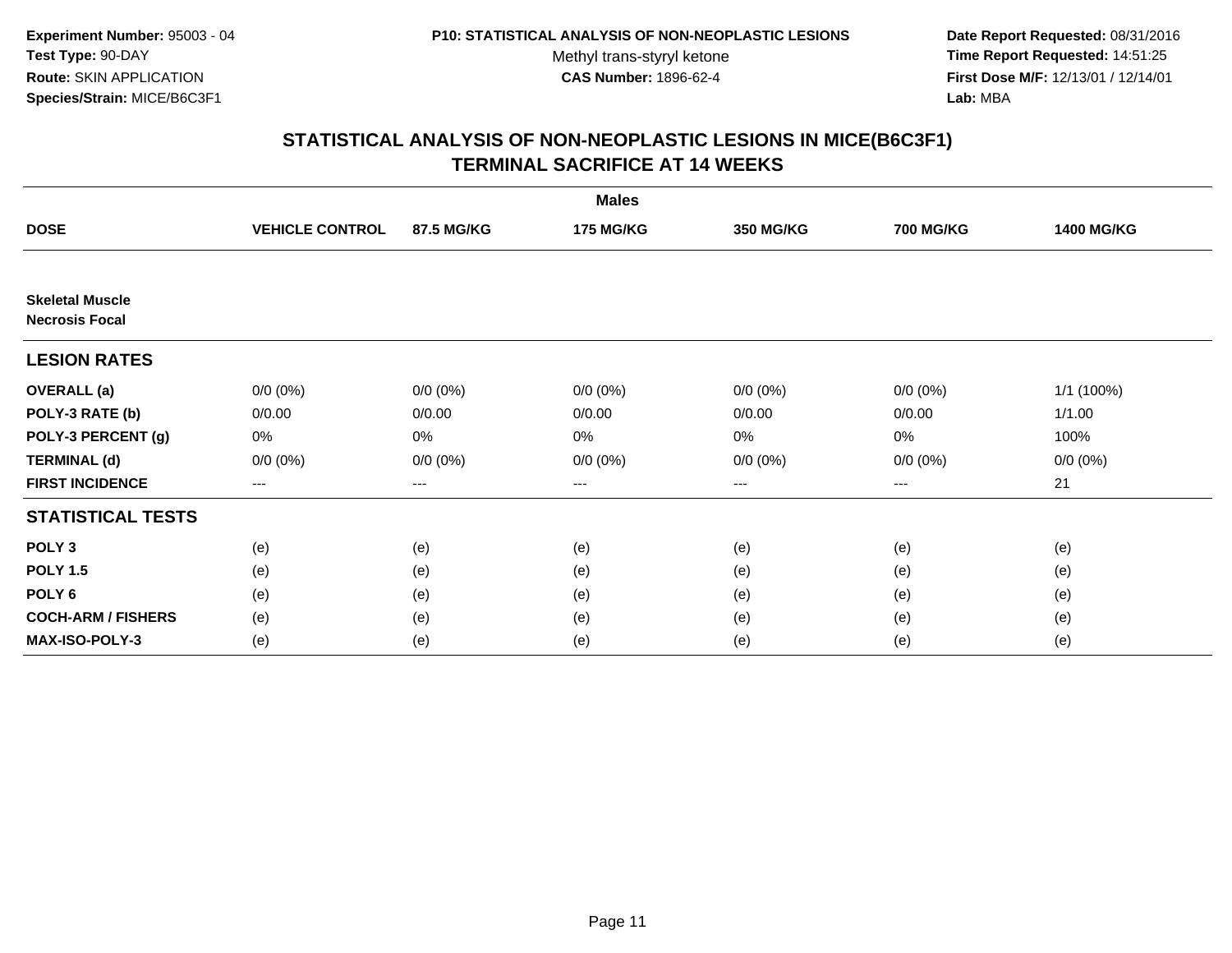**Date Report Requested:** 08/31/2016 **Time Report Requested:** 14:51:25 **First Dose M/F:** 12/13/01 / 12/14/01<br>Lab: MBA **Lab:** MBA

|                                          |                        |            | <b>Males</b>     |              |                  |                   |
|------------------------------------------|------------------------|------------|------------------|--------------|------------------|-------------------|
| <b>DOSE</b>                              | <b>VEHICLE CONTROL</b> | 87.5 MG/KG | <b>175 MG/KG</b> | 350 MG/KG    | <b>700 MG/KG</b> | <b>1400 MG/KG</b> |
| Skin: Hair Follicle, Site of Application |                        |            |                  |              |                  |                   |
| Hyperplasia                              |                        |            |                  |              |                  |                   |
| <b>LESION RATES</b>                      |                        |            |                  |              |                  |                   |
| <b>OVERALL</b> (a)                       | $0/10(0\%)$            | 9/10 (90%) | 9/10(90%)        | 10/10 (100%) | 10/10 (100%)     | 9/10 (90%)        |
| POLY-3 RATE (b)                          | 0/10.00                | 9/10.00    | 9/10.00          | 10/10.00     | 10/10.00         | 9/9.01            |
| POLY-3 PERCENT (g)                       | 0%                     | 90%        | 90%              | 100%         | 100%             | 99.9%             |
| <b>TERMINAL (d)</b>                      | $0/10(0\%)$            | 9/10 (90%) | 9/10 (90%)       | 10/10 (100%) | $0/0 (0\%)$      | $0/0 (0\%)$       |
| <b>FIRST INCIDENCE</b>                   | $\qquad \qquad -$      | 92 $(T)$   | 92 (T)           | $92($ T)     | 21               | 6                 |
| <b>STATISTICAL TESTS</b>                 |                        |            |                  |              |                  |                   |
| POLY <sub>3</sub>                        | P<0.001**              | P<0.001**  | P<0.001**        | P<0.001**    | P<0.001**        | P<0.001**         |
| <b>POLY 1.5</b>                          | P<0.001**              | P<0.001**  | P<0.001**        | P<0.001**    | P<0.001**        | P<0.001**         |
| POLY <sub>6</sub>                        | P<0.001**              | P<0.001**  | P<0.001**        | P<0.001**    | P<0.001**        | P<0.001**         |
| <b>COCH-ARM / FISHERS</b>                | P=0.006**              | P<0.001**  | P<0.001**        | P<0.001**    | P<0.001**        | P<0.001**         |
| <b>MAX-ISO-POLY-3</b>                    | P<0.001**              | P<0.001**  | P<0.001**        | (e)          | (e)              | $P<0.001**$       |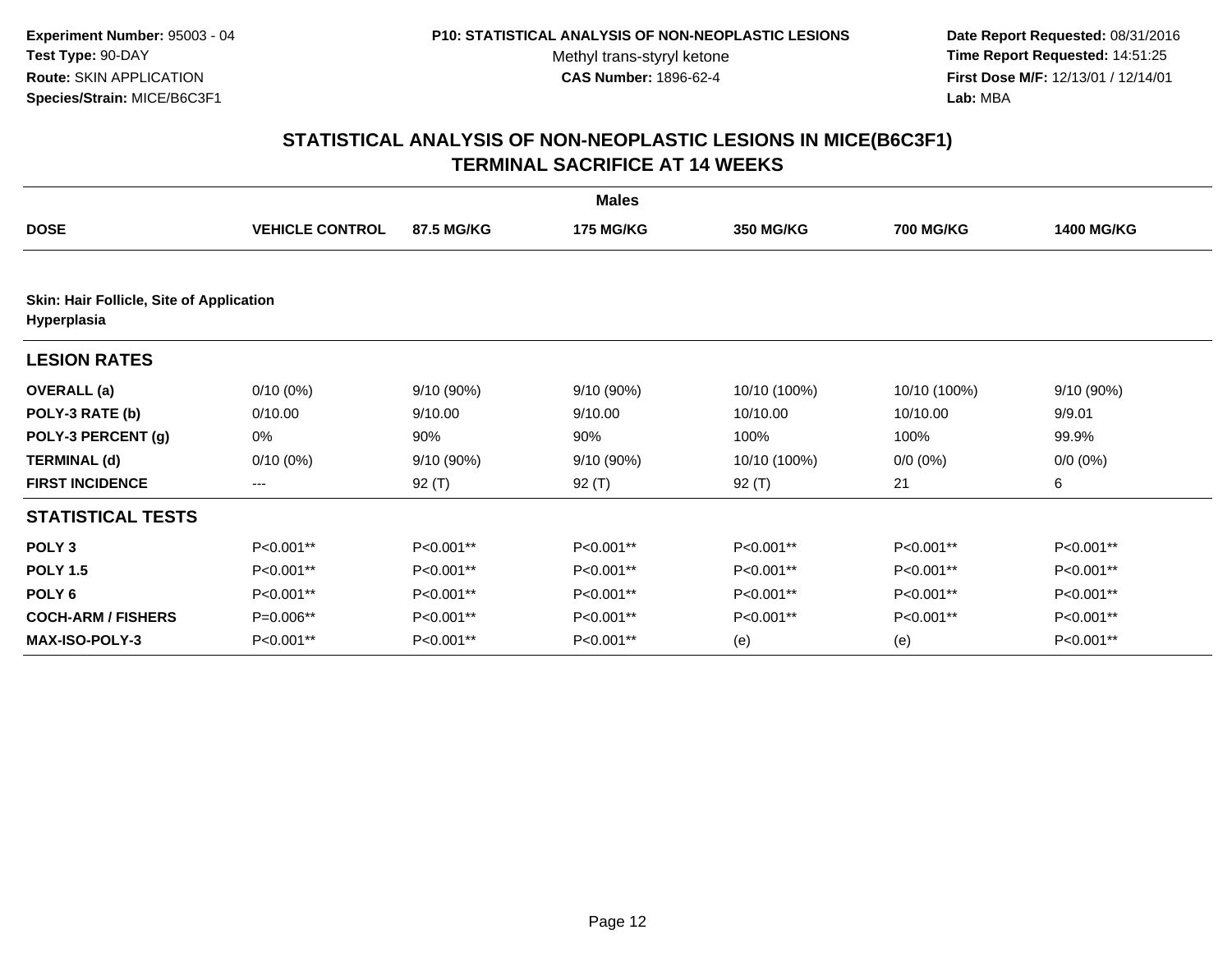**Date Report Requested:** 08/31/2016 **Time Report Requested:** 14:51:25 **First Dose M/F:** 12/13/01 / 12/14/01<br>Lab: MBA **Lab:** MBA

|                                                                  |                        |             | <b>Males</b>     |                  |                  |                   |  |  |
|------------------------------------------------------------------|------------------------|-------------|------------------|------------------|------------------|-------------------|--|--|
| <b>DOSE</b>                                                      | <b>VEHICLE CONTROL</b> | 87.5 MG/KG  | <b>175 MG/KG</b> | <b>350 MG/KG</b> | <b>700 MG/KG</b> | <b>1400 MG/KG</b> |  |  |
| Skin: Sebaceous Gland, Site of Application<br><b>Hypertrophy</b> |                        |             |                  |                  |                  |                   |  |  |
| <b>LESION RATES</b>                                              |                        |             |                  |                  |                  |                   |  |  |
| <b>OVERALL</b> (a)                                               | $0/10(0\%)$            | 5/10 (50%)  | 9/10 (90%)       | 10/10 (100%)     | 10/10 (100%)     | 8/10 (80%)        |  |  |
| POLY-3 RATE (b)                                                  | 0/10.00                | 5/10.00     | 9/10.00          | 10/10.00         | 10/10.00         | 8/8.02            |  |  |
| POLY-3 PERCENT (g)                                               | 0%                     | 50%         | 90%              | 100%             | 100%             | 99.7%             |  |  |
| <b>TERMINAL (d)</b>                                              | $0/10(0\%)$            | 5/10 (50%)  | 9/10 (90%)       | 10/10 (100%)     | $0/0 (0\%)$      | $0/0 (0\%)$       |  |  |
| <b>FIRST INCIDENCE</b>                                           | ---                    | 92 (T)      | $92($ T)         | 92 (T)           | 21               | 6                 |  |  |
| <b>STATISTICAL TESTS</b>                                         |                        |             |                  |                  |                  |                   |  |  |
| POLY <sub>3</sub>                                                | P<0.001**              | P=0.008**   | P<0.001**        | P<0.001**        | P<0.001**        | P<0.001**         |  |  |
| <b>POLY 1.5</b>                                                  | P<0.001**              | $P=0.008**$ | P<0.001**        | P<0.001**        | P<0.001**        | P<0.001**         |  |  |
| POLY <sub>6</sub>                                                | P<0.001**              | P=0.008**   | P<0.001**        | P<0.001**        | P<0.001**        | P<0.001**         |  |  |
| <b>COCH-ARM / FISHERS</b>                                        | P=0.005**              | P=0.016*    | P<0.001**        | P<0.001**        | P<0.001**        | P<0.001**         |  |  |
| <b>MAX-ISO-POLY-3</b>                                            | P<0.001**              | P<0.001**   | P<0.001**        | (e)              | (e)              | P<0.001**         |  |  |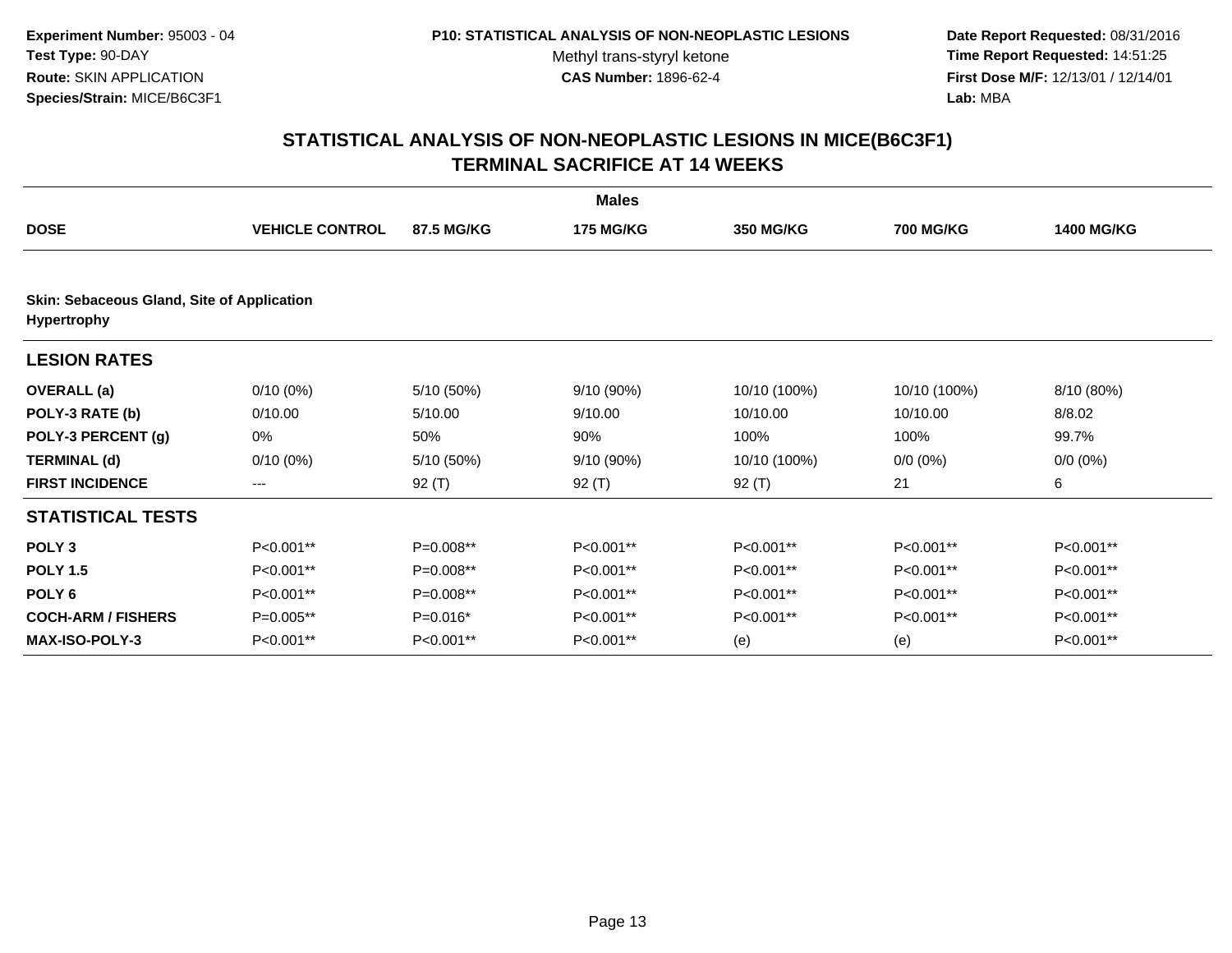**Date Report Requested:** 08/31/2016 **Time Report Requested:** 14:51:25 **First Dose M/F:** 12/13/01 / 12/14/01<br>Lab: MBA **Lab:** MBA

|                                                             | <b>Males</b>           |              |                  |                  |                  |                   |  |  |  |
|-------------------------------------------------------------|------------------------|--------------|------------------|------------------|------------------|-------------------|--|--|--|
| <b>DOSE</b>                                                 | <b>VEHICLE CONTROL</b> | 87.5 MG/KG   | <b>175 MG/KG</b> | <b>350 MG/KG</b> | <b>700 MG/KG</b> | <b>1400 MG/KG</b> |  |  |  |
| <b>Skin: Site of Application - Epidermis</b><br>Hyperplasia |                        |              |                  |                  |                  |                   |  |  |  |
| <b>LESION RATES</b>                                         |                        |              |                  |                  |                  |                   |  |  |  |
| <b>OVERALL</b> (a)                                          | $0/10(0\%)$            | 10/10 (100%) | 7/10 (70%)       | 9/10 (90%)       | 10/10 (100%)     | 10/10 (100%)      |  |  |  |
| POLY-3 RATE (b)                                             | 0/10.00                | 10/10.00     | 7/10.00          | 9/10.00          | 10/10.00         | 10/10.00          |  |  |  |
| POLY-3 PERCENT (g)                                          | 0%                     | 100%         | 70%              | 90%              | 100%             | 100%              |  |  |  |
| <b>TERMINAL (d)</b>                                         | $0/10(0\%)$            | 10/10 (100%) | 7/10 (70%)       | 9/10 (90%)       | $0/0 (0\%)$      | $0/0 (0\%)$       |  |  |  |
| <b>FIRST INCIDENCE</b>                                      | ---                    | 92 $(T)$     | 92 $(T)$         | 92 (T)           | 21               | 6                 |  |  |  |
| <b>STATISTICAL TESTS</b>                                    |                        |              |                  |                  |                  |                   |  |  |  |
| POLY <sub>3</sub>                                           | P<0.001**              | P<0.001**    | P<0.001**        | P<0.001**        | P<0.001**        | P<0.001**         |  |  |  |
| <b>POLY 1.5</b>                                             | P<0.001**              | P<0.001**    | P<0.001**        | P<0.001**        | P<0.001**        | P<0.001**         |  |  |  |
| POLY <sub>6</sub>                                           | P<0.001**              | P<0.001**    | P<0.001**        | P<0.001**        | P<0.001**        | P<0.001**         |  |  |  |
| <b>COCH-ARM / FISHERS</b>                                   | P<0.001**              | P<0.001**    | $P=0.002**$      | P<0.001**        | P<0.001**        | P<0.001**         |  |  |  |
| <b>MAX-ISO-POLY-3</b>                                       | P<0.001**              | (e)          | P<0.001**        | P<0.001**        | (e)              | (e)               |  |  |  |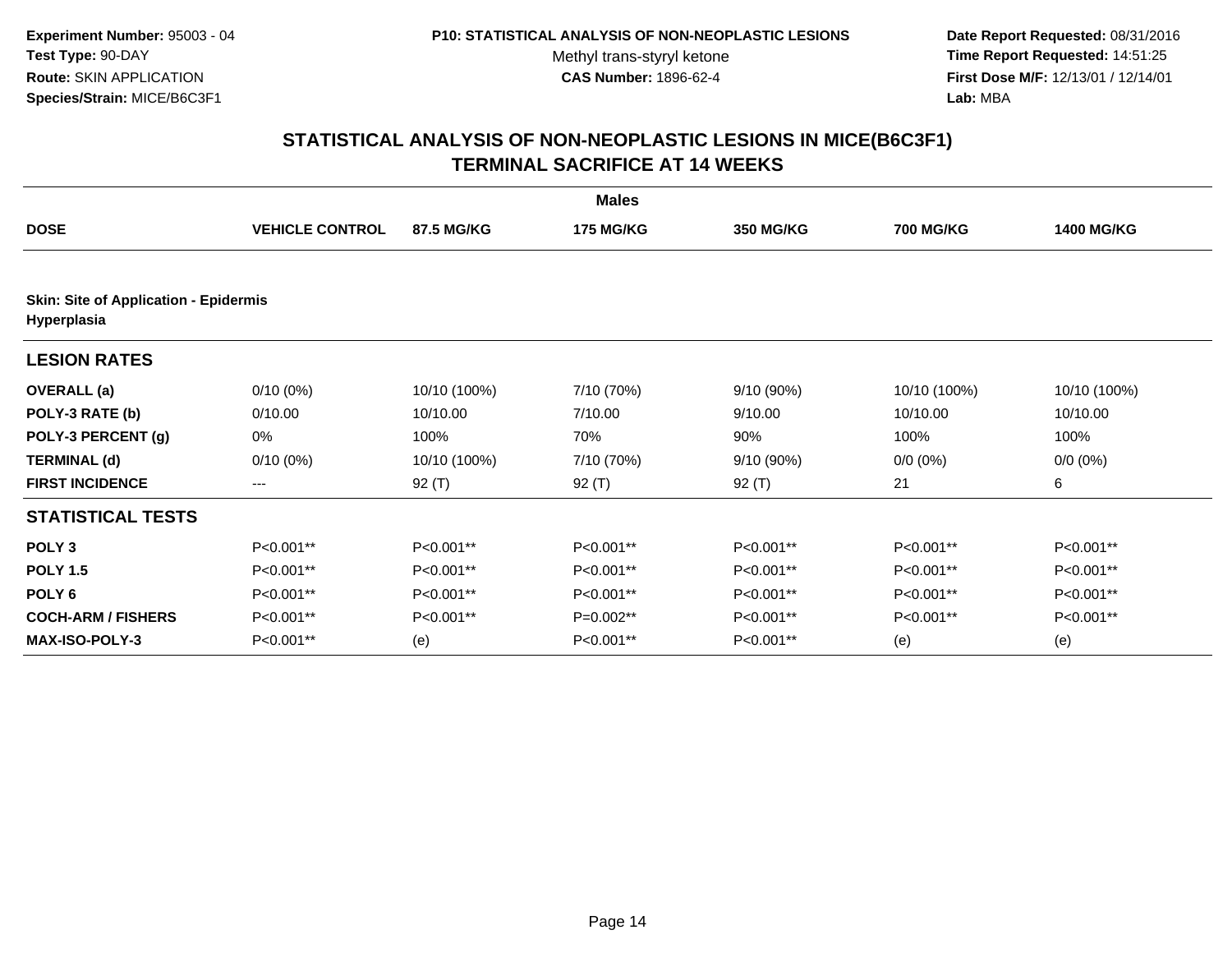**Date Report Requested:** 08/31/2016 **Time Report Requested:** 14:51:25 **First Dose M/F:** 12/13/01 / 12/14/01<br>Lab: MBA **Lab:** MBA

|                                                    |                        |                   | <b>Males</b>     |                  |                  |                   |
|----------------------------------------------------|------------------------|-------------------|------------------|------------------|------------------|-------------------|
| <b>DOSE</b>                                        | <b>VEHICLE CONTROL</b> | <b>87.5 MG/KG</b> | <b>175 MG/KG</b> | <b>350 MG/KG</b> | <b>700 MG/KG</b> | <b>1400 MG/KG</b> |
|                                                    |                        |                   |                  |                  |                  |                   |
| <b>Skin: Site of Application</b><br>Hyperkeratosis |                        |                   |                  |                  |                  |                   |
| <b>LESION RATES</b>                                |                        |                   |                  |                  |                  |                   |
| <b>OVERALL</b> (a)                                 | $0/10(0\%)$            | $9/10(90\%)$      | 4/10 (40%)       | 8/10 (80%)       | 10/10 (100%)     | 10/10 (100%)      |
| POLY-3 RATE (b)                                    | 0/10.00                | 9/10.00           | 4/10.00          | 8/10.00          | 10/10.00         | 10/10.00          |
| POLY-3 PERCENT (g)                                 | 0%                     | 90%               | 40%              | 80%              | 100%             | 100%              |
| <b>TERMINAL (d)</b>                                | $0/10(0\%)$            | 9/10(90%)         | 4/10 (40%)       | 8/10 (80%)       | $0/0 (0\%)$      | $0/0 (0\%)$       |
| <b>FIRST INCIDENCE</b>                             | $\qquad \qquad -$      | $92($ T)          | 92 (T)           | 92 (T)           | 21               | 6                 |
| <b>STATISTICAL TESTS</b>                           |                        |                   |                  |                  |                  |                   |
| POLY <sub>3</sub>                                  | P<0.001**              | P<0.001**         | $P=0.033*$       | P<0.001**        | P<0.001**        | P<0.001**         |
| <b>POLY 1.5</b>                                    | P<0.001**              | $P<0.001**$       | $P=0.033*$       | P<0.001**        | P<0.001**        | P<0.001**         |
| POLY <sub>6</sub>                                  | P<0.001**              | P<0.001**         | $P=0.033*$       | P<0.001**        | P<0.001**        | P<0.001**         |
| <b>COCH-ARM / FISHERS</b>                          | P<0.001**              | P<0.001**         | $P=0.043*$       | P<0.001**        | P<0.001**        | P<0.001**         |
| <b>MAX-ISO-POLY-3</b>                              | P<0.001**              | P<0.001**         | P=0.007**        | P<0.001**        | (e)              | (e)               |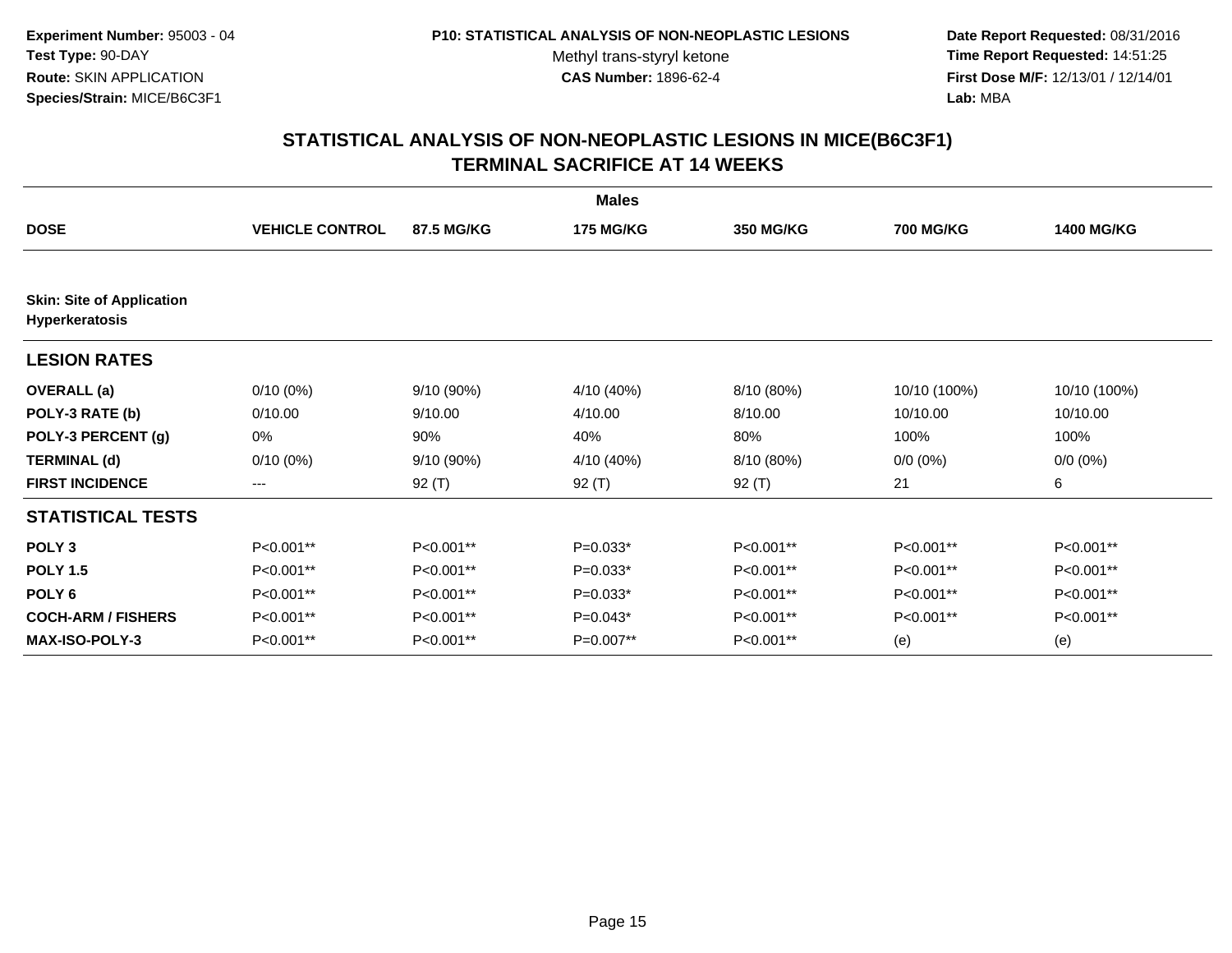**Date Report Requested:** 08/31/2016 **Time Report Requested:** 14:51:25 **First Dose M/F:** 12/13/01 / 12/14/01<br>Lab: MBA **Lab:** MBA

|                                                                 |                        |              | <b>Males</b>     |                  |                  |                   |
|-----------------------------------------------------------------|------------------------|--------------|------------------|------------------|------------------|-------------------|
| <b>DOSE</b>                                                     | <b>VEHICLE CONTROL</b> | 87.5 MG/KG   | <b>175 MG/KG</b> | <b>350 MG/KG</b> | <b>700 MG/KG</b> | <b>1400 MG/KG</b> |
|                                                                 |                        |              |                  |                  |                  |                   |
| <b>Skin: Site of Application</b><br><b>Inflammation Chronic</b> |                        |              |                  |                  |                  |                   |
| <b>LESION RATES</b>                                             |                        |              |                  |                  |                  |                   |
| <b>OVERALL</b> (a)                                              | $0/10(0\%)$            | 10/10 (100%) | 9/10(90%)        | 9/10 (90%)       | 10/10 (100%)     | 10/10 (100%)      |
| POLY-3 RATE (b)                                                 | 0/10.00                | 10/10.00     | 9/10.00          | 9/10.00          | 10/10.00         | 10/10.00          |
| POLY-3 PERCENT (g)                                              | 0%                     | 100%         | 90%              | 90%              | 100%             | 100%              |
| <b>TERMINAL (d)</b>                                             | $0/10(0\%)$            | 10/10 (100%) | 9/10 (90%)       | 9/10 (90%)       | $0/0 (0\%)$      | $0/0 (0\%)$       |
| <b>FIRST INCIDENCE</b>                                          | $\qquad \qquad -$      | 92 (T)       | 92 $(T)$         | $92($ T)         | 21               | 6                 |
| <b>STATISTICAL TESTS</b>                                        |                        |              |                  |                  |                  |                   |
| POLY <sub>3</sub>                                               | P<0.001**              | P<0.001**    | P<0.001**        | P<0.001**        | P<0.001**        | P<0.001**         |
| <b>POLY 1.5</b>                                                 | P<0.001**              | P<0.001**    | P<0.001**        | P<0.001**        | P<0.001**        | P<0.001**         |
| POLY <sub>6</sub>                                               | P<0.001**              | P<0.001**    | P<0.001**        | P<0.001**        | P<0.001**        | P<0.001**         |
| <b>COCH-ARM / FISHERS</b>                                       | P<0.001**              | P<0.001**    | P<0.001**        | P<0.001**        | P<0.001**        | P<0.001**         |
| <b>MAX-ISO-POLY-3</b>                                           | P<0.001**              | (e)          | P<0.001**        | P<0.001**        | (e)              | (e)               |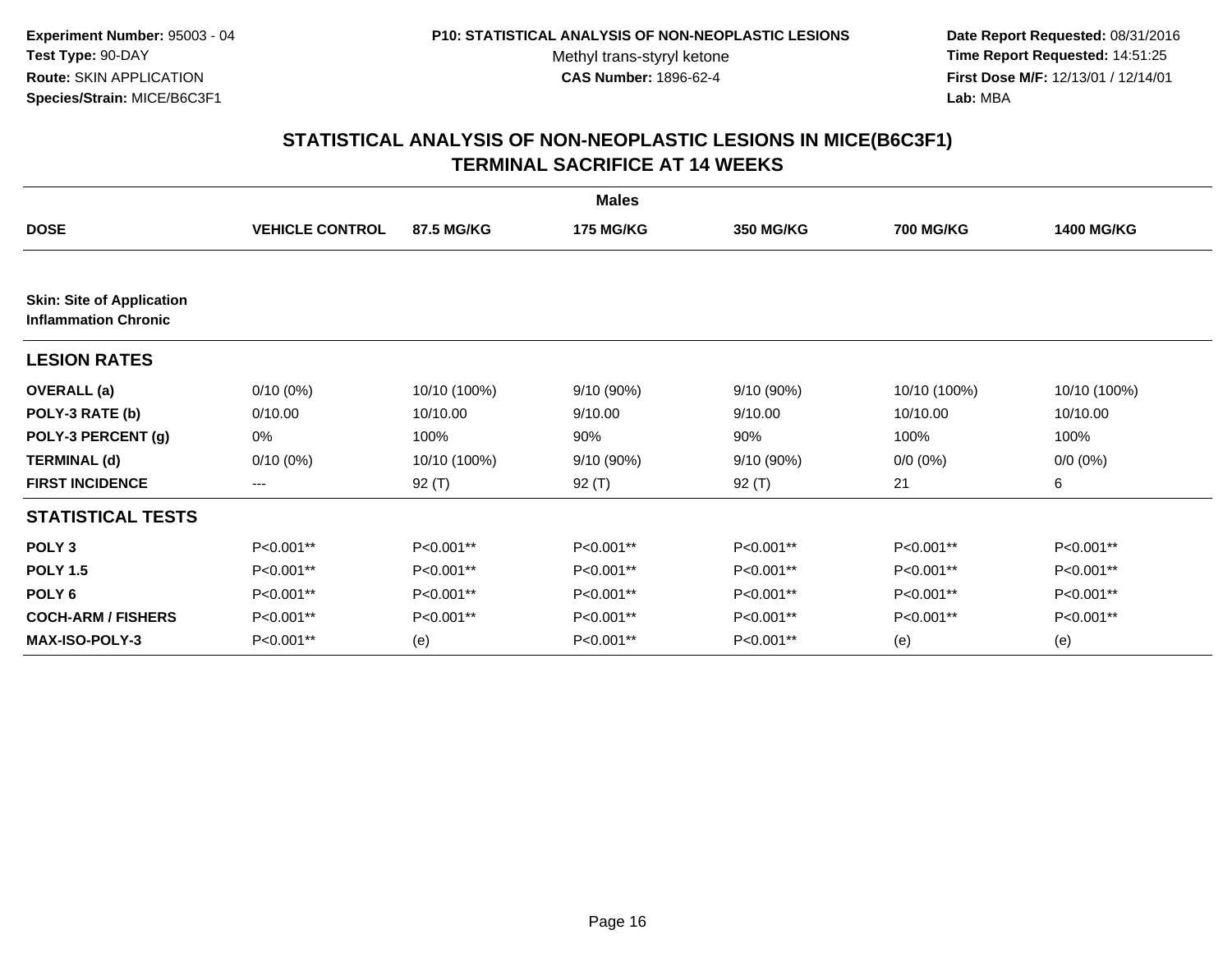**Date Report Requested:** 08/31/2016 **Time Report Requested:** 14:51:25 **First Dose M/F:** 12/13/01 / 12/14/01<br>Lab: MBA **Lab:** MBA

|                                  |                        |             | <b>Males</b>     |                  |                  |                   |
|----------------------------------|------------------------|-------------|------------------|------------------|------------------|-------------------|
| <b>DOSE</b>                      | <b>VEHICLE CONTROL</b> | 87.5 MG/KG  | <b>175 MG/KG</b> | <b>350 MG/KG</b> | <b>700 MG/KG</b> | <b>1400 MG/KG</b> |
| <b>Skin: Site of Application</b> |                        |             |                  |                  |                  |                   |
| <b>Necrosis</b>                  |                        |             |                  |                  |                  |                   |
| <b>LESION RATES</b>              |                        |             |                  |                  |                  |                   |
| <b>OVERALL</b> (a)               | $0/10(0\%)$            | $0/10(0\%)$ | $0/10(0\%)$      | $0/10(0\%)$      | 10/10 (100%)     | 6/10 (60%)        |
| POLY-3 RATE (b)                  | 0/10.00                | 0/10.00     | 0/10.00          | 0/10.00          | 10/10.00         | 6/6.04            |
| POLY-3 PERCENT (g)               | 0%                     | 0%          | 0%               | 0%               | 100%             | 99.4%             |
| <b>TERMINAL (d)</b>              | $0/10(0\%)$            | $0/10(0\%)$ | $0/10(0\%)$      | $0/10(0\%)$      | $0/0 (0\%)$      | $0/0 (0\%)$       |
| <b>FIRST INCIDENCE</b>           | ---                    | ---         | ---              | $---$            | 21               | 21                |
| <b>STATISTICAL TESTS</b>         |                        |             |                  |                  |                  |                   |
| POLY <sub>3</sub>                | P<0.001**              | (e)         | (e)              | (e)              | P<0.001**        | P<0.001**         |
| <b>POLY 1.5</b>                  | P<0.001**              | (e)         | (e)              | (e)              | P<0.001**        | P<0.001**         |
| POLY <sub>6</sub>                | P<0.001**              | (e)         | (e)              | (e)              | P<0.001**        | P<0.001**         |
| <b>COCH-ARM / FISHERS</b>        | P<0.001**              | (e)         | (e)              | (e)              | P<0.001**        | P=0.005**         |
| <b>MAX-ISO-POLY-3</b>            | P<0.001**              | (e)         | (e)              | (e)              | (e)              | P<0.001**         |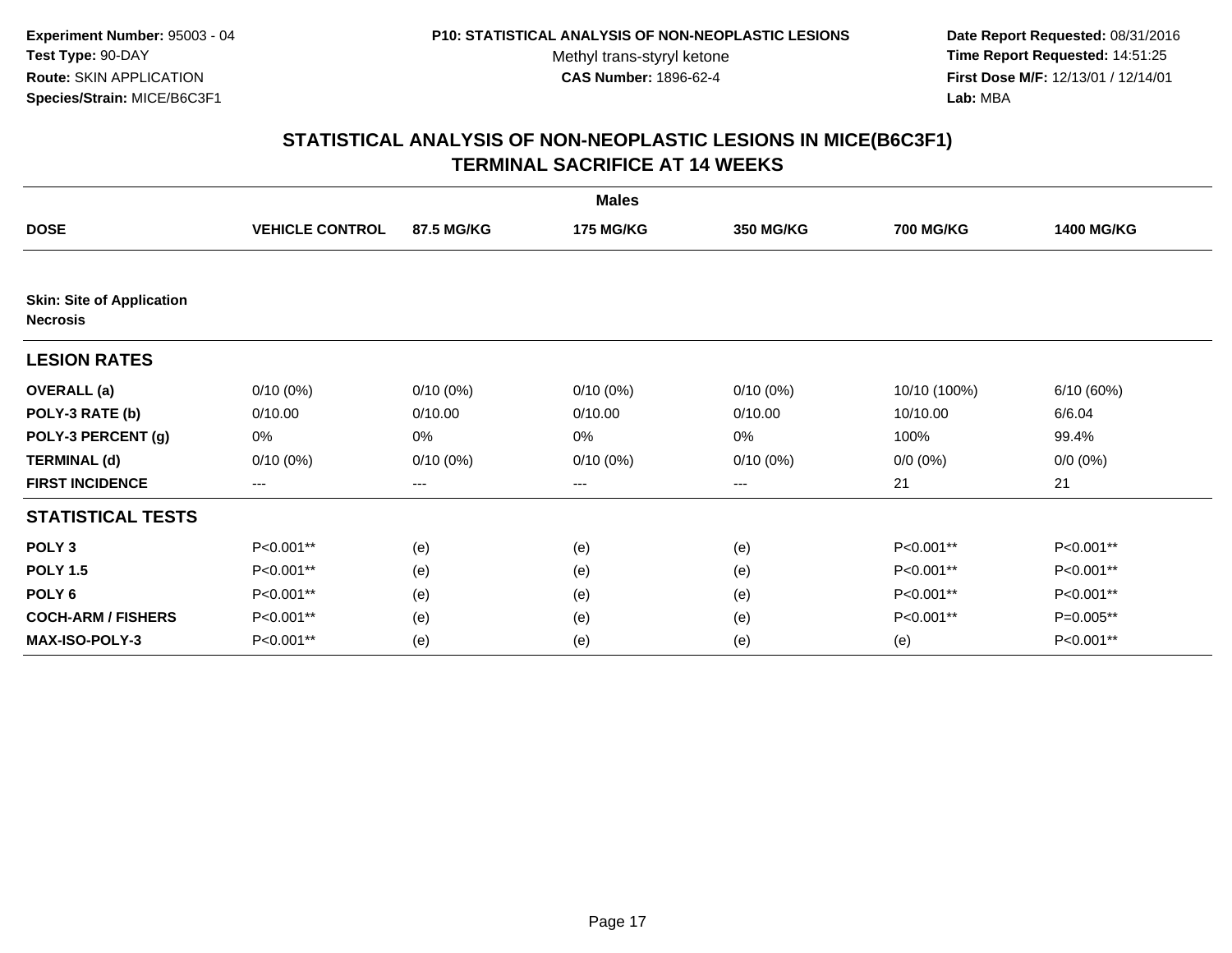**Date Report Requested:** 08/31/2016 **Time Report Requested:** 14:51:25 **First Dose M/F:** 12/13/01 / 12/14/01<br>Lab: MBA **Lab:** MBA

|                                                  |                        |             | <b>Males</b>     |                        |                  |                   |
|--------------------------------------------------|------------------------|-------------|------------------|------------------------|------------------|-------------------|
| <b>DOSE</b>                                      | <b>VEHICLE CONTROL</b> | 87.5 MG/KG  | <b>175 MG/KG</b> | <b>350 MG/KG</b>       | <b>700 MG/KG</b> | <b>1400 MG/KG</b> |
|                                                  |                        |             |                  |                        |                  |                   |
| <b>Skin: Site of Application</b><br><b>Ulcer</b> |                        |             |                  |                        |                  |                   |
| <b>LESION RATES</b>                              |                        |             |                  |                        |                  |                   |
| <b>OVERALL</b> (a)                               | $0/10(0\%)$            | 1/10 (10%)  | $0/10(0\%)$      | $0/10(0\%)$            | 1/10 (10%)       | $3/10(30\%)$      |
| POLY-3 RATE (b)                                  | 0/10.00                | 1/10.00     | 0/10.00          | 0/10.00                | 1/1.11           | 3/3.07            |
| POLY-3 PERCENT (g)                               | 0%                     | 10%         | 0%               | 0%                     | 90.3%            | 97.7%             |
| <b>TERMINAL (d)</b>                              | $0/10(0\%)$            | 1/10 (10%)  | $0/10(0\%)$      | $0/10(0\%)$            | $0/0 (0\%)$      | $0/0 (0\%)$       |
| <b>FIRST INCIDENCE</b>                           | $--$                   | 92 (T)      | ---              | $\qquad \qquad \cdots$ | 21               | 21                |
| <b>STATISTICAL TESTS</b>                         |                        |             |                  |                        |                  |                   |
| POLY <sub>3</sub>                                | P=0.005**              | $P = 0.500$ | (e)              | (e)                    | $P = 0.246$      | P=0.004**         |
| <b>POLY 1.5</b>                                  | P=0.003**              | $P = 0.500$ | (e)              | (e)                    | $P = 0.274$      | P=0.006**         |
| POLY <sub>6</sub>                                | P=0.006**              | $P = 0.500$ | (e)              | (e)                    | $P=0.243$        | P=0.003**         |
| <b>COCH-ARM / FISHERS</b>                        | P=0.010**              | $P = 0.500$ | (e)              | (e)                    | $P = 0.500$      | $P = 0.105$       |
| <b>MAX-ISO-POLY-3</b>                            | P=0.003**              | $P = 0.158$ | (e)              | (e)                    | $P = 0.135$      | P=0.005**         |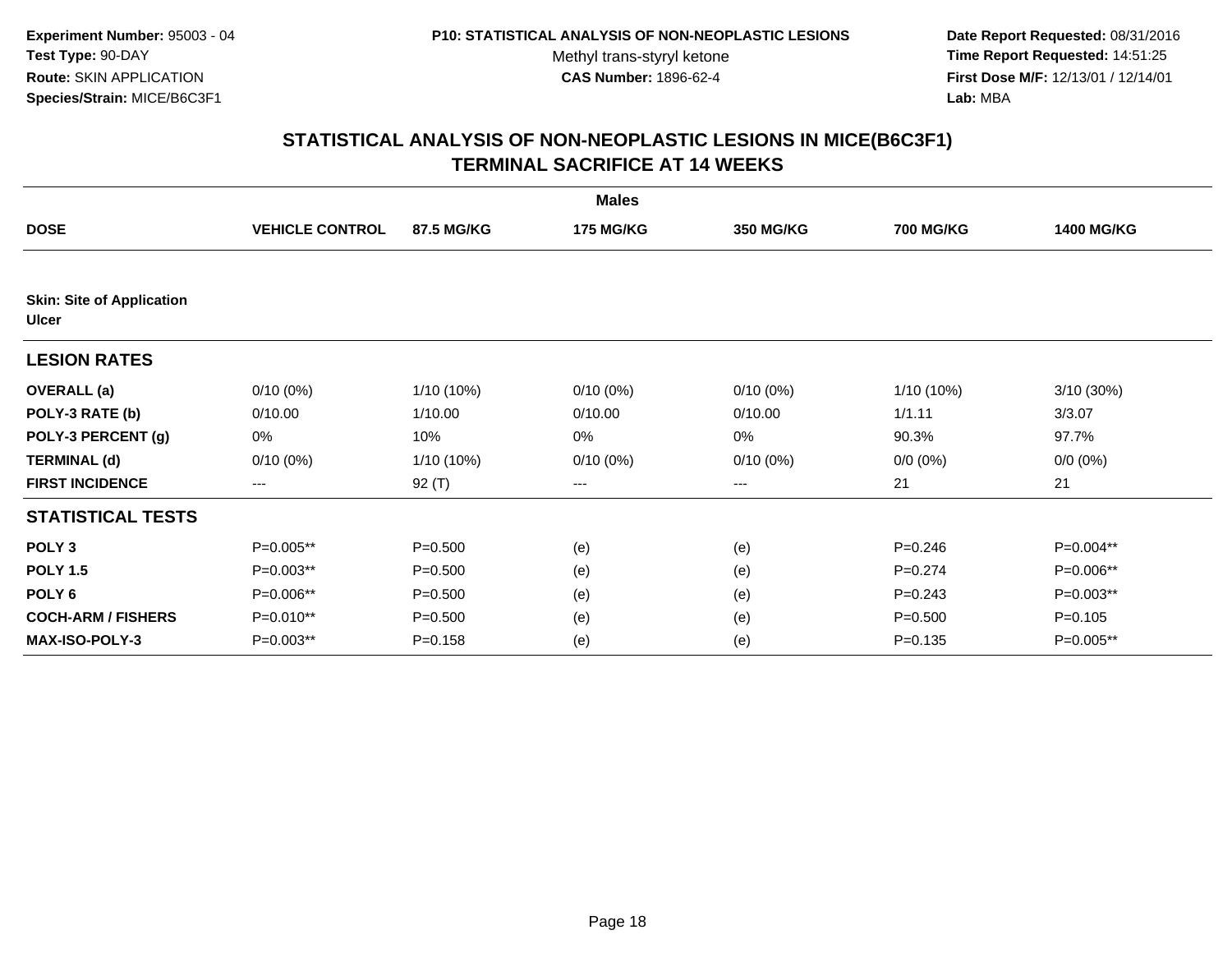**Date Report Requested:** 08/31/2016 **Time Report Requested:** 14:51:25 **First Dose M/F:** 12/13/01 / 12/14/01<br>Lab: MBA **Lab:** MBA

|                                                          |                        |             | <b>Males</b>     |                  |                  |                   |
|----------------------------------------------------------|------------------------|-------------|------------------|------------------|------------------|-------------------|
| <b>DOSE</b>                                              | <b>VEHICLE CONTROL</b> | 87.5 MG/KG  | <b>175 MG/KG</b> | <b>350 MG/KG</b> | <b>700 MG/KG</b> | <b>1400 MG/KG</b> |
|                                                          |                        |             |                  |                  |                  |                   |
| <b>Spleen</b><br><b>Hematopoietic Cell Proliferation</b> |                        |             |                  |                  |                  |                   |
| <b>LESION RATES</b>                                      |                        |             |                  |                  |                  |                   |
| <b>OVERALL</b> (a)                                       | 6/10(60%)              | $0/0 (0\%)$ | $0/0 (0\%)$      | 4/10 (40%)       | 9/10(90%)        | 6/9 (67%)         |
| POLY-3 RATE (b)                                          | 6/10.00                | 0/0.00      | 0/0.00           | 4/10.00          | 9/9.01           | 6/6.04            |
| POLY-3 PERCENT (g)                                       | 60%                    | 0%          | 0%               | 40%              | 99.9%            | 99.4%             |
| <b>TERMINAL (d)</b>                                      | 6/10(60%)              | $0/0 (0\%)$ | $0/0 (0\%)$      | 4/10 (40%)       | $0/0(0\%)$       | $0/0 (0\%)$       |
| <b>FIRST INCIDENCE</b>                                   | 92 (T)                 | $---$       | ---              | $92($ T)         | 21               | 21                |
| <b>STATISTICAL TESTS</b>                                 |                        |             |                  |                  |                  |                   |
| POLY <sub>3</sub>                                        | (e)                    | (e)         | (e)              | P=0.333N         | P=0.046*         | $P = 0.125$       |
| <b>POLY 1.5</b>                                          | (e)                    | (e)         | (e)              | P=0.333N         | $P=0.052$        | $P=0.164$         |
| POLY <sub>6</sub>                                        | (e)                    | (e)         | (e)              | P=0.333N         | $P=0.045*$       | $P=0.121$         |
| <b>COCH-ARM / FISHERS</b>                                | $P = 0.268$            | (e)         | (e)              | P=0.328N         | $P=0.152$        | $P = 0.570$       |
| <b>MAX-ISO-POLY-3</b>                                    | (e)                    | (e)         | (e)              | P=0.193N         | $P=0.014*$       | $P=0.072$         |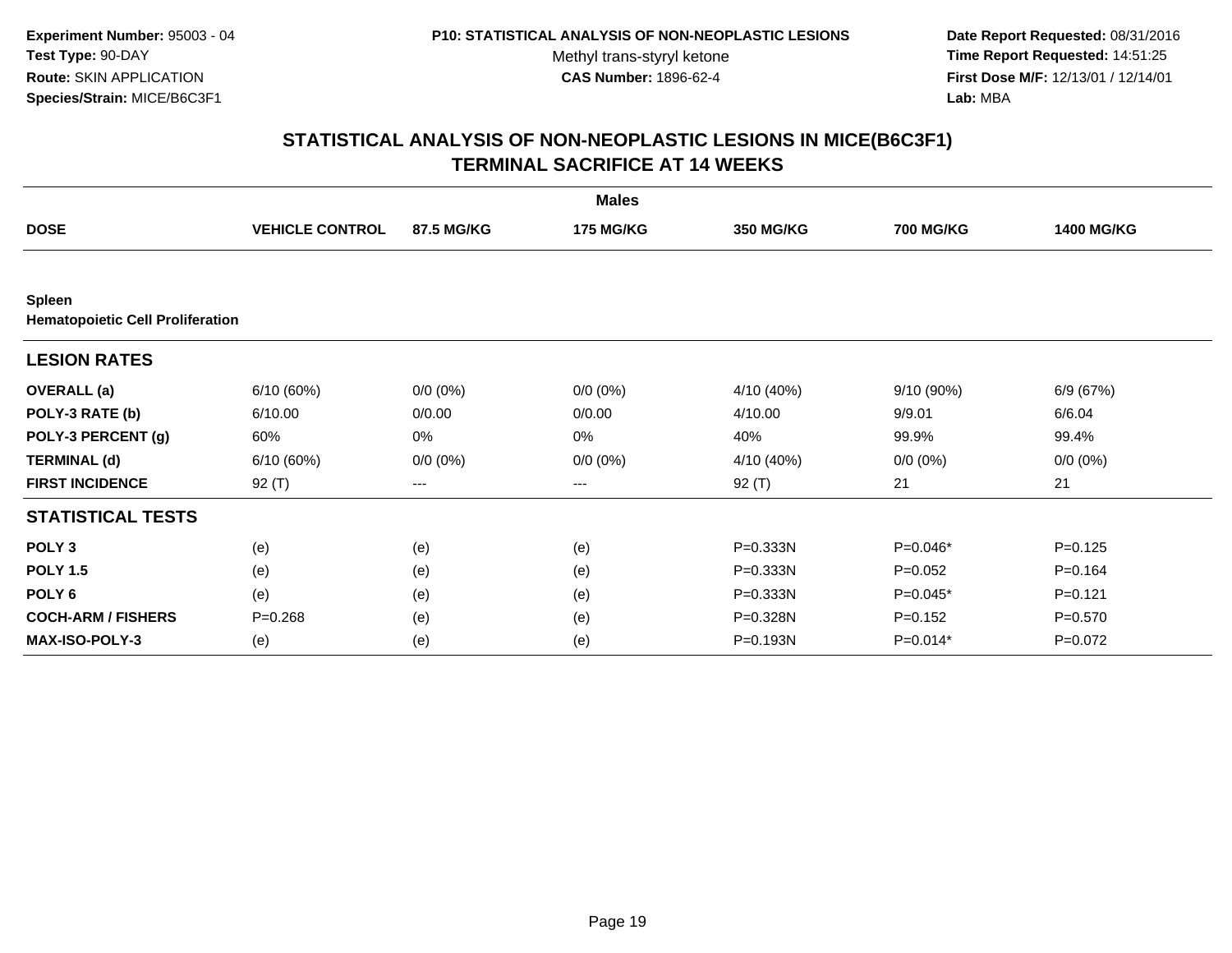**Date Report Requested:** 08/31/2016 **Time Report Requested:** 14:51:25 **First Dose M/F:** 12/13/01 / 12/14/01<br>**Lab:** MBA **Lab:** MBA

|                                 |                        |                   | <b>Males</b>     |                  |                  |                   |
|---------------------------------|------------------------|-------------------|------------------|------------------|------------------|-------------------|
| <b>DOSE</b>                     | <b>VEHICLE CONTROL</b> | 87.5 MG/KG        | <b>175 MG/KG</b> | <b>350 MG/KG</b> | <b>700 MG/KG</b> | <b>1400 MG/KG</b> |
|                                 |                        |                   |                  |                  |                  |                   |
| <b>Thymus</b><br><b>Atrophy</b> |                        |                   |                  |                  |                  |                   |
| <b>LESION RATES</b>             |                        |                   |                  |                  |                  |                   |
| <b>OVERALL</b> (a)              | $0/10(0\%)$            | $0/0 (0\%)$       | $0/0 (0\%)$      | 4/10 (40%)       | $0/10(0\%)$      | $0/9(0\%)$        |
| POLY-3 RATE (b)                 | 0/10.00                | 0/0.00            | 0/0.00           | 4/10.00          | 0/0.12           | 0/0.11            |
| POLY-3 PERCENT (g)              | 0%                     | $0\%$             | 0%               | 40%              | 0%               | 0%                |
| <b>TERMINAL (d)</b>             | $0/10(0\%)$            | $0/0 (0\%)$       | $0/0 (0\%)$      | 4/10 (40%)       | $0/0 (0\%)$      | $0/0 (0\%)$       |
| <b>FIRST INCIDENCE</b>          | $\qquad \qquad -$      | $\qquad \qquad -$ | $---$            | 92 (T)           | ---              | ---               |
| <b>STATISTICAL TESTS</b>        |                        |                   |                  |                  |                  |                   |
| POLY <sub>3</sub>               | (e)                    | (e)               | (e)              | $P=0.033*$       | (e)              | (e)               |
| <b>POLY 1.5</b>                 | (e)                    | (e)               | (e)              | $P=0.033*$       | (e)              | (e)               |
| POLY <sub>6</sub>               | (e)                    | (e)               | (e)              | $P=0.033*$       | (e)              | (e)               |
| <b>COCH-ARM / FISHERS</b>       | P=0.260N               | (e)               | (e)              | $P=0.043*$       | (e)              | (e)               |
| MAX-ISO-POLY-3                  | (e)                    | (e)               | (e)              | P=0.007**        | (e)              | (e)               |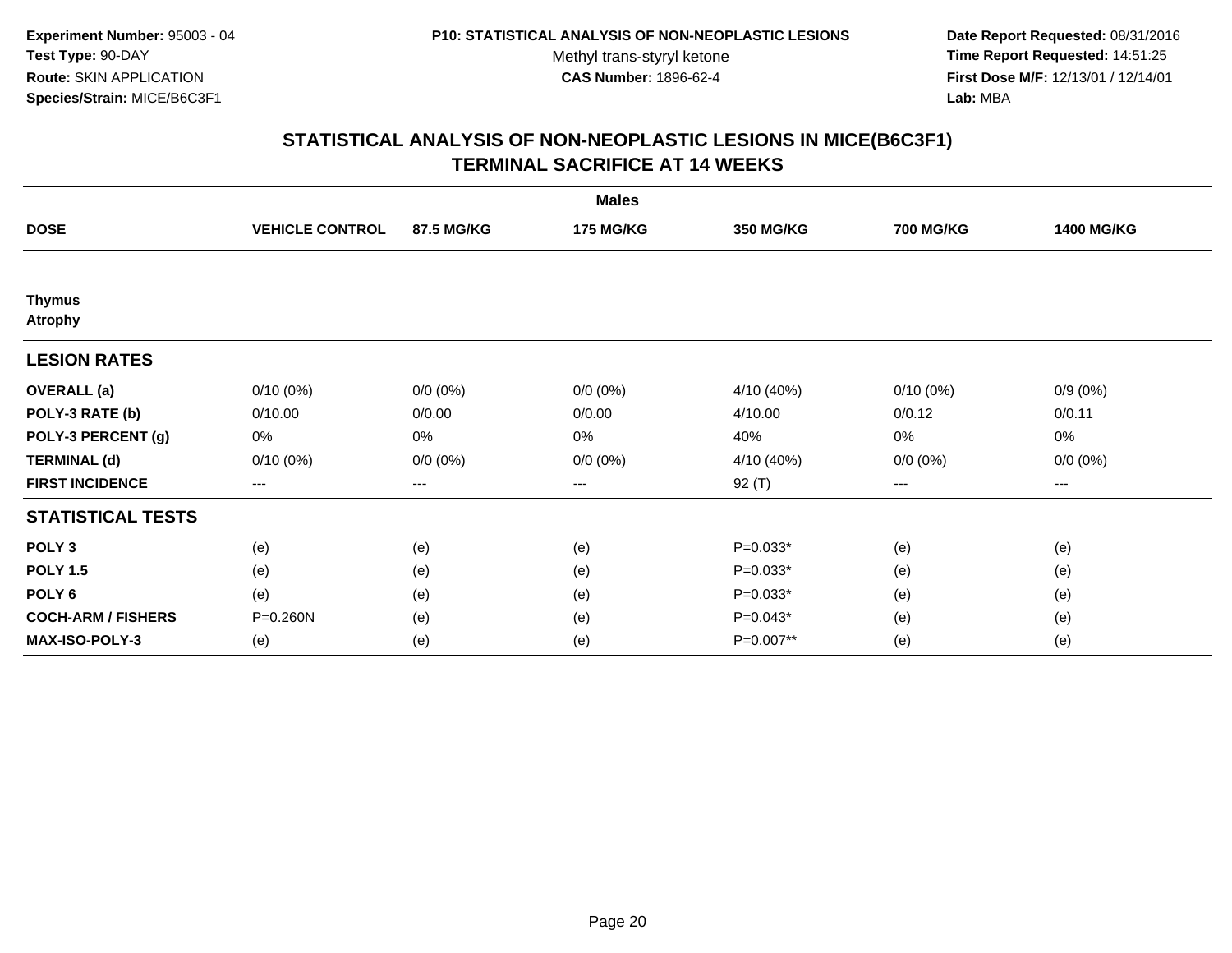**Date Report Requested:** 08/31/2016 **Time Report Requested:** 14:51:25 **First Dose M/F:** 12/13/01 / 12/14/01<br>**Lab:** MBA **Lab:** MBA

|                                       |                        |                   | <b>Males</b>     |                   |                  |                   |
|---------------------------------------|------------------------|-------------------|------------------|-------------------|------------------|-------------------|
| <b>DOSE</b>                           | <b>VEHICLE CONTROL</b> | 87.5 MG/KG        | <b>175 MG/KG</b> | <b>350 MG/KG</b>  | <b>700 MG/KG</b> | <b>1400 MG/KG</b> |
|                                       |                        |                   |                  |                   |                  |                   |
| <b>Thymus</b><br><b>Atrophy Focal</b> |                        |                   |                  |                   |                  |                   |
| <b>LESION RATES</b>                   |                        |                   |                  |                   |                  |                   |
| <b>OVERALL</b> (a)                    | $0/10(0\%)$            | $0/0 (0\%)$       | $0/0 (0\%)$      | $0/10(0\%)$       | $0/10(0\%)$      | $0/9(0\%)$        |
| POLY-3 RATE (b)                       | 0/10.00                | 0/0.00            | 0/0.00           | 0/10.00           | 0/0.12           | 0/0.11            |
| POLY-3 PERCENT (g)                    | 0%                     | 0%                | 0%               | 0%                | 0%               | 0%                |
| <b>TERMINAL (d)</b>                   | $0/10(0\%)$            | $0/0 (0\%)$       | $0/0 (0\%)$      | $0/10(0\%)$       | $0/0 (0\%)$      | $0/0 (0\%)$       |
| <b>FIRST INCIDENCE</b>                | $\qquad \qquad -$      | $\qquad \qquad -$ | ---              | $\qquad \qquad -$ | ---              | ---               |
| <b>STATISTICAL TESTS</b>              |                        |                   |                  |                   |                  |                   |
| POLY <sub>3</sub>                     | (n)                    | (n)               | (n)              | (n)               | (n)              | (n)               |
| <b>POLY 1.5</b>                       | (n)                    | (n)               | (n)              | (n)               | (n)              | (n)               |
| POLY <sub>6</sub>                     | (n)                    | (n)               | (n)              | (n)               | (n)              | (n)               |
| <b>COCH-ARM / FISHERS</b>             | (n)                    | (n)               | (n)              | (n)               | (n)              | (n)               |
| MAX-ISO-POLY-3                        | (n)                    | (n)               | (n)              | (n)               | (n)              | (n)               |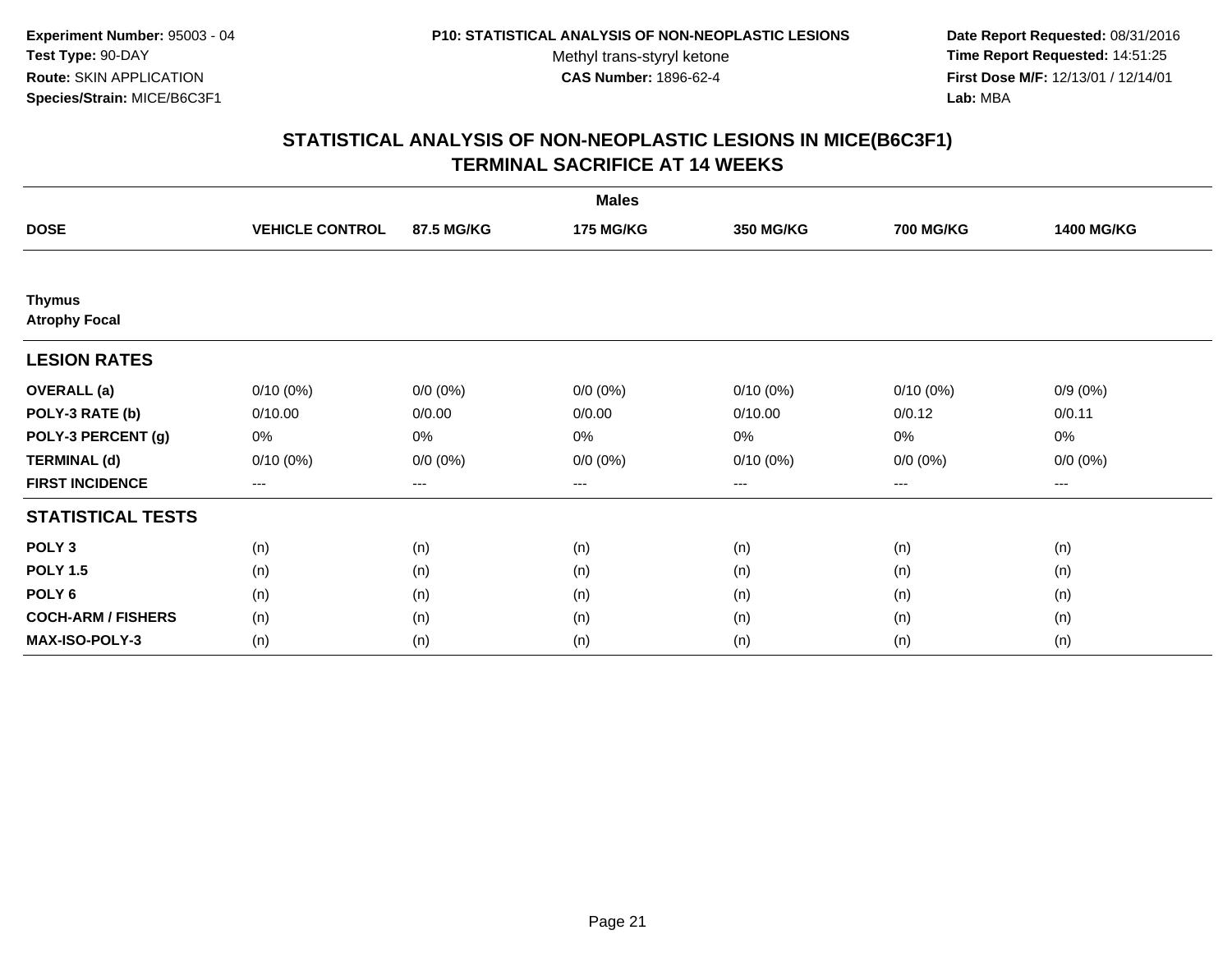**Date Report Requested:** 08/31/2016 **Time Report Requested:** 14:51:25 **First Dose M/F:** 12/13/01 / 12/14/01<br>**Lab:** MBA **Lab:** MBA

|                                               |                        |             | <b>Males</b>     |                  |                  |                   |
|-----------------------------------------------|------------------------|-------------|------------------|------------------|------------------|-------------------|
| <b>DOSE</b>                                   | <b>VEHICLE CONTROL</b> | 87.5 MG/KG  | <b>175 MG/KG</b> | <b>350 MG/KG</b> | <b>700 MG/KG</b> | <b>1400 MG/KG</b> |
| <b>Thyroid Gland</b><br><b>Ectopic Thymus</b> |                        |             |                  |                  |                  |                   |
| <b>LESION RATES</b>                           |                        |             |                  |                  |                  |                   |
| <b>OVERALL</b> (a)                            | 1/10 (10%)             | $0/0 (0\%)$ | $0/0 (0\%)$      | $0/10(0\%)$      | $0/10(0\%)$      | 1/10 (10%)        |
| POLY-3 RATE (b)                               | 1/10.00                | 0/0.00      | 0/0.00           | 0/10.00          | 0/0.12           | 1/1.10            |
| POLY-3 PERCENT (g)                            | 10%                    | 0%          | 0%               | 0%               | 0%               | 91.3%             |
| <b>TERMINAL (d)</b>                           | 1/10 (10%)             | $0/0 (0\%)$ | $0/0 (0\%)$      | $0/10(0\%)$      | $0/0 (0\%)$      | $0/0 (0\%)$       |
| <b>FIRST INCIDENCE</b>                        | 92 $(T)$               | ---         | ---              | $--$             | $--$             | 21                |
| <b>STATISTICAL TESTS</b>                      |                        |             |                  |                  |                  |                   |
| POLY <sub>3</sub>                             | (e)                    | (e)         | (e)              | P=0.500N         | P=0.758N         | $P = 0.358$       |
| <b>POLY 1.5</b>                               | (e)                    | (e)         | (e)              | P=0.500N         | P=0.734N         | $P=0.409$         |
| POLY <sub>6</sub>                             | (e)                    | (e)         | (e)              | P=0.500N         | P=0.760N         | $P=0.352$         |
| <b>COCH-ARM / FISHERS</b>                     | $P = 0.597$            | (e)         | (e)              | P=0.500N         | P=0.500N         | P=0.763N          |
| <b>MAX-ISO-POLY-3</b>                         | (e)                    | (e)         | (e)              | P=0.158N         | P=0.494N         | $P = 0.245$       |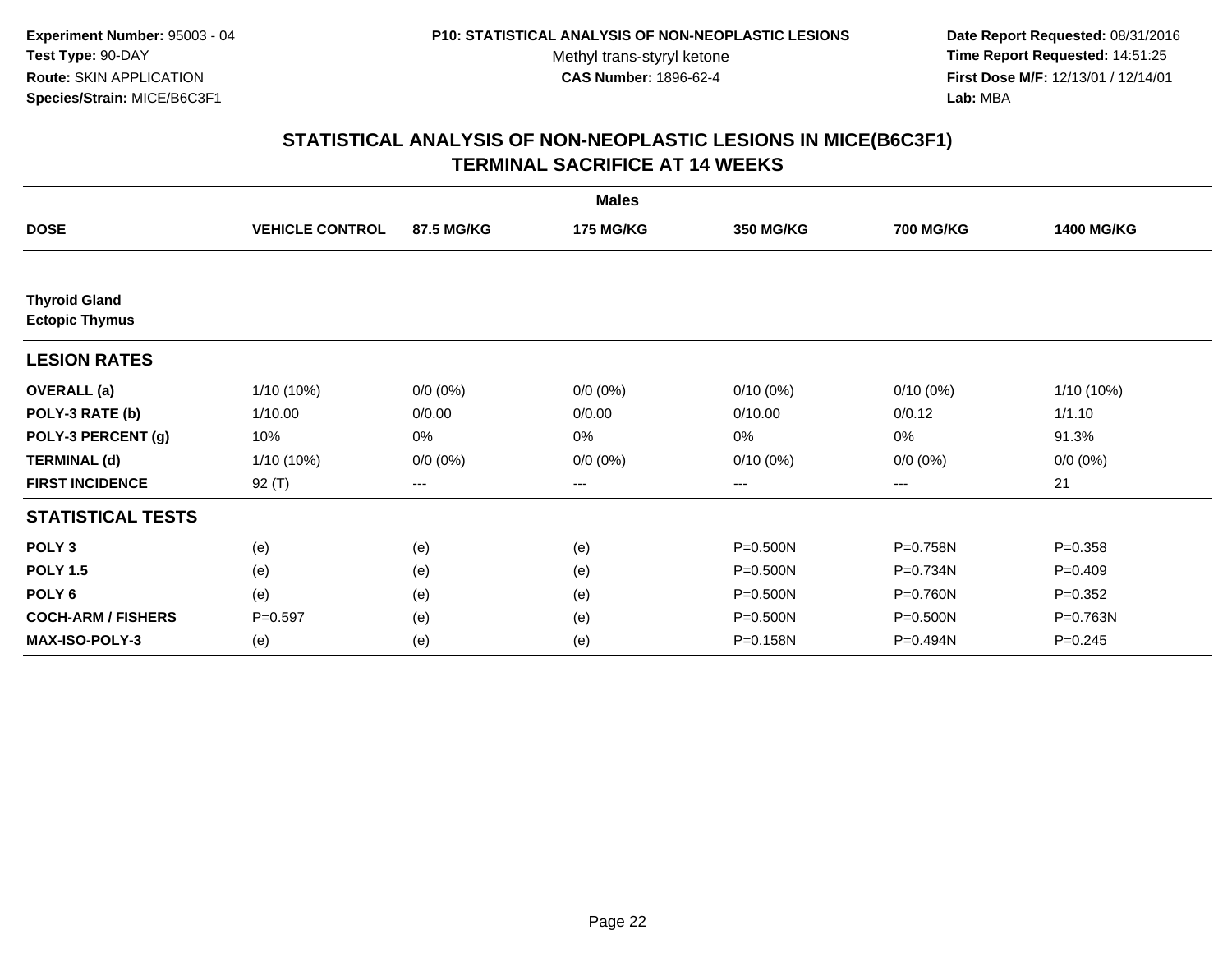**Date Report Requested:** 08/31/2016 **Time Report Requested:** 14:51:25 **First Dose M/F:** 12/13/01 / 12/14/01<br>**Lab:** MBA **Lab:** MBA

|                                                                   |                        |             | <b>Females</b>   |                  |                  |                   |
|-------------------------------------------------------------------|------------------------|-------------|------------------|------------------|------------------|-------------------|
| <b>DOSE</b>                                                       | <b>VEHICLE CONTROL</b> | 87.5 MG/KG  | <b>175 MG/KG</b> | <b>350 MG/KG</b> | <b>700 MG/KG</b> | <b>1400 MG/KG</b> |
|                                                                   |                        |             |                  |                  |                  |                   |
| <b>Adrenal Cortex</b><br><b>Accessory Adrenal Cortical Nodule</b> |                        |             |                  |                  |                  |                   |
| <b>LESION RATES</b>                                               |                        |             |                  |                  |                  |                   |
| <b>OVERALL</b> (a)                                                | $0/10(0\%)$            | $0/10(0\%)$ | $0/10(0\%)$      | $0/10(0\%)$      | $0/10(0\%)$      | $0/10(0\%)$       |
| POLY-3 RATE (b)                                                   | 0/10.00                | 0/10.00     | 0/10.00          | 0/10.00          | 0/0.10           | 0/0.09            |
| POLY-3 PERCENT (g)                                                | 0%                     | 0%          | 0%               | 0%               | 0%               | 0%                |
| <b>TERMINAL (d)</b>                                               | $0/10(0\%)$            | $0/10(0\%)$ | $0/10(0\%)$      | $0/10(0\%)$      | $0/0 (0\%)$      | $0/0 (0\%)$       |
| <b>FIRST INCIDENCE</b>                                            | $---$                  | ---         | ---              | $---$            | ---              | $--$              |
| <b>STATISTICAL TESTS</b>                                          |                        |             |                  |                  |                  |                   |
| POLY <sub>3</sub>                                                 | (n)                    | (n)         | (n)              | (n)              | (n)              | (n)               |
| <b>POLY 1.5</b>                                                   | (n)                    | (n)         | (n)              | (n)              | (n)              | (n)               |
| POLY <sub>6</sub>                                                 | (n)                    | (n)         | (n)              | (n)              | (n)              | (n)               |
| <b>COCH-ARM / FISHERS</b>                                         | (n)                    | (n)         | (n)              | (n)              | (n)              | (n)               |
| MAX-ISO-POLY-3                                                    | (n)                    | (n)         | (n)              | (n)              | (n)              | (n)               |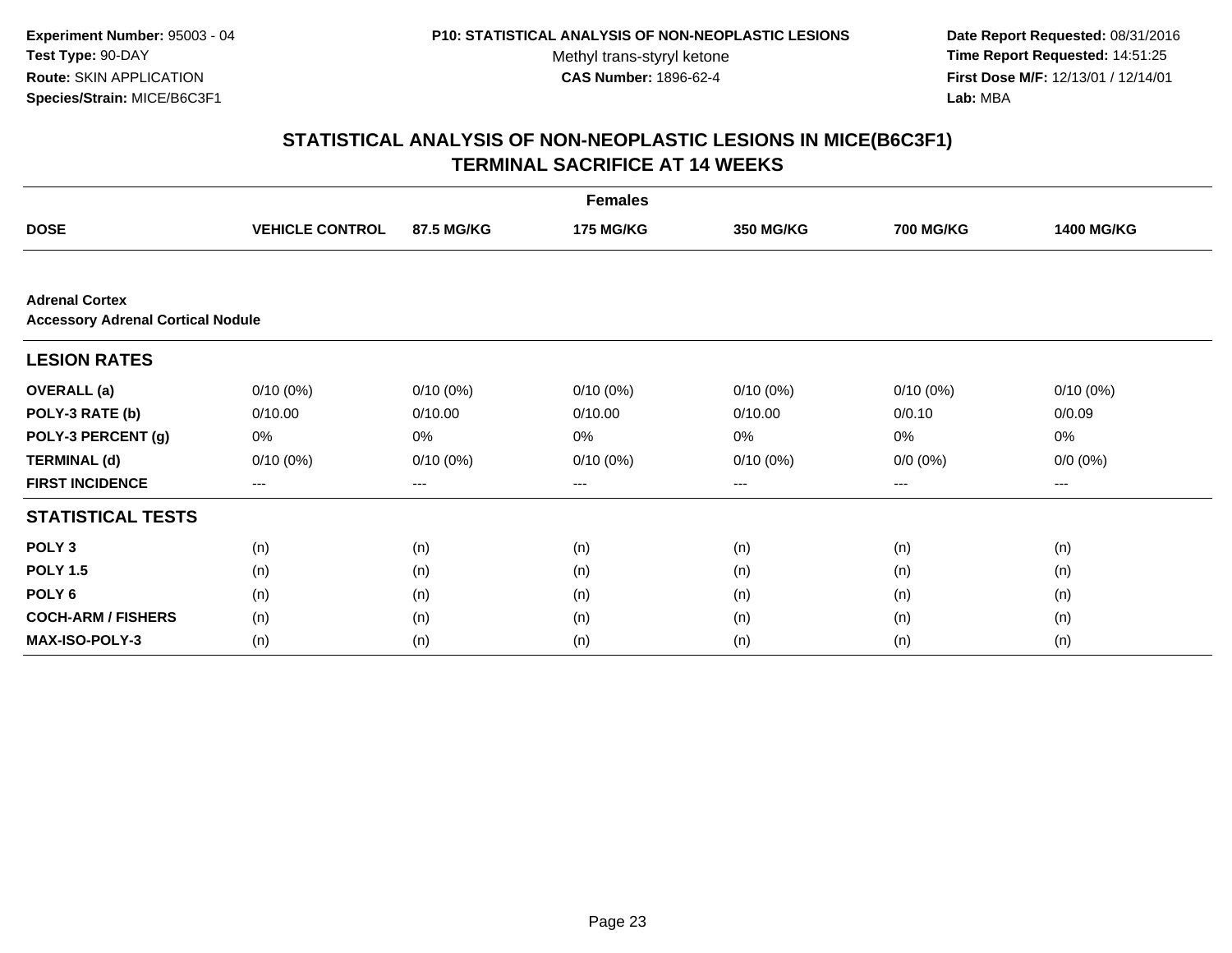**Date Report Requested:** 08/31/2016 **Time Report Requested:** 14:51:25 **First Dose M/F:** 12/13/01 / 12/14/01<br>**Lab:** MBA **Lab:** MBA

|                                                                |                        |             | <b>Females</b>   |                  |                  |                   |
|----------------------------------------------------------------|------------------------|-------------|------------------|------------------|------------------|-------------------|
| <b>DOSE</b>                                                    | <b>VEHICLE CONTROL</b> | 87.5 MG/KG  | <b>175 MG/KG</b> | <b>350 MG/KG</b> | <b>700 MG/KG</b> | <b>1400 MG/KG</b> |
|                                                                |                        |             |                  |                  |                  |                   |
| <b>Adrenal Cortex: Subcapsular</b><br><b>Hyperplasia Focal</b> |                        |             |                  |                  |                  |                   |
| <b>LESION RATES</b>                                            |                        |             |                  |                  |                  |                   |
| <b>OVERALL</b> (a)                                             | 10/10 (100%)           | $0/10(0\%)$ | $0/10(0\%)$      | 10/10 (100%)     | 8/10 (80%)       | 7/10 (70%)        |
| POLY-3 RATE (b)                                                | 10/10.00               | 0/10.00     | 0/10.00          | 10/10.00         | 8/8.02           | 7/7.02            |
| POLY-3 PERCENT (g)                                             | 100%                   | $0\%$       | 0%               | 100%             | 99.7%            | 99.7%             |
| <b>TERMINAL (d)</b>                                            | 10/10 (100%)           | $0/10(0\%)$ | $0/10(0\%)$      | 10/10 (100%)     | $0/0 (0\%)$      | $0/0 (0\%)$       |
| <b>FIRST INCIDENCE</b>                                         | $92($ T)               | ---         | ---              | 92 $(T)$         | 20               | 20                |
| <b>STATISTICAL TESTS</b>                                       |                        |             |                  |                  |                  |                   |
| POLY <sub>3</sub>                                              | P<0.001**              | P<0.001N**  | P<0.001N**       | (e)              | P=1.000N         | P=1.000N          |
| <b>POLY 1.5</b>                                                | P<0.001**              | P<0.001N**  | P<0.001N**       | (e)              | P=1.000N         | P=1.000N          |
| POLY <sub>6</sub>                                              | P<0.001**              | P<0.001N**  | P<0.001N**       | (e)              | P=1.000N         | P=1.000N          |
| <b>COCH-ARM / FISHERS</b>                                      | $P = 0.069$            | P<0.001N**  | P<0.001N**       | (e)              | P=0.237N         | P=0.105N          |
| <b>MAX-ISO-POLY-3</b>                                          | P<0.001**              | (e)         | (e)              | (e)              | P=0.088N         | P=0.085N          |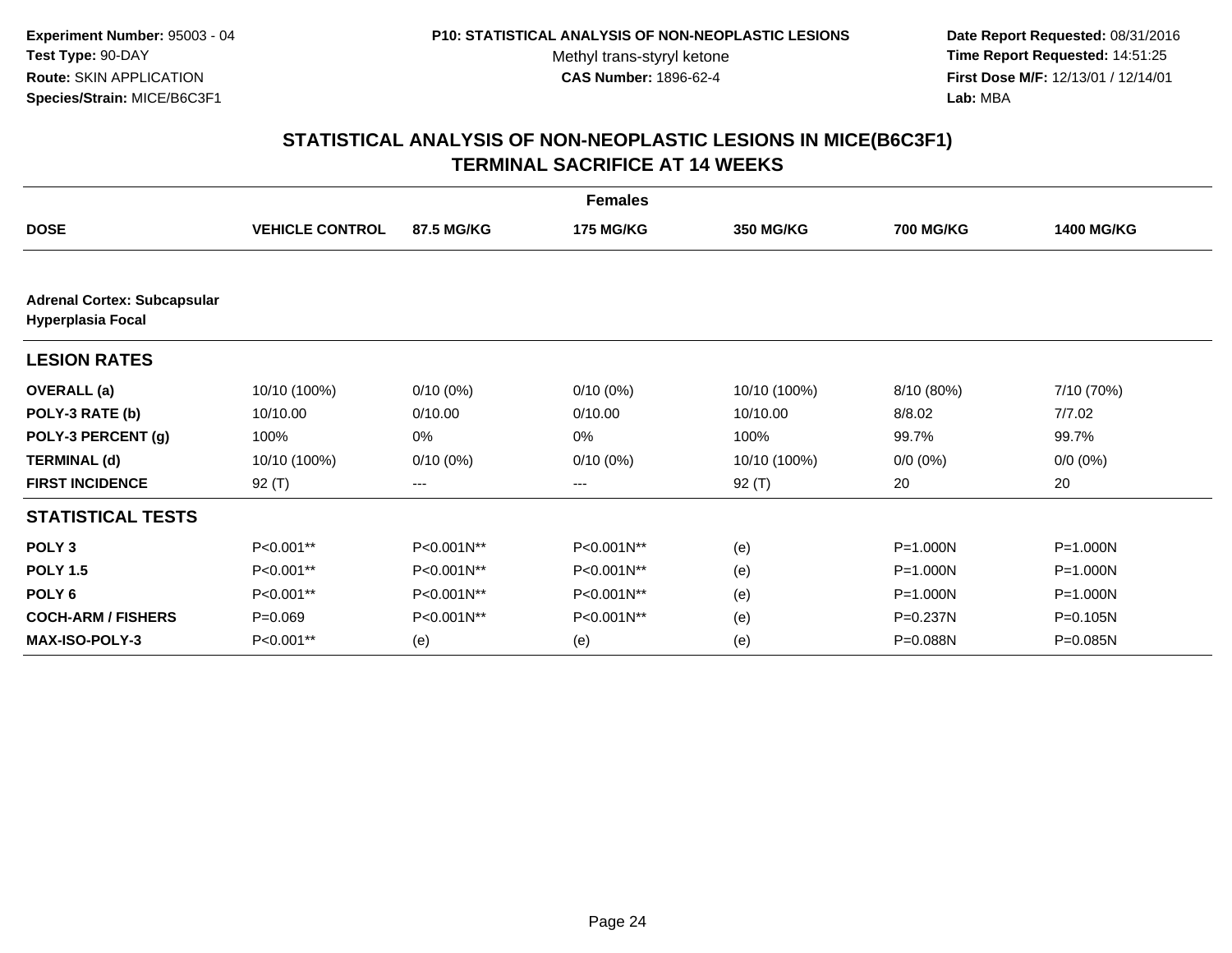**Date Report Requested:** 08/31/2016 **Time Report Requested:** 14:51:25 **First Dose M/F:** 12/13/01 / 12/14/01<br>**Lab:** MBA **Lab:** MBA

|                                        |                        |             | <b>Females</b>   |                  |                  |                   |
|----------------------------------------|------------------------|-------------|------------------|------------------|------------------|-------------------|
| <b>DOSE</b>                            | <b>VEHICLE CONTROL</b> | 87.5 MG/KG  | <b>175 MG/KG</b> | <b>350 MG/KG</b> | <b>700 MG/KG</b> | <b>1400 MG/KG</b> |
|                                        |                        |             |                  |                  |                  |                   |
| Kidney<br><b>Infiltration Cellular</b> |                        |             |                  |                  |                  |                   |
| <b>LESION RATES</b>                    |                        |             |                  |                  |                  |                   |
| <b>OVERALL</b> (a)                     | $0/10(0\%)$            | $0/10(0\%)$ | 1/10 (10%)       | $0/10(0\%)$      | $0/10(0\%)$      | $0/10(0\%)$       |
| POLY-3 RATE (b)                        | 0/10.00                | 0/10.00     | 1/10.00          | 0/10.00          | 0/0.10           | 0/0.09            |
| POLY-3 PERCENT (g)                     | 0%                     | 0%          | 10%              | 0%               | 0%               | 0%                |
| <b>TERMINAL (d)</b>                    | $0/10(0\%)$            | $0/10(0\%)$ | 1/10 (10%)       | $0/10(0\%)$      | $0/0 (0\%)$      | $0/0 (0\%)$       |
| <b>FIRST INCIDENCE</b>                 | $---$                  | $---$       | 92 (T)           | $\cdots$         | $---$            | $---$             |
| <b>STATISTICAL TESTS</b>               |                        |             |                  |                  |                  |                   |
| POLY <sub>3</sub>                      | $P=0.729$              | (e)         | $P = 0.500$      | (e)              | (e)              | (e)               |
| <b>POLY 1.5</b>                        | $P=0.720$              | (e)         | $P = 0.500$      | (e)              | (e)              | (e)               |
| POLY <sub>6</sub>                      | $P=0.729$              | (e)         | $P = 0.500$      | (e)              | (e)              | (e)               |
| <b>COCH-ARM / FISHERS</b>              | $P = 0.561N$           | (e)         | $P = 0.500$      | (e)              | (e)              | (e)               |
| <b>MAX-ISO-POLY-3</b>                  | $P=0.829$              | (e)         | $P = 0.158$      | (e)              | (e)              | (e)               |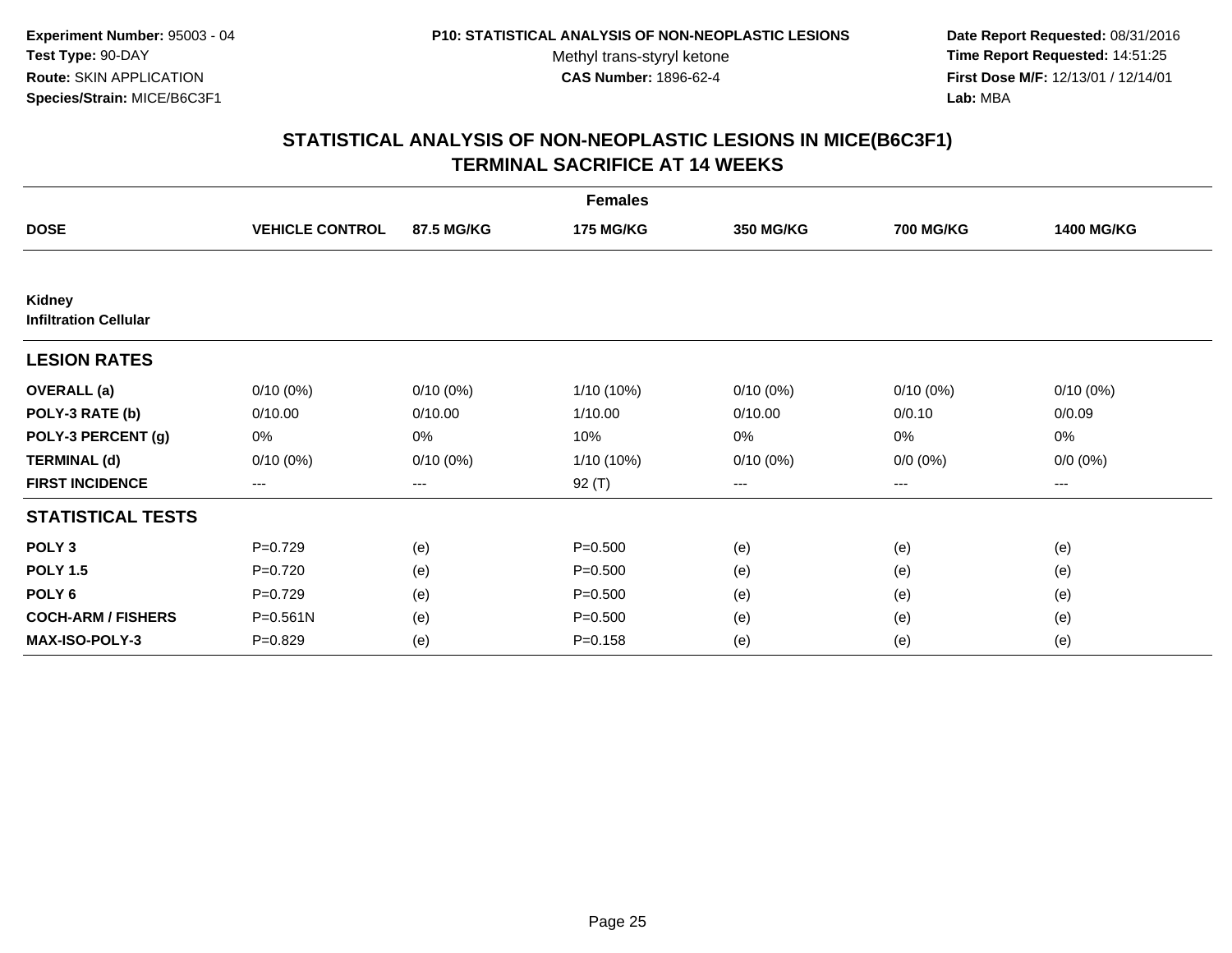**Date Report Requested:** 08/31/2016 **Time Report Requested:** 14:51:25 **First Dose M/F:** 12/13/01 / 12/14/01<br>**Lab:** MBA **Lab:** MBA

|                                 |                        |             | <b>Females</b>   |                  |                  |                   |
|---------------------------------|------------------------|-------------|------------------|------------------|------------------|-------------------|
| <b>DOSE</b>                     | <b>VEHICLE CONTROL</b> | 87.5 MG/KG  | <b>175 MG/KG</b> | <b>350 MG/KG</b> | <b>700 MG/KG</b> | <b>1400 MG/KG</b> |
|                                 |                        |             |                  |                  |                  |                   |
| Lung<br><b>Hemorrhage Focal</b> |                        |             |                  |                  |                  |                   |
| <b>LESION RATES</b>             |                        |             |                  |                  |                  |                   |
| <b>OVERALL</b> (a)              | $0/10(0\%)$            | $0/0 (0\%)$ | $0/0 (0\%)$      | $0/10(0\%)$      | $0/10(0\%)$      | $0/10(0\%)$       |
| POLY-3 RATE (b)                 | 0/10.00                | 0/0.00      | 0/0.00           | 0/10.00          | 0/0.10           | 0/0.09            |
| POLY-3 PERCENT (g)              | 0%                     | 0%          | 0%               | 0%               | $0\%$            | 0%                |
| <b>TERMINAL (d)</b>             | $0/10(0\%)$            | $0/0 (0\%)$ | $0/0 (0\%)$      | $0/10(0\%)$      | $0/0 (0\%)$      | $0/0 (0\%)$       |
| <b>FIRST INCIDENCE</b>          | $\cdots$               | $\cdots$    | ---              | $\cdots$         | $\cdots$         | $---$             |
| <b>STATISTICAL TESTS</b>        |                        |             |                  |                  |                  |                   |
| POLY <sub>3</sub>               | (n)                    | (n)         | (n)              | (n)              | (n)              | (n)               |
| <b>POLY 1.5</b>                 | (n)                    | (n)         | (n)              | (n)              | (n)              | (n)               |
| POLY <sub>6</sub>               | (n)                    | (n)         | (n)              | (n)              | (n)              | (n)               |
| <b>COCH-ARM / FISHERS</b>       | (n)                    | (n)         | (n)              | (n)              | (n)              | (n)               |
| MAX-ISO-POLY-3                  | (n)                    | (n)         | (n)              | (n)              | (n)              | (n)               |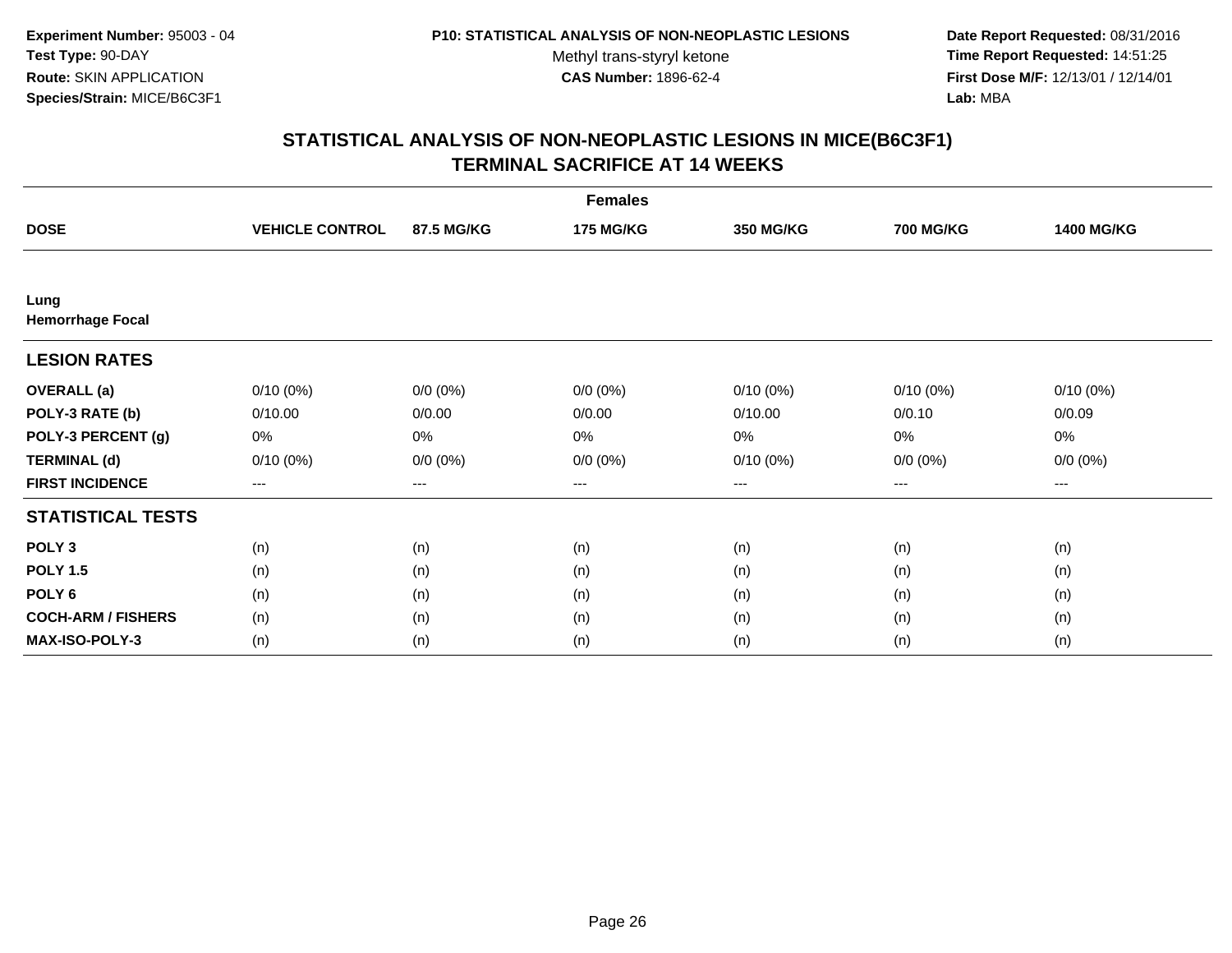**Date Report Requested:** 08/31/2016 **Time Report Requested:** 14:51:25 **First Dose M/F:** 12/13/01 / 12/14/01<br>**Lab:** MBA **Lab:** MBA

| <b>Females</b>                                             |                        |             |                  |                  |                  |                   |  |  |
|------------------------------------------------------------|------------------------|-------------|------------------|------------------|------------------|-------------------|--|--|
| <b>DOSE</b>                                                | <b>VEHICLE CONTROL</b> | 87.5 MG/KG  | <b>175 MG/KG</b> | <b>350 MG/KG</b> | <b>700 MG/KG</b> | <b>1400 MG/KG</b> |  |  |
|                                                            |                        |             |                  |                  |                  |                   |  |  |
| <b>Lung: Alveolus</b><br><b>Inflammation Chronic Focal</b> |                        |             |                  |                  |                  |                   |  |  |
| <b>LESION RATES</b>                                        |                        |             |                  |                  |                  |                   |  |  |
| <b>OVERALL</b> (a)                                         | $0/10(0\%)$            | $0/0 (0\%)$ | $0/0 (0\%)$      | 1/10 (10%)       | $0/10(0\%)$      | $1/10(10\%)$      |  |  |
| POLY-3 RATE (b)                                            | 0/10.00                | 0/0.00      | 0/0.00           | 1/10.00          | 0/0.10           | 1/1.08            |  |  |
| POLY-3 PERCENT (g)                                         | 0%                     | 0%          | 0%               | 10%              | 0%               | 92.4%             |  |  |
| <b>TERMINAL (d)</b>                                        | $0/10(0\%)$            | $0/0 (0\%)$ | $0/0 (0\%)$      | 1/10 (10%)       | $0/0 (0\%)$      | $0/0 (0\%)$       |  |  |
| <b>FIRST INCIDENCE</b>                                     | $---$                  | $---$       | ---              | $92($ T)         | ---              | 20                |  |  |
| <b>STATISTICAL TESTS</b>                                   |                        |             |                  |                  |                  |                   |  |  |
| POLY <sub>3</sub>                                          | (e)                    | (e)         | (e)              | $P = 0.500$      | (e)              | $P = 0.246$       |  |  |
| <b>POLY 1.5</b>                                            | (e)                    | (e)         | (e)              | $P = 0.500$      | (e)              | $P = 0.269$       |  |  |
| POLY <sub>6</sub>                                          | (e)                    | (e)         | (e)              | $P = 0.500$      | (e)              | $P = 0.243$       |  |  |
| <b>COCH-ARM / FISHERS</b>                                  | $P = 0.403$            | (e)         | (e)              | $P = 0.500$      | (e)              | $P = 0.500$       |  |  |
| <b>MAX-ISO-POLY-3</b>                                      | (e)                    | (e)         | (e)              | $P = 0.158$      | (e)              | $P = 0.135$       |  |  |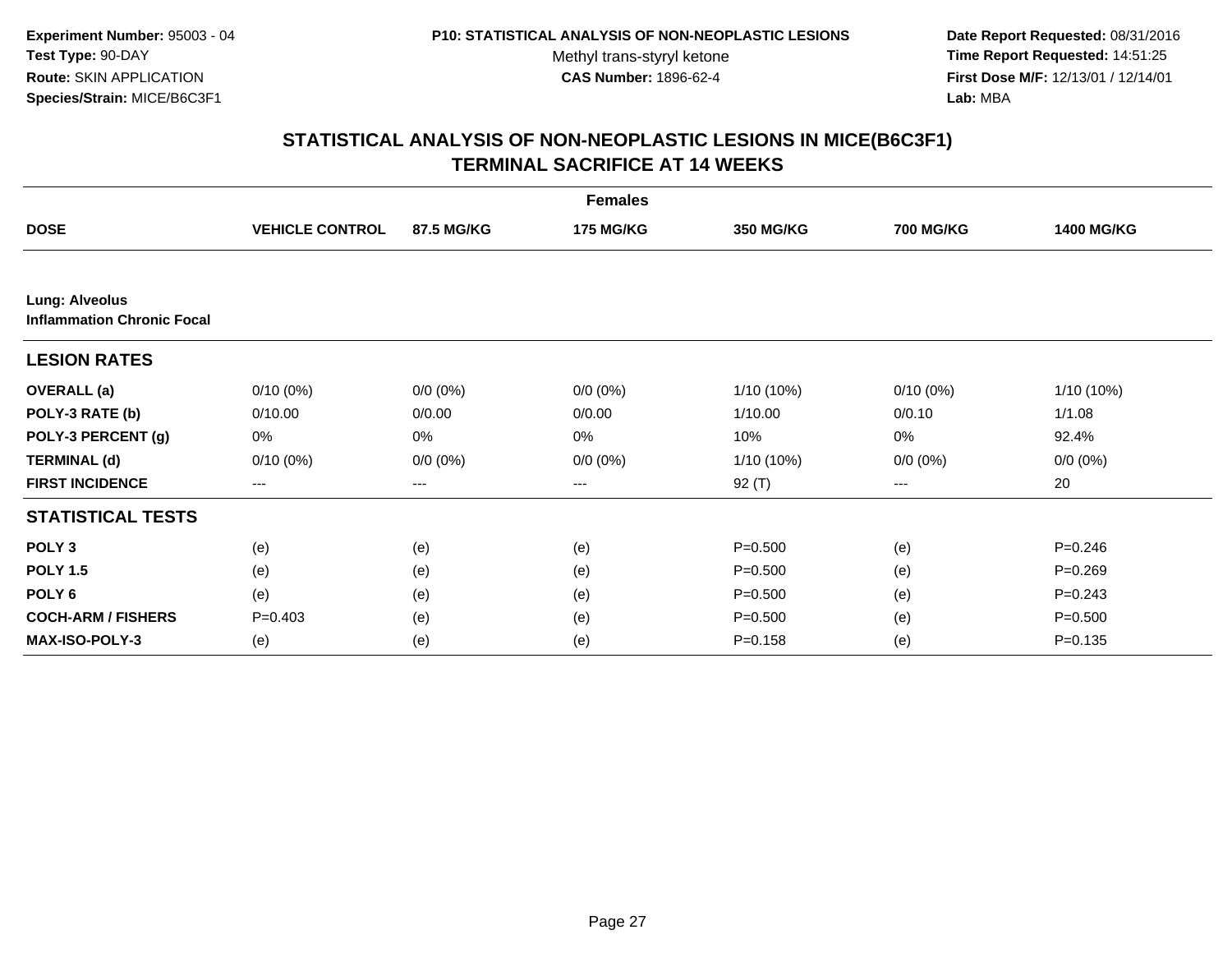**Date Report Requested:** 08/31/2016 **Time Report Requested:** 14:51:25 **First Dose M/F:** 12/13/01 / 12/14/01<br>**Lab:** MBA **Lab:** MBA

|                                                     |                        |             | <b>Females</b>   |              |                  |                   |
|-----------------------------------------------------|------------------------|-------------|------------------|--------------|------------------|-------------------|
| <b>DOSE</b>                                         | <b>VEHICLE CONTROL</b> | 87.5 MG/KG  | <b>175 MG/KG</b> | 350 MG/KG    | <b>700 MG/KG</b> | <b>1400 MG/KG</b> |
|                                                     |                        |             |                  |              |                  |                   |
| Lung: Bronchiole<br><b>Inflammation Acute Focal</b> |                        |             |                  |              |                  |                   |
| <b>LESION RATES</b>                                 |                        |             |                  |              |                  |                   |
| <b>OVERALL</b> (a)                                  | 1/10 (10%)             | $0/0 (0\%)$ | $0/0 (0\%)$      | $0/10(0\%)$  | $0/10(0\%)$      | $0/10(0\%)$       |
| POLY-3 RATE (b)                                     | 1/10.00                | 0/0.00      | 0/0.00           | 0/10.00      | 0/0.10           | 0/0.09            |
| POLY-3 PERCENT (g)                                  | 10%                    | 0%          | 0%               | 0%           | 0%               | 0%                |
| <b>TERMINAL (d)</b>                                 | 1/10 (10%)             | $0/0 (0\%)$ | $0/0 (0\%)$      | 0/10(0%)     | $0/0 (0\%)$      | $0/0 (0\%)$       |
| <b>FIRST INCIDENCE</b>                              | 92 (T)                 | ---         | $--$             | ---          | ---              | ---               |
| <b>STATISTICAL TESTS</b>                            |                        |             |                  |              |                  |                   |
| POLY <sub>3</sub>                                   | (e)                    | (e)         | (e)              | $P = 0.500N$ | P=0.758N         | P=0.758N          |
| <b>POLY 1.5</b>                                     | (e)                    | (e)         | (e)              | P=0.500N     | P=0.736N         | P=0.739N          |
| POLY <sub>6</sub>                                   | (e)                    | (e)         | (e)              | $P = 0.500N$ | P=0.760N         | P=0.760N          |
| <b>COCH-ARM / FISHERS</b>                           | $P = 0.304N$           | (e)         | (e)              | $P = 0.500N$ | $P = 0.500N$     | P=0.500N          |
| <b>MAX-ISO-POLY-3</b>                               | (e)                    | (e)         | (e)              | P=0.158N     | P=0.496N         | P=0.496N          |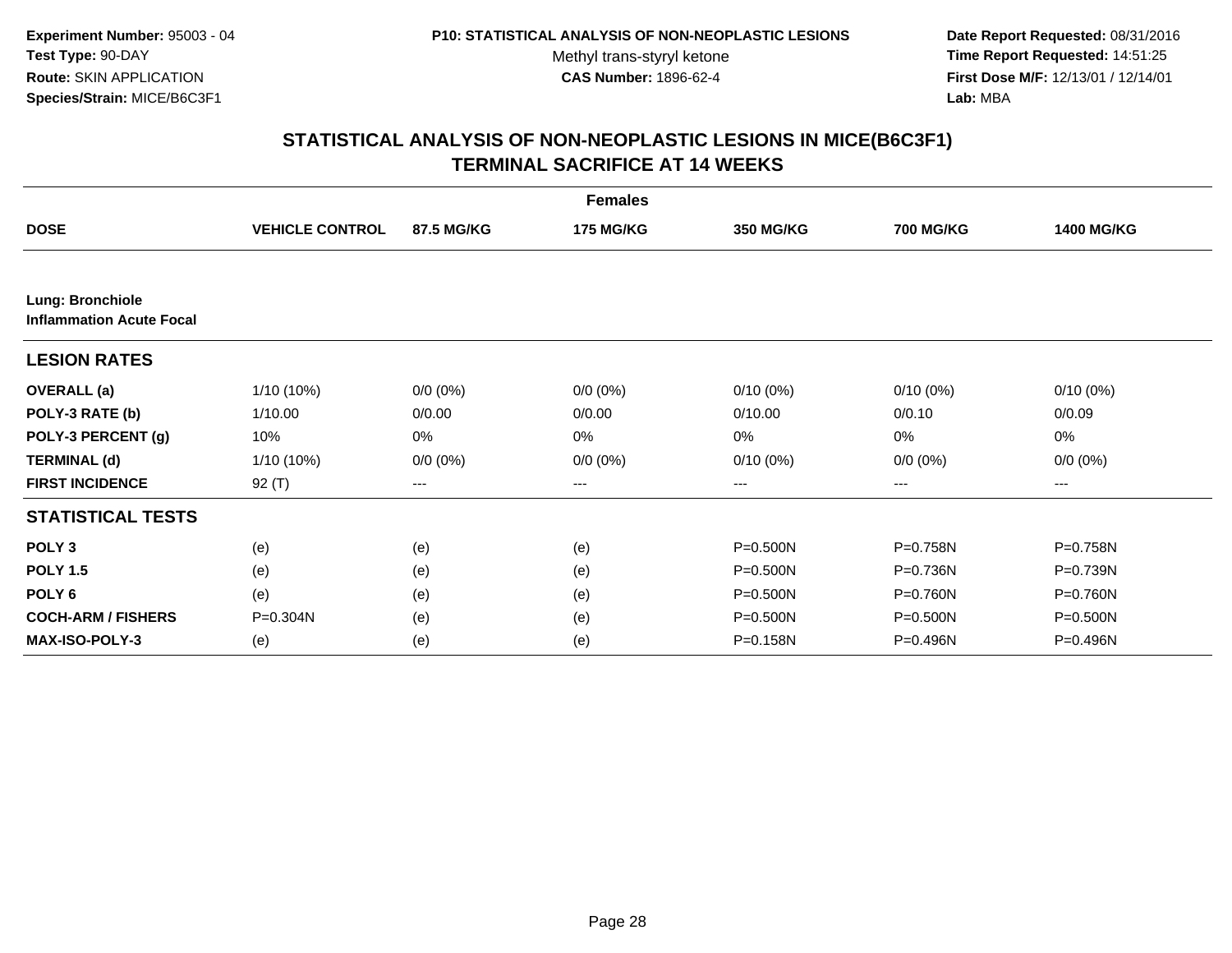**Date Report Requested:** 08/31/2016 **Time Report Requested:** 14:51:25 **First Dose M/F:** 12/13/01 / 12/14/01<br>**Lab:** MBA **Lab:** MBA

|                                                     |                        |             | <b>Females</b>   |            |                  |                   |
|-----------------------------------------------------|------------------------|-------------|------------------|------------|------------------|-------------------|
| <b>DOSE</b>                                         | <b>VEHICLE CONTROL</b> | 87.5 MG/KG  | <b>175 MG/KG</b> | 350 MG/KG  | <b>700 MG/KG</b> | <b>1400 MG/KG</b> |
|                                                     |                        |             |                  |            |                  |                   |
| <b>Nose: Olfactory Epithelium</b><br><b>Atrophy</b> |                        |             |                  |            |                  |                   |
| <b>LESION RATES</b>                                 |                        |             |                  |            |                  |                   |
| <b>OVERALL</b> (a)                                  | $0/10(0\%)$            | $0/10(0\%)$ | $0/10(0\%)$      | 4/10 (40%) | 9/10(90%)        | 6/10(60%)         |
| POLY-3 RATE (b)                                     | 0/10.00                | 0/10.00     | 0/10.00          | 4/10.00    | 9/9.01           | 6/6.03            |
| POLY-3 PERCENT (g)                                  | 0%                     | 0%          | 0%               | 40%        | 99.9%            | 99.5%             |
| <b>TERMINAL (d)</b>                                 | $0/10(0\%)$            | $0/10(0\%)$ | $0/10(0\%)$      | 4/10 (40%) | $0/0 (0\%)$      | $0/0 (0\%)$       |
| <b>FIRST INCIDENCE</b>                              | $---$                  | ---         | ---              | $92($ T)   | 20               | 20                |
| <b>STATISTICAL TESTS</b>                            |                        |             |                  |            |                  |                   |
| POLY <sub>3</sub>                                   | P<0.001**              | (e)         | (e)              | $P=0.033*$ | P<0.001**        | P<0.001**         |
| <b>POLY 1.5</b>                                     | P<0.001**              | (e)         | (e)              | $P=0.033*$ | P<0.001**        | P<0.001**         |
| POLY <sub>6</sub>                                   | P<0.001**              | (e)         | (e)              | $P=0.033*$ | P<0.001**        | P<0.001**         |
| <b>COCH-ARM / FISHERS</b>                           | P<0.001**              | (e)         | (e)              | $P=0.043*$ | P<0.001**        | P=0.005**         |
| <b>MAX-ISO-POLY-3</b>                               | P<0.001**              | (e)         | (e)              | P=0.007**  | P<0.001**        | P<0.001**         |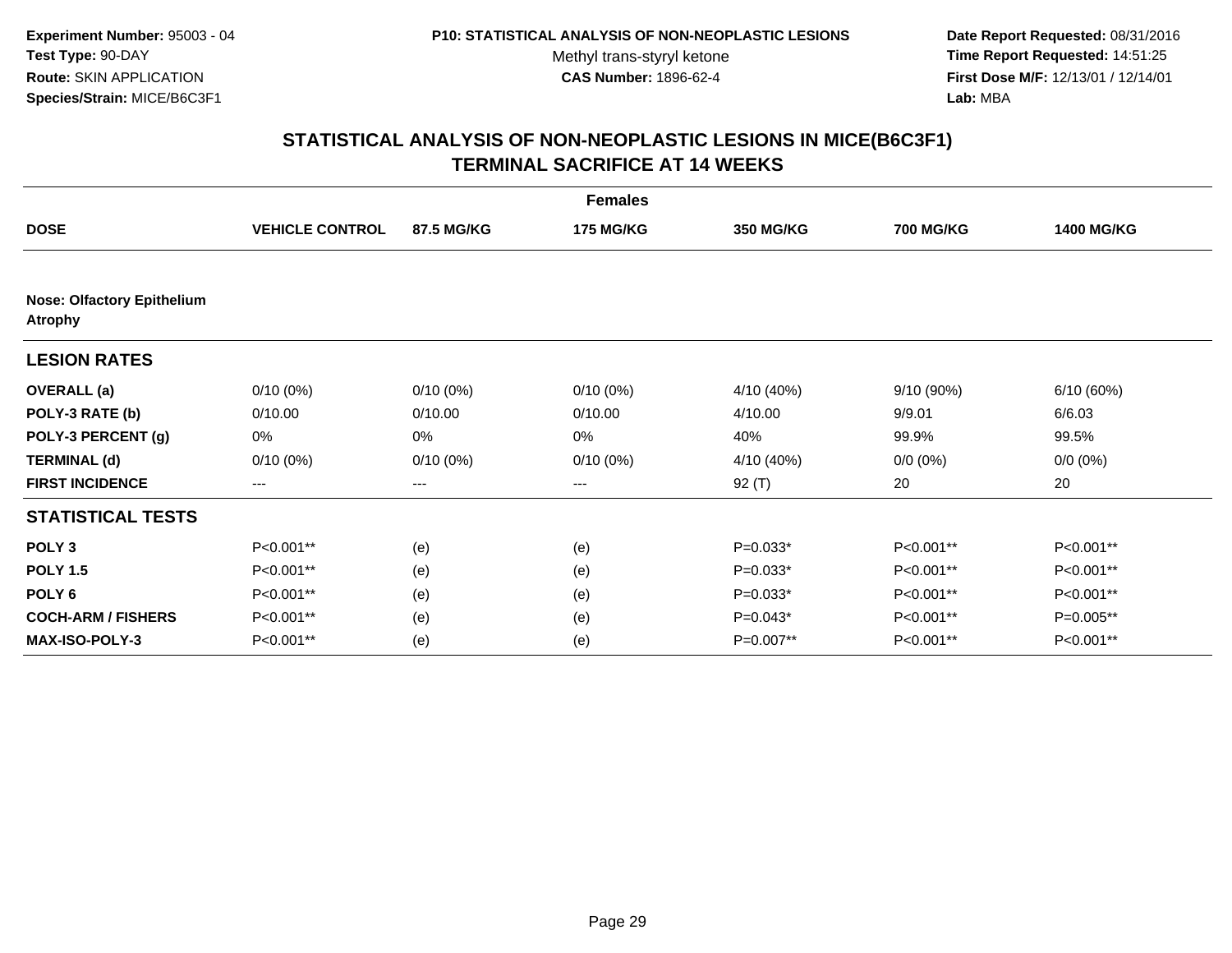**Date Report Requested:** 08/31/2016 **Time Report Requested:** 14:51:25 **First Dose M/F:** 12/13/01 / 12/14/01<br>**Lab:** MBA **Lab:** MBA

|                                                                |                        |             | <b>Females</b>   |                  |                  |                   |
|----------------------------------------------------------------|------------------------|-------------|------------------|------------------|------------------|-------------------|
| <b>DOSE</b>                                                    | <b>VEHICLE CONTROL</b> | 87.5 MG/KG  | <b>175 MG/KG</b> | <b>350 MG/KG</b> | <b>700 MG/KG</b> | <b>1400 MG/KG</b> |
|                                                                |                        |             |                  |                  |                  |                   |
| <b>Nose: Olfactory Epithelium</b><br><b>Degeneration Focal</b> |                        |             |                  |                  |                  |                   |
| <b>LESION RATES</b>                                            |                        |             |                  |                  |                  |                   |
| <b>OVERALL</b> (a)                                             | $0/10(0\%)$            | $0/10(0\%)$ | $0/10(0\%)$      | $0/10(0\%)$      | $0/10(0\%)$      | 1/10 (10%)        |
| POLY-3 RATE (b)                                                | 0/10.00                | 0/10.00     | 0/10.00          | 0/10.00          | 0/0.10           | 1/1.09            |
| POLY-3 PERCENT (g)                                             | 0%                     | 0%          | 0%               | 0%               | 0%               | 91.5%             |
| <b>TERMINAL (d)</b>                                            | $0/10(0\%)$            | $0/10(0\%)$ | $0/10(0\%)$      | $0/10(0\%)$      | $0/0 (0\%)$      | $0/0 (0\%)$       |
| <b>FIRST INCIDENCE</b>                                         | $---$                  | $---$       | ---              | $--$             | ---              | 5                 |
| <b>STATISTICAL TESTS</b>                                       |                        |             |                  |                  |                  |                   |
| POLY <sub>3</sub>                                              | $P = 0.338$            | (e)         | (e)              | (e)              | (e)              | $P = 0.246$       |
| <b>POLY 1.5</b>                                                | $P = 0.154$            | (e)         | (e)              | (e)              | (e)              | $P=0.272$         |
| POLY <sub>6</sub>                                              | $P=0.372$              | (e)         | (e)              | (e)              | (e)              | $P = 0.243$       |
| <b>COCH-ARM / FISHERS</b>                                      | $P = 0.105$            | (e)         | (e)              | (e)              | (e)              | $P = 0.500$       |
| <b>MAX-ISO-POLY-3</b>                                          | $P = 0.067$            | (e)         | (e)              | (e)              | (e)              | $P = 0.135$       |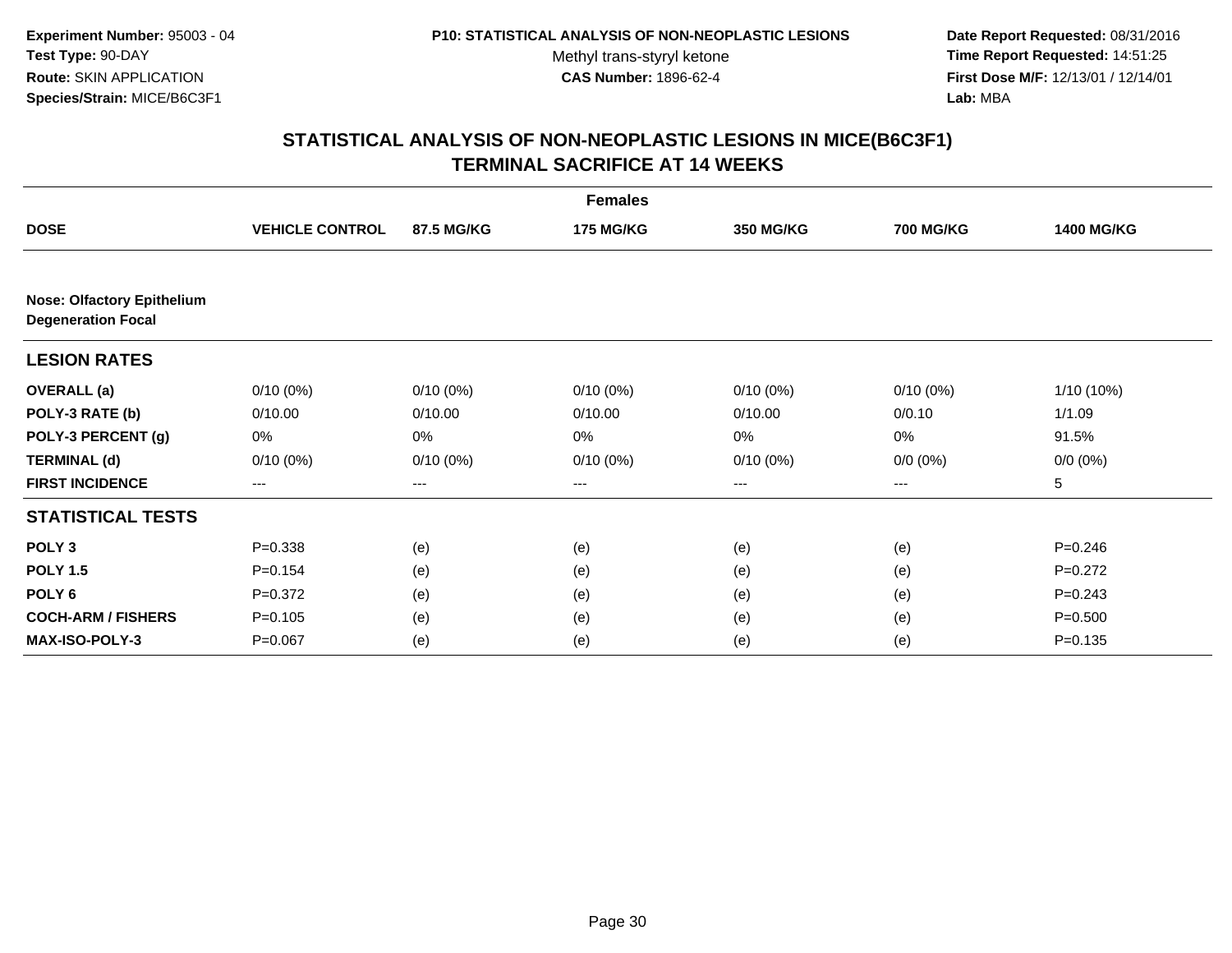**Date Report Requested:** 08/31/2016 **Time Report Requested:** 14:51:25 **First Dose M/F:** 12/13/01 / 12/14/01<br>**Lab:** MBA **Lab:** MBA

|                                                 |                        |             | <b>Females</b>   |                  |                  |                   |
|-------------------------------------------------|------------------------|-------------|------------------|------------------|------------------|-------------------|
| <b>DOSE</b>                                     | <b>VEHICLE CONTROL</b> | 87.5 MG/KG  | <b>175 MG/KG</b> | <b>350 MG/KG</b> | <b>700 MG/KG</b> | <b>1400 MG/KG</b> |
|                                                 |                        |             |                  |                  |                  |                   |
| <b>Skeletal Muscle</b><br><b>Necrosis Focal</b> |                        |             |                  |                  |                  |                   |
| <b>LESION RATES</b>                             |                        |             |                  |                  |                  |                   |
| <b>OVERALL</b> (a)                              | $0/0 (0\%)$            | $0/0 (0\%)$ | $0/0 (0\%)$      | $0/0 (0\%)$      | $0/0 (0\%)$      | $0/0 (0\%)$       |
| POLY-3 RATE (b)                                 | 0/0.00                 | 0/0.00      | 0/0.00           | 0/0.00           | 0/0.00           | 0/0.00            |
| POLY-3 PERCENT (g)                              | 0%                     | 0%          | 0%               | 0%               | 0%               | 0%                |
| <b>TERMINAL (d)</b>                             | $0/0 (0\%)$            | $0/0 (0\%)$ | $0/0 (0\%)$      | $0/0 (0\%)$      | $0/0 (0\%)$      | $0/0 (0\%)$       |
| <b>FIRST INCIDENCE</b>                          | ---                    | $---$       | ---              | ---              | $--$             | $--$              |
| <b>STATISTICAL TESTS</b>                        |                        |             |                  |                  |                  |                   |
| POLY <sub>3</sub>                               | (n)                    | (n)         | (n)              | (n)              | (n)              | (n)               |
| <b>POLY 1.5</b>                                 | (n)                    | (n)         | (n)              | (n)              | (n)              | (n)               |
| POLY <sub>6</sub>                               | (n)                    | (n)         | (n)              | (n)              | (n)              | (n)               |
| <b>COCH-ARM / FISHERS</b>                       | (n)                    | (n)         | (n)              | (n)              | (n)              | (n)               |
| MAX-ISO-POLY-3                                  | (n)                    | (n)         | (n)              | (n)              | (n)              | (n)               |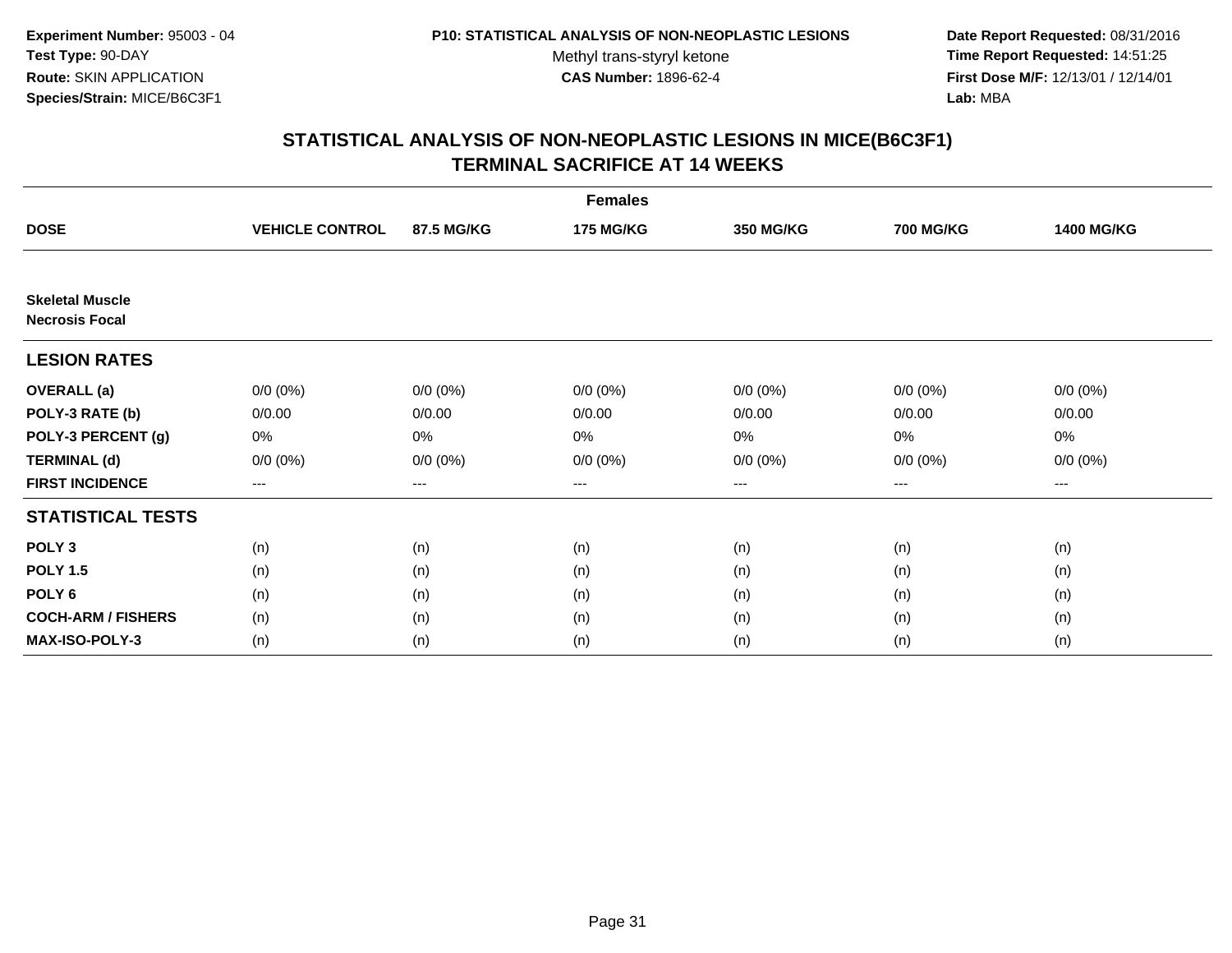**Date Report Requested:** 08/31/2016 **Time Report Requested:** 14:51:25 **First Dose M/F:** 12/13/01 / 12/14/01<br>**Lab:** MBA **Lab:** MBA

| <b>Females</b>                                          |                        |            |                  |              |                  |                   |  |  |
|---------------------------------------------------------|------------------------|------------|------------------|--------------|------------------|-------------------|--|--|
| <b>DOSE</b>                                             | <b>VEHICLE CONTROL</b> | 87.5 MG/KG | <b>175 MG/KG</b> | 350 MG/KG    | <b>700 MG/KG</b> | <b>1400 MG/KG</b> |  |  |
| Skin: Hair Follicle, Site of Application<br>Hyperplasia |                        |            |                  |              |                  |                   |  |  |
| <b>LESION RATES</b>                                     |                        |            |                  |              |                  |                   |  |  |
| <b>OVERALL</b> (a)                                      | $0/10(0\%)$            | 3/10(30%)  | 4/10 (40%)       | 10/10 (100%) | 10/10 (100%)     | 8/10 (80%)        |  |  |
| POLY-3 RATE (b)                                         | 0/10.00                | 3/10.00    | 4/10.00          | 10/10.00     | 10/10.00         | 8/8.01            |  |  |
| POLY-3 PERCENT (g)                                      | 0%                     | 30%        | 40%              | 100%         | 100%             | 99.9%             |  |  |
| <b>TERMINAL (d)</b>                                     | $0/10(0\%)$            | 3/10 (30%) | 4/10 (40%)       | 10/10 (100%) | $0/0 (0\%)$      | $0/0 (0\%)$       |  |  |
| <b>FIRST INCIDENCE</b>                                  | $\qquad \qquad -$      | $92($ T)   | $92($ T)         | 92 $(T)$     | 20               | 20                |  |  |
| <b>STATISTICAL TESTS</b>                                |                        |            |                  |              |                  |                   |  |  |
| POLY <sub>3</sub>                                       | P<0.001**              | $P=0.095$  | $P=0.033*$       | P<0.001**    | P<0.001**        | P<0.001**         |  |  |
| <b>POLY 1.5</b>                                         | P<0.001**              | $P=0.095$  | $P=0.033*$       | P<0.001**    | P<0.001**        | P<0.001**         |  |  |
| POLY <sub>6</sub>                                       | P<0.001**              | $P=0.095$  | $P=0.033*$       | P<0.001**    | P<0.001**        | P<0.001**         |  |  |
| <b>COCH-ARM / FISHERS</b>                               | P<0.001**              | $P=0.105$  | $P=0.043*$       | P<0.001**    | P<0.001**        | P<0.001**         |  |  |
| <b>MAX-ISO-POLY-3</b>                                   | P<0.001**              | $P=0.024*$ | $P=0.007**$      | (e)          | (e)              | P<0.001**         |  |  |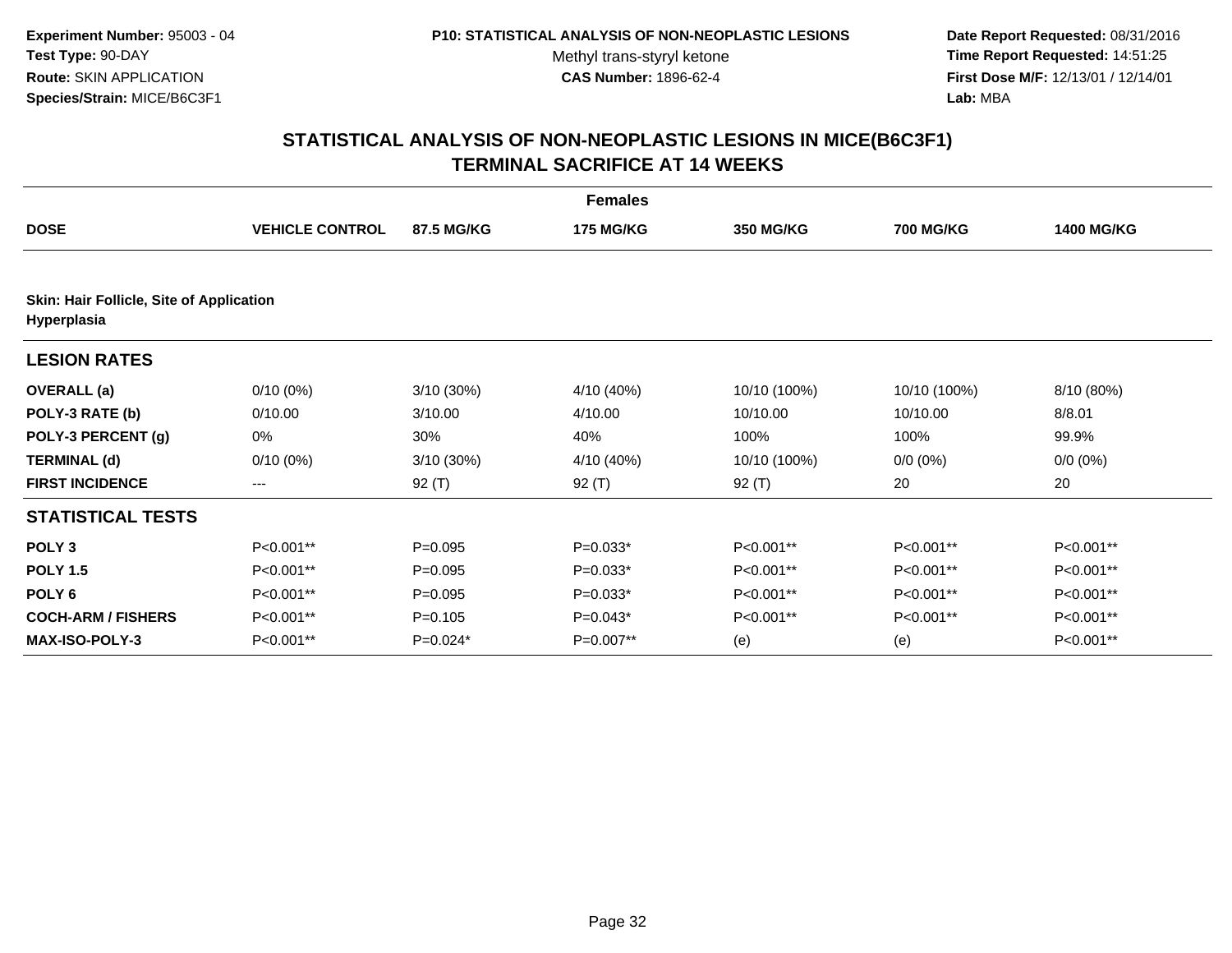**Date Report Requested:** 08/31/2016 **Time Report Requested:** 14:51:25 **First Dose M/F:** 12/13/01 / 12/14/01<br>**Lab:** MBA **Lab:** MBA

|                                                                  |                        |            | <b>Females</b>   |              |                  |                   |  |  |
|------------------------------------------------------------------|------------------------|------------|------------------|--------------|------------------|-------------------|--|--|
| <b>DOSE</b>                                                      | <b>VEHICLE CONTROL</b> | 87.5 MG/KG | <b>175 MG/KG</b> | 350 MG/KG    | <b>700 MG/KG</b> | <b>1400 MG/KG</b> |  |  |
| Skin: Sebaceous Gland, Site of Application<br><b>Hypertrophy</b> |                        |            |                  |              |                  |                   |  |  |
| <b>LESION RATES</b>                                              |                        |            |                  |              |                  |                   |  |  |
| <b>OVERALL</b> (a)                                               | $0/10(0\%)$            | 5/10 (50%) | 8/10 (80%)       | 10/10 (100%) | 10/10 (100%)     | 9/10 (90%)        |  |  |
| POLY-3 RATE (b)                                                  | 0/10.00                | 5/10.00    | 8/10.00          | 10/10.00     | 10/10.00         | 9/9.00            |  |  |
| POLY-3 PERCENT (g)                                               | 0%                     | 50%        | 80%              | 100%         | 100%             | 100%              |  |  |
| <b>TERMINAL (d)</b>                                              | $0/10(0\%)$            | 5/10 (50%) | 8/10 (80%)       | 10/10 (100%) | $0/0 (0\%)$      | $0/0 (0\%)$       |  |  |
| <b>FIRST INCIDENCE</b>                                           | $---$                  | 92 (T)     | 92 (T)           | 92 $(T)$     | 20               | 20                |  |  |
| <b>STATISTICAL TESTS</b>                                         |                        |            |                  |              |                  |                   |  |  |
| POLY <sub>3</sub>                                                | P<0.001**              | P=0.008**  | P<0.001**        | P<0.001**    | P<0.001**        | P<0.001**         |  |  |
| <b>POLY 1.5</b>                                                  | P<0.001**              | P=0.008**  | P<0.001**        | P<0.001**    | P<0.001**        | P<0.001**         |  |  |
| POLY <sub>6</sub>                                                | P<0.001**              | P=0.008**  | P<0.001**        | P<0.001**    | P<0.001**        | P<0.001**         |  |  |
| <b>COCH-ARM / FISHERS</b>                                        | P<0.001**              | P=0.016*   | P<0.001**        | P<0.001**    | P<0.001**        | P<0.001**         |  |  |
| <b>MAX-ISO-POLY-3</b>                                            | P<0.001**              | P=0.002**  | P<0.001**        | (e)          | (e)              | P<0.001**         |  |  |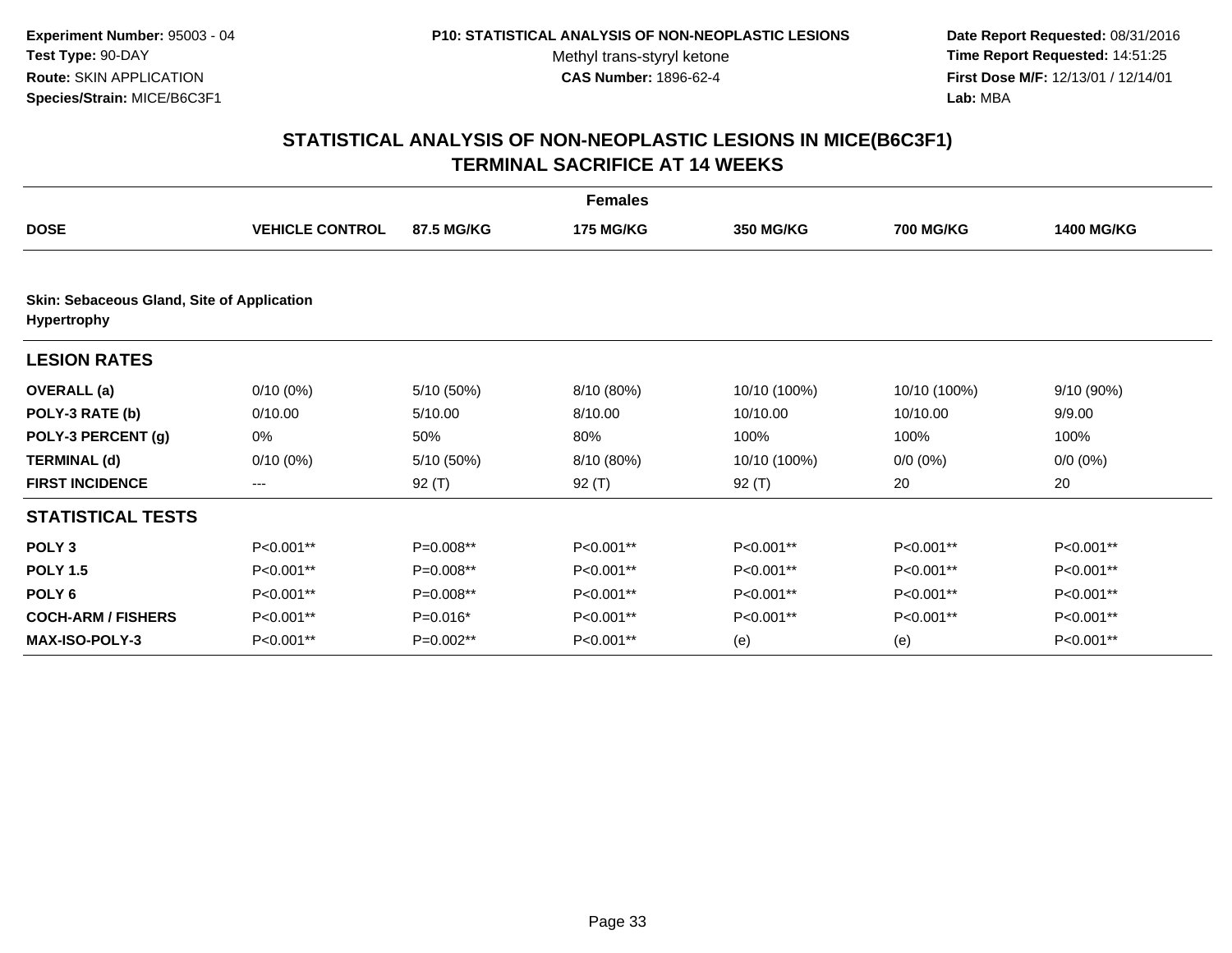**Date Report Requested:** 08/31/2016 **Time Report Requested:** 14:51:25 **First Dose M/F:** 12/13/01 / 12/14/01<br>**Lab:** MBA **Lab:** MBA

|                                                             |                        |             | <b>Females</b>   |                  |                  |                   |  |  |
|-------------------------------------------------------------|------------------------|-------------|------------------|------------------|------------------|-------------------|--|--|
| <b>DOSE</b>                                                 | <b>VEHICLE CONTROL</b> | 87.5 MG/KG  | <b>175 MG/KG</b> | <b>350 MG/KG</b> | <b>700 MG/KG</b> | <b>1400 MG/KG</b> |  |  |
| <b>Skin: Site of Application - Epidermis</b><br>Hyperplasia |                        |             |                  |                  |                  |                   |  |  |
| <b>LESION RATES</b>                                         |                        |             |                  |                  |                  |                   |  |  |
| <b>OVERALL</b> (a)                                          | $0/10(0\%)$            | 7/10 (70%)  | 4/10 (40%)       | 10/10 (100%)     | 10/10 (100%)     | 10/10 (100%)      |  |  |
| POLY-3 RATE (b)                                             | 0/10.00                | 7/10.00     | 4/10.00          | 10/10.00         | 10/10.00         | 10/10.00          |  |  |
| POLY-3 PERCENT (g)                                          | 0%                     | 70%         | 40%              | 100%             | 100%             | 100%              |  |  |
| <b>TERMINAL (d)</b>                                         | $0/10(0\%)$            | 7/10 (70%)  | 4/10 (40%)       | 10/10 (100%)     | $0/0 (0\%)$      | $0/0 (0\%)$       |  |  |
| <b>FIRST INCIDENCE</b>                                      | ---                    | 92 $(T)$    | $92($ T)         | 92 $(T)$         | 20               | 5                 |  |  |
| <b>STATISTICAL TESTS</b>                                    |                        |             |                  |                  |                  |                   |  |  |
| POLY <sub>3</sub>                                           | P<0.001**              | P<0.001**   | $P=0.033*$       | P<0.001**        | P<0.001**        | P<0.001**         |  |  |
| <b>POLY 1.5</b>                                             | P<0.001**              | P<0.001**   | $P=0.033*$       | P<0.001**        | P<0.001**        | P<0.001**         |  |  |
| POLY <sub>6</sub>                                           | P<0.001**              | $P<0.001**$ | $P=0.033*$       | P<0.001**        | P<0.001**        | P<0.001**         |  |  |
| <b>COCH-ARM / FISHERS</b>                                   | P<0.001**              | $P=0.002**$ | $P=0.043*$       | P<0.001**        | P<0.001**        | P<0.001**         |  |  |
| <b>MAX-ISO-POLY-3</b>                                       | P<0.001**              | P<0.001**   | P=0.007**        | (e)              | (e)              | (e)               |  |  |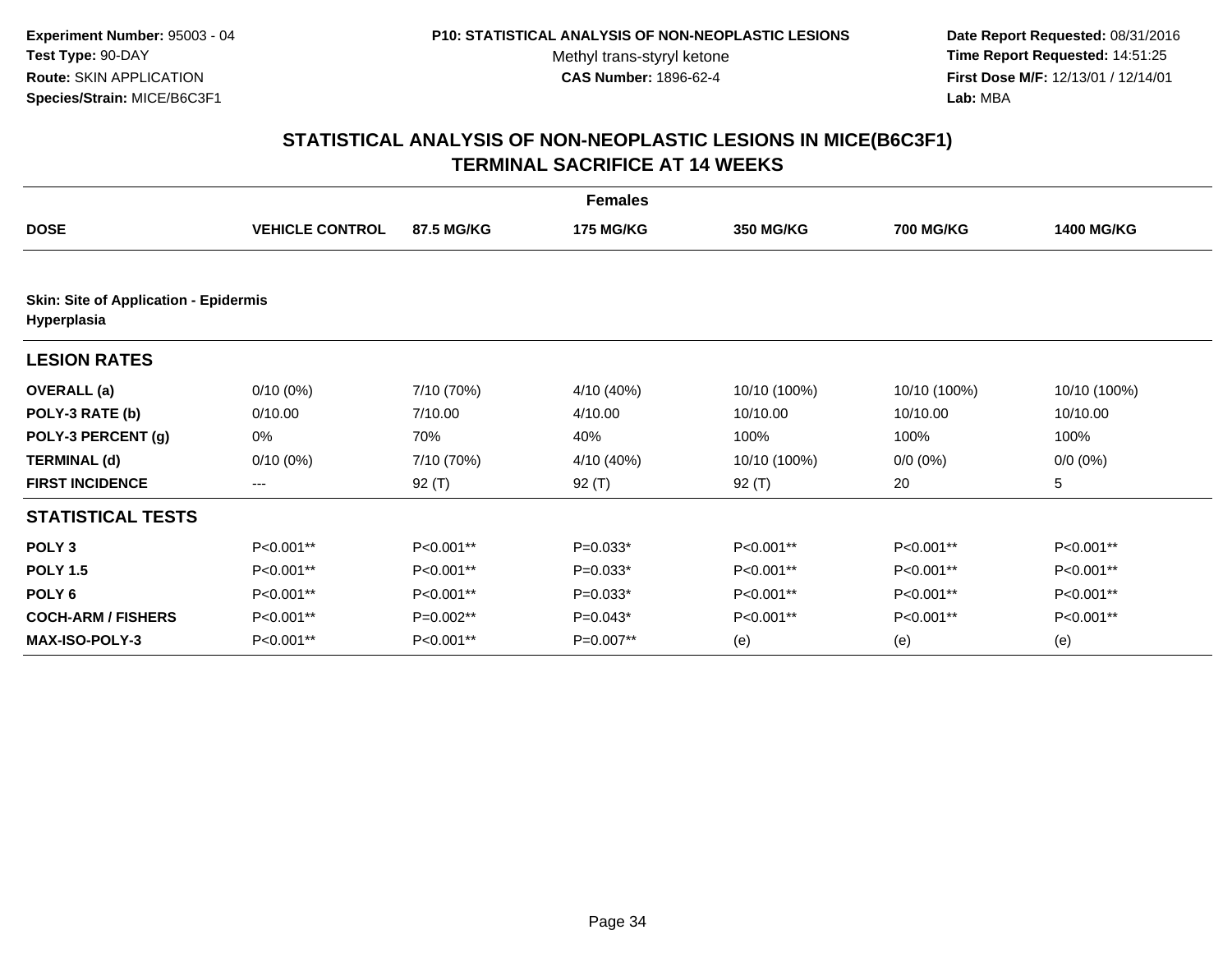**Date Report Requested:** 08/31/2016 **Time Report Requested:** 14:51:25 **First Dose M/F:** 12/13/01 / 12/14/01<br>**Lab:** MBA **Lab:** MBA

|                                                    |                        |                   | <b>Females</b>   |                  |                  |                   |
|----------------------------------------------------|------------------------|-------------------|------------------|------------------|------------------|-------------------|
| <b>DOSE</b>                                        | <b>VEHICLE CONTROL</b> | <b>87.5 MG/KG</b> | <b>175 MG/KG</b> | <b>350 MG/KG</b> | <b>700 MG/KG</b> | <b>1400 MG/KG</b> |
|                                                    |                        |                   |                  |                  |                  |                   |
| <b>Skin: Site of Application</b><br>Hyperkeratosis |                        |                   |                  |                  |                  |                   |
| <b>LESION RATES</b>                                |                        |                   |                  |                  |                  |                   |
| <b>OVERALL</b> (a)                                 | $0/10(0\%)$            | $0/10(0\%)$       | 2/10 (20%)       | 9/10 (90%)       | 10/10 (100%)     | 10/10 (100%)      |
| POLY-3 RATE (b)                                    | 0/10.00                | 0/10.00           | 2/10.00          | 9/10.00          | 10/10.00         | 10/10.00          |
| POLY-3 PERCENT (g)                                 | 0%                     | 0%                | 20%              | 90%              | 100%             | 100%              |
| <b>TERMINAL (d)</b>                                | $0/10(0\%)$            | $0/10(0\%)$       | 2/10 (20%)       | 9/10 (90%)       | $0/0 (0\%)$      | $0/0 (0\%)$       |
| <b>FIRST INCIDENCE</b>                             | $\qquad \qquad \cdots$ | $---$             | 92 (T)           | 92 (T)           | 20               | 5                 |
| <b>STATISTICAL TESTS</b>                           |                        |                   |                  |                  |                  |                   |
| POLY <sub>3</sub>                                  | P<0.001**              | (e)               | $P=0.227$        | P<0.001**        | P<0.001**        | P<0.001**         |
| <b>POLY 1.5</b>                                    | P<0.001**              | (e)               | $P=0.227$        | P<0.001**        | P<0.001**        | P<0.001**         |
| POLY <sub>6</sub>                                  | P<0.001**              | (e)               | $P=0.227$        | P<0.001**        | P<0.001**        | P<0.001**         |
| <b>COCH-ARM / FISHERS</b>                          | P<0.001**              | (e)               | $P = 0.237$      | P<0.001**        | P<0.001**        | P<0.001**         |
| <b>MAX-ISO-POLY-3</b>                              | P<0.001**              | (e)               | $P=0.067$        | P<0.001**        | (e)              | (e)               |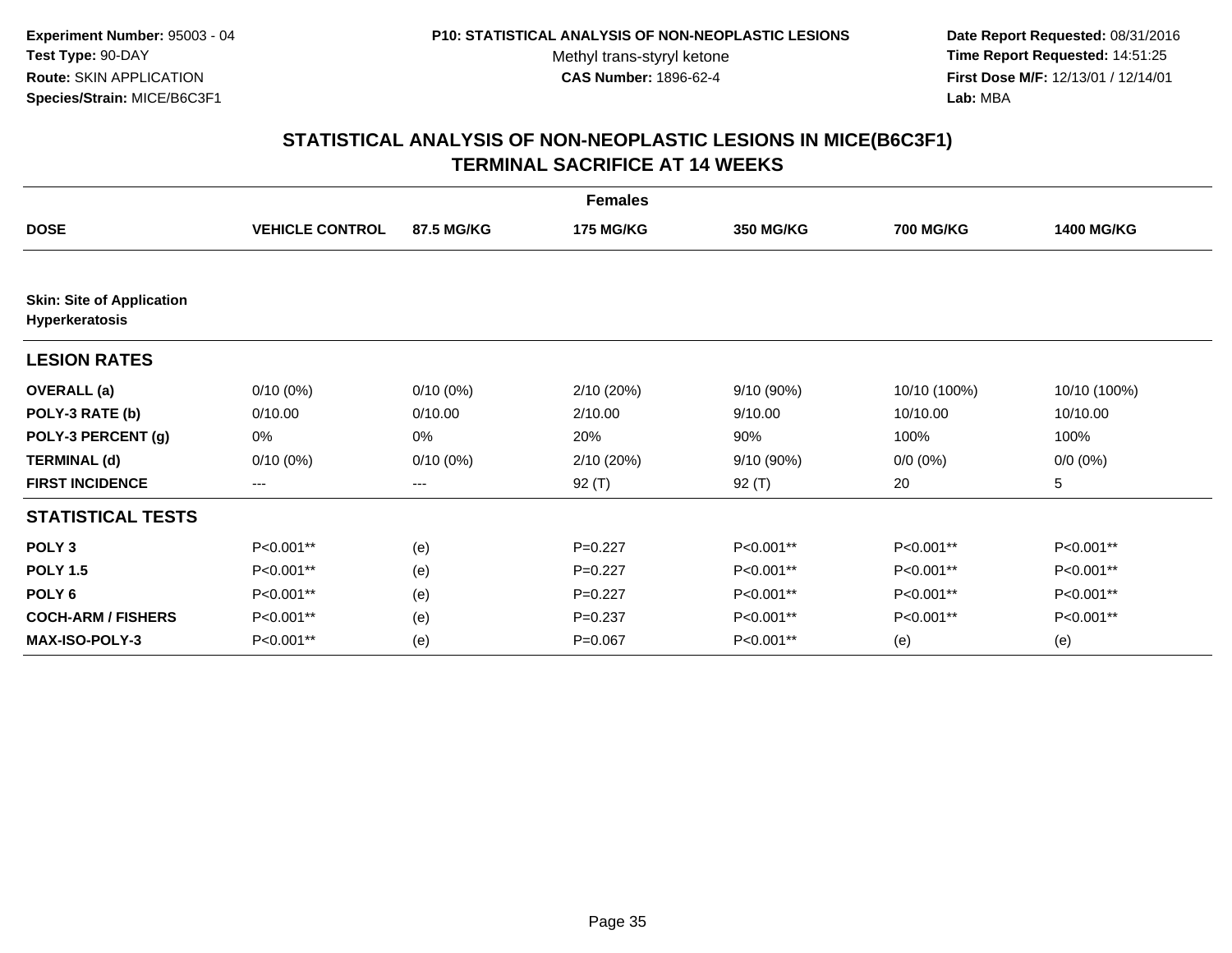**Date Report Requested:** 08/31/2016 **Time Report Requested:** 14:51:25 **First Dose M/F:** 12/13/01 / 12/14/01<br>**Lab:** MBA **Lab:** MBA

|                                                                 |                        |              | <b>Females</b>   |                  |                  |                   |
|-----------------------------------------------------------------|------------------------|--------------|------------------|------------------|------------------|-------------------|
| <b>DOSE</b>                                                     | <b>VEHICLE CONTROL</b> | 87.5 MG/KG   | <b>175 MG/KG</b> | <b>350 MG/KG</b> | <b>700 MG/KG</b> | <b>1400 MG/KG</b> |
|                                                                 |                        |              |                  |                  |                  |                   |
| <b>Skin: Site of Application</b><br><b>Inflammation Chronic</b> |                        |              |                  |                  |                  |                   |
| <b>LESION RATES</b>                                             |                        |              |                  |                  |                  |                   |
| <b>OVERALL</b> (a)                                              | $0/10(0\%)$            | 10/10 (100%) | 6/10 (60%)       | 10/10 (100%)     | 10/10 (100%)     | 10/10 (100%)      |
| POLY-3 RATE (b)                                                 | 0/10.00                | 10/10.00     | 6/10.00          | 10/10.00         | 10/10.00         | 10/10.00          |
| POLY-3 PERCENT (g)                                              | 0%                     | 100%         | 60%              | 100%             | 100%             | 100%              |
| <b>TERMINAL (d)</b>                                             | $0/10(0\%)$            | 10/10 (100%) | 6/10 (60%)       | 10/10 (100%)     | $0/0 (0\%)$      | $0/0 (0\%)$       |
| <b>FIRST INCIDENCE</b>                                          | $\qquad \qquad -$      | 92 (T)       | 92 $(T)$         | $92($ T)         | 20               | 5                 |
| <b>STATISTICAL TESTS</b>                                        |                        |              |                  |                  |                  |                   |
| POLY <sub>3</sub>                                               | P<0.001**              | P<0.001**    | P<0.001**        | P<0.001**        | P<0.001**        | P<0.001**         |
| <b>POLY 1.5</b>                                                 | P<0.001**              | P<0.001**    | P<0.001**        | P<0.001**        | P<0.001**        | P<0.001**         |
| POLY <sub>6</sub>                                               | P<0.001**              | P<0.001**    | P<0.001**        | P<0.001**        | P<0.001**        | P<0.001**         |
| <b>COCH-ARM / FISHERS</b>                                       | P<0.001**              | P<0.001**    | P=0.005**        | P<0.001**        | P<0.001**        | P<0.001**         |
| <b>MAX-ISO-POLY-3</b>                                           | P<0.001**              | (e)          | P<0.001**        | (e)              | (e)              | (e)               |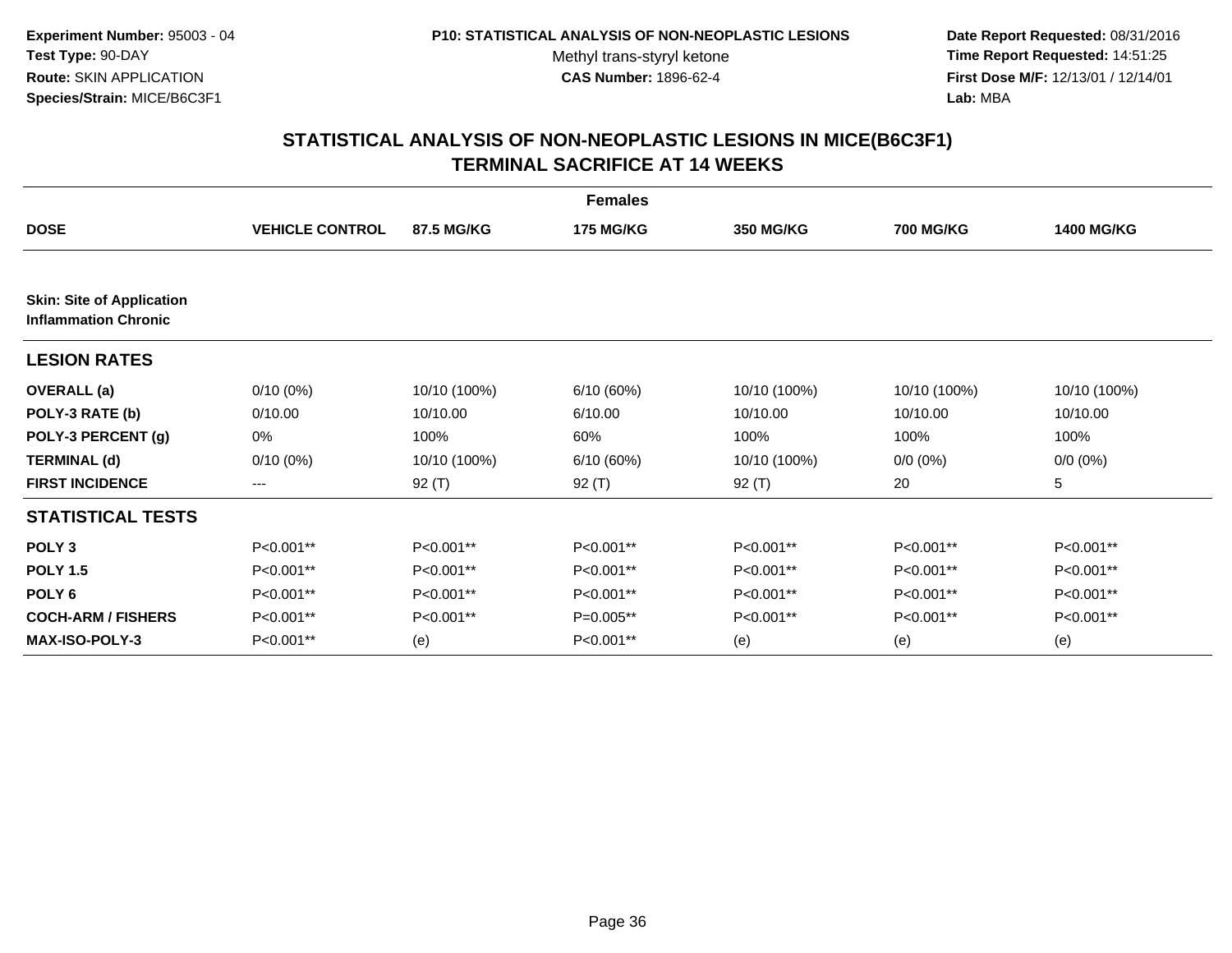**Date Report Requested:** 08/31/2016 **Time Report Requested:** 14:51:25 **First Dose M/F:** 12/13/01 / 12/14/01<br>**Lab:** MBA **Lab:** MBA

|                                                     |                        |             | <b>Females</b>   |                  |                  |                   |
|-----------------------------------------------------|------------------------|-------------|------------------|------------------|------------------|-------------------|
| <b>DOSE</b>                                         | <b>VEHICLE CONTROL</b> | 87.5 MG/KG  | <b>175 MG/KG</b> | <b>350 MG/KG</b> | <b>700 MG/KG</b> | <b>1400 MG/KG</b> |
|                                                     |                        |             |                  |                  |                  |                   |
| <b>Skin: Site of Application</b><br><b>Necrosis</b> |                        |             |                  |                  |                  |                   |
| <b>LESION RATES</b>                                 |                        |             |                  |                  |                  |                   |
| <b>OVERALL</b> (a)                                  | $0/10(0\%)$            | $0/10(0\%)$ | $0/10(0\%)$      | $0/10(0\%)$      | 9/10(90%)        | 6/10 (60%)        |
| POLY-3 RATE (b)                                     | 0/10.00                | 0/10.00     | 0/10.00          | 0/10.00          | 9/9.01           | 6/6.03            |
| POLY-3 PERCENT (g)                                  | 0%                     | 0%          | 0%               | 0%               | 99.9%            | 99.5%             |
| <b>TERMINAL (d)</b>                                 | $0/10(0\%)$            | $0/10(0\%)$ | $0/10(0\%)$      | $0/10(0\%)$      | $0/0 (0\%)$      | $0/0 (0\%)$       |
| <b>FIRST INCIDENCE</b>                              | $---$                  | ---         | ---              | $--$             | 20               | 20                |
| <b>STATISTICAL TESTS</b>                            |                        |             |                  |                  |                  |                   |
| POLY <sub>3</sub>                                   | P<0.001**              | (e)         | (e)              | (e)              | P<0.001**        | P<0.001**         |
| <b>POLY 1.5</b>                                     | P<0.001**              | (e)         | (e)              | (e)              | P<0.001**        | P<0.001**         |
| POLY <sub>6</sub>                                   | P<0.001**              | (e)         | (e)              | (e)              | P<0.001**        | P<0.001**         |
| <b>COCH-ARM / FISHERS</b>                           | P<0.001**              | (e)         | (e)              | (e)              | P<0.001**        | P=0.005**         |
| <b>MAX-ISO-POLY-3</b>                               | P<0.001**              | (e)         | (e)              | (e)              | P<0.001**        | P<0.001**         |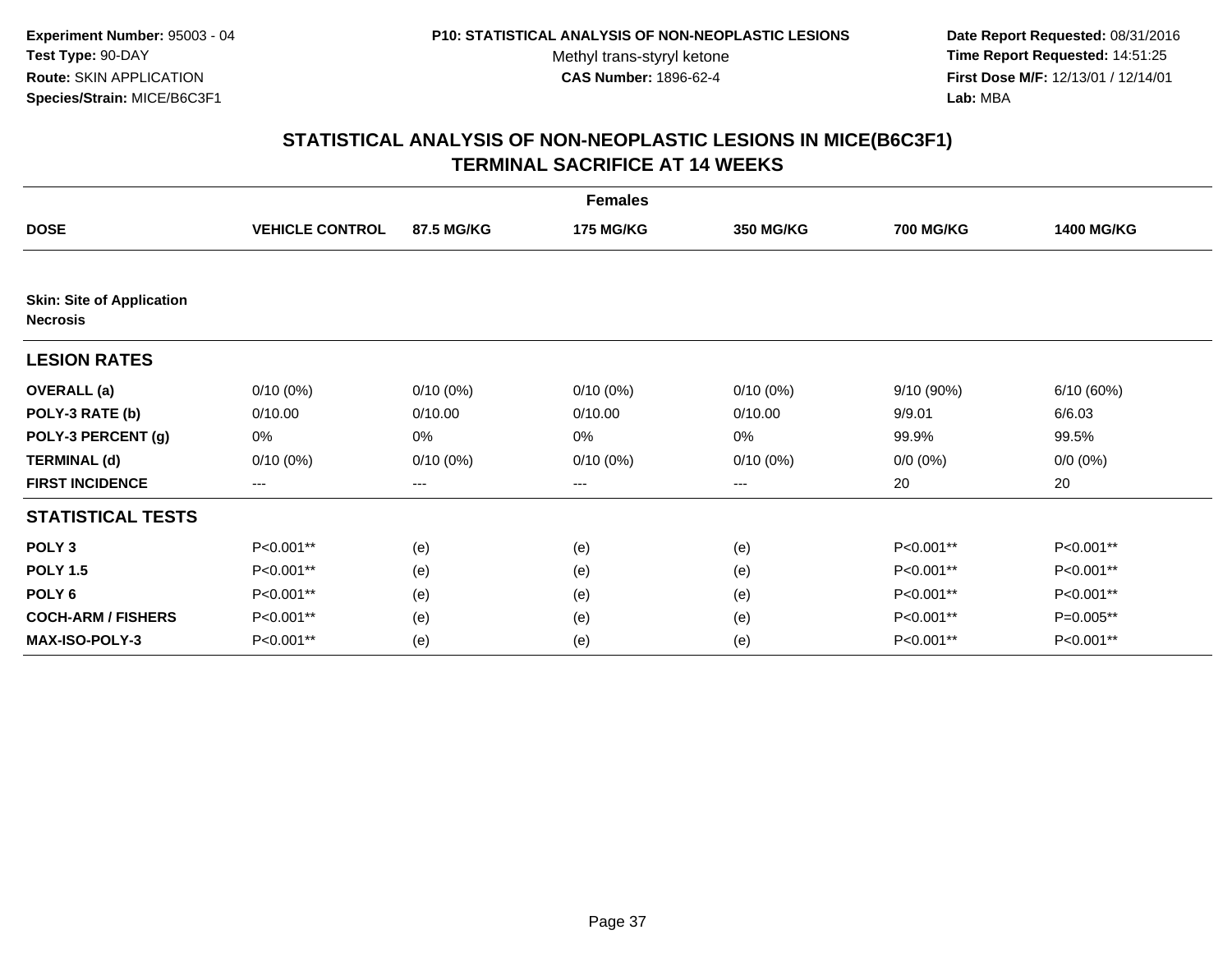**Date Report Requested:** 08/31/2016 **Time Report Requested:** 14:51:25 **First Dose M/F:** 12/13/01 / 12/14/01<br>**Lab:** MBA **Lab:** MBA

|                                                  |                        |             | <b>Females</b>   |                  |                  |                   |
|--------------------------------------------------|------------------------|-------------|------------------|------------------|------------------|-------------------|
| <b>DOSE</b>                                      | <b>VEHICLE CONTROL</b> | 87.5 MG/KG  | <b>175 MG/KG</b> | <b>350 MG/KG</b> | <b>700 MG/KG</b> | <b>1400 MG/KG</b> |
|                                                  |                        |             |                  |                  |                  |                   |
| <b>Skin: Site of Application</b><br><b>Ulcer</b> |                        |             |                  |                  |                  |                   |
| <b>LESION RATES</b>                              |                        |             |                  |                  |                  |                   |
| <b>OVERALL</b> (a)                               | $0/10(0\%)$            | $0/10(0\%)$ | $0/10(0\%)$      | $0/10(0\%)$      | $1/10(10\%)$     | $0/10(0\%)$       |
| POLY-3 RATE (b)                                  | 0/10.00                | 0/10.00     | 0/10.00          | 0/10.00          | 1/1.09           | 0/0.09            |
| POLY-3 PERCENT (g)                               | 0%                     | 0%          | 0%               | 0%               | 91.5%            | 0%                |
| <b>TERMINAL (d)</b>                              | $0/10(0\%)$            | $0/10(0\%)$ | $0/10(0\%)$      | $0/10(0\%)$      | $0/0 (0\%)$      | $0/0 (0\%)$       |
| <b>FIRST INCIDENCE</b>                           | $---$                  | ---         | ---              | $\cdots$         | 20               | ---               |
| <b>STATISTICAL TESTS</b>                         |                        |             |                  |                  |                  |                   |
| POLY <sub>3</sub>                                | $P = 0.602$            | (e)         | (e)              | (e)              | $P = 0.246$      | (e)               |
| <b>POLY 1.5</b>                                  | $P=0.447$              | (e)         | (e)              | (e)              | $P=0.272$        | (e)               |
| POLY <sub>6</sub>                                | $P = 0.621$            | (e)         | (e)              | (e)              | $P = 0.243$      | (e)               |
| <b>COCH-ARM / FISHERS</b>                        | $P = 0.585$            | (e)         | (e)              | (e)              | $P = 0.500$      | (e)               |
| <b>MAX-ISO-POLY-3</b>                            | $P = 0.766$            | (e)         | (e)              | (e)              | $P = 0.135$      | (e)               |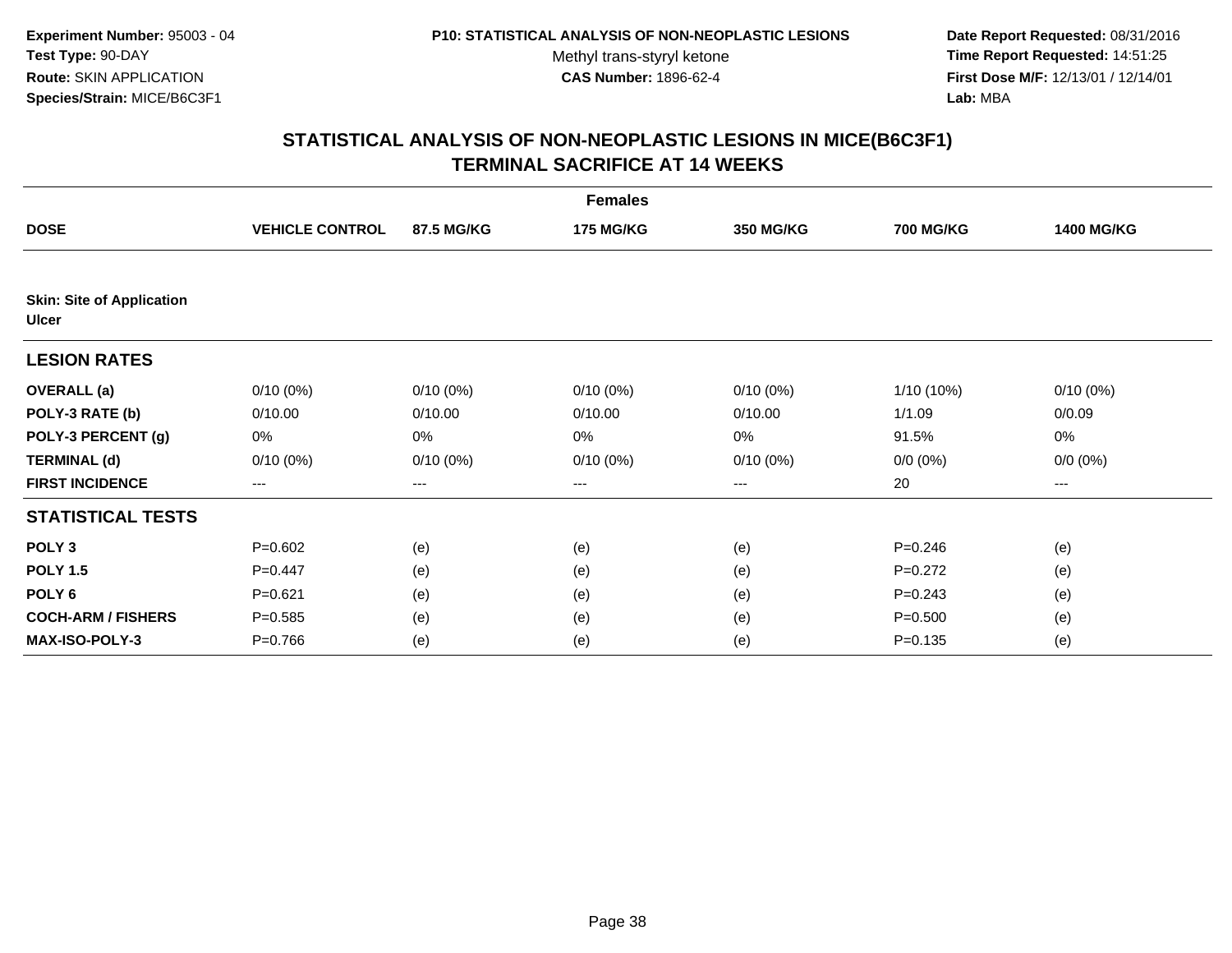**Date Report Requested:** 08/31/2016 **Time Report Requested:** 14:51:25 **First Dose M/F:** 12/13/01 / 12/14/01<br>**Lab:** MBA **Lab:** MBA

|                                                          |                        |             | <b>Females</b>   |                  |                  |                   |
|----------------------------------------------------------|------------------------|-------------|------------------|------------------|------------------|-------------------|
| <b>DOSE</b>                                              | <b>VEHICLE CONTROL</b> | 87.5 MG/KG  | <b>175 MG/KG</b> | <b>350 MG/KG</b> | <b>700 MG/KG</b> | <b>1400 MG/KG</b> |
|                                                          |                        |             |                  |                  |                  |                   |
| <b>Spleen</b><br><b>Hematopoietic Cell Proliferation</b> |                        |             |                  |                  |                  |                   |
| <b>LESION RATES</b>                                      |                        |             |                  |                  |                  |                   |
| <b>OVERALL</b> (a)                                       | 6/10(60%)              | $0/0 (0\%)$ | $0/0 (0\%)$      | 6/10(60%)        | 6/10(60%)        | 4/9 (44%)         |
| POLY-3 RATE (b)                                          | 6/10.00                | 0/0.00      | 0/0.00           | 6/10.00          | 6/6.04           | 4/4.05            |
| POLY-3 PERCENT (g)                                       | 60%                    | 0%          | 0%               | 60%              | 99.3%            | 98.7%             |
| <b>TERMINAL (d)</b>                                      | 6/10(60%)              | $0/0 (0\%)$ | $0/0 (0\%)$      | 6/10(60%)        | $0/0 (0\%)$      | $0/0 (0\%)$       |
| <b>FIRST INCIDENCE</b>                                   | 92 (T)                 | $--$        | ---              | 92 (T)           | 20               | 20                |
| <b>STATISTICAL TESTS</b>                                 |                        |             |                  |                  |                  |                   |
| POLY <sub>3</sub>                                        | (e)                    | (e)         | (e)              | $P=0.667$        | $P=0.129$        | $P = 0.248$       |
| <b>POLY 1.5</b>                                          | (e)                    | (e)         | (e)              | $P=0.667$        | $P = 0.178$      | $P = 0.334$       |
| POLY <sub>6</sub>                                        | (e)                    | (e)         | (e)              | $P = 0.667$      | $P = 0.125$      | $P = 0.239$       |
| <b>COCH-ARM / FISHERS</b>                                | P=0.310N               | (e)         | (e)              | P=0.675N         | P=0.675N         | P=0.414N          |
| <b>MAX-ISO-POLY-3</b>                                    | (e)                    | (e)         | (e)              | $P = 1.000$      | $P = 0.079$      | $P = 0.172$       |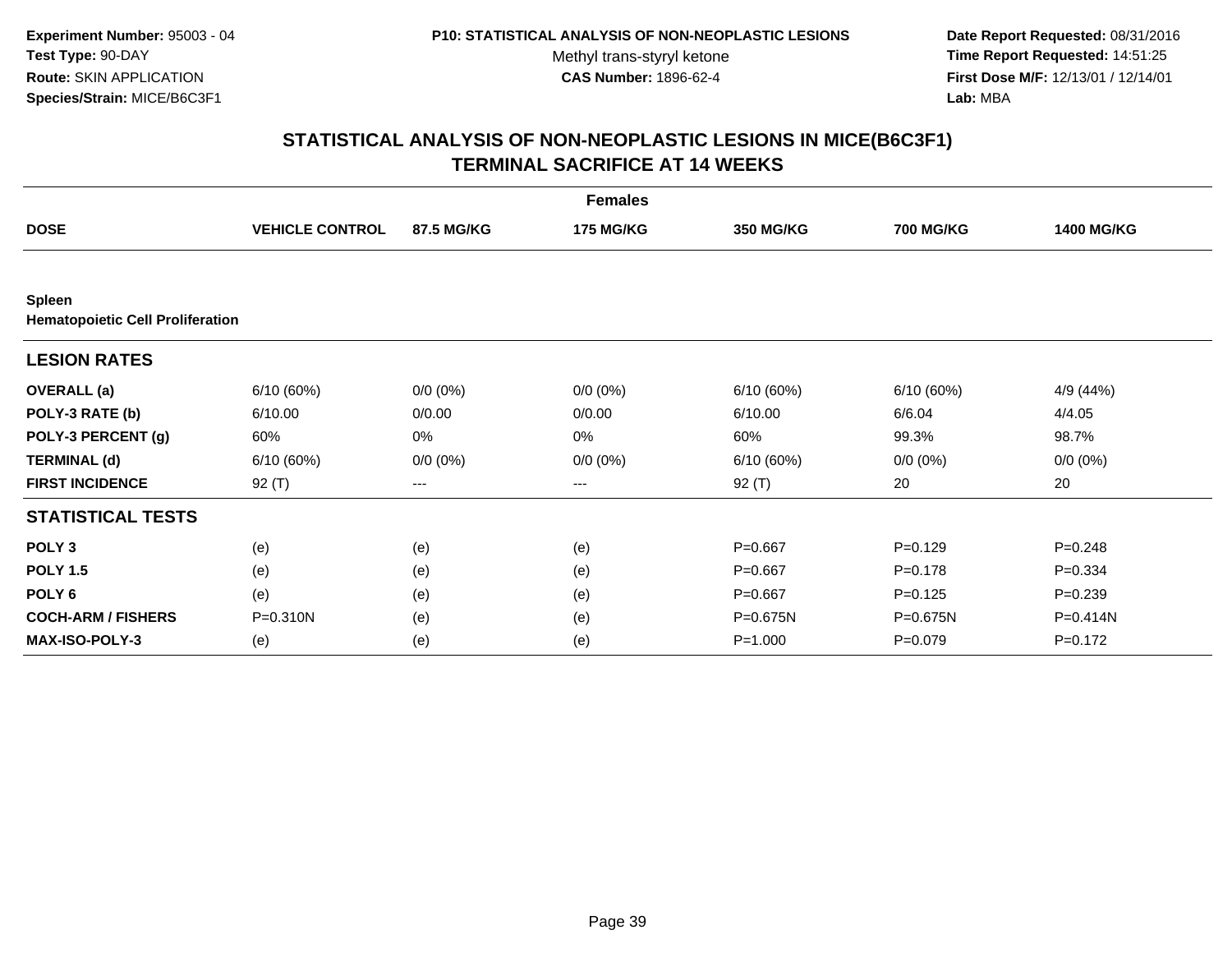**Date Report Requested:** 08/31/2016 **Time Report Requested:** 14:51:25 **First Dose M/F:** 12/13/01 / 12/14/01<br>**Lab:** MBA **Lab:** MBA

|                                 |                        |                        | <b>Females</b>   |                  |                  |                   |
|---------------------------------|------------------------|------------------------|------------------|------------------|------------------|-------------------|
| <b>DOSE</b>                     | <b>VEHICLE CONTROL</b> | 87.5 MG/KG             | <b>175 MG/KG</b> | <b>350 MG/KG</b> | <b>700 MG/KG</b> | <b>1400 MG/KG</b> |
|                                 |                        |                        |                  |                  |                  |                   |
| <b>Thymus</b><br><b>Atrophy</b> |                        |                        |                  |                  |                  |                   |
| <b>LESION RATES</b>             |                        |                        |                  |                  |                  |                   |
| <b>OVERALL</b> (a)              | 0/10(0%)               | $0/0 (0\%)$            | $0/0 (0\%)$      | 2/10 (20%)       | $0/10(0\%)$      | $0/9(0\%)$        |
| POLY-3 RATE (b)                 | 0/10.00                | 0/0.00                 | 0/0.00           | 2/10.00          | 0/0.10           | 0/0.09            |
| POLY-3 PERCENT (g)              | 0%                     | 0%                     | 0%               | 20%              | 0%               | 0%                |
| <b>TERMINAL (d)</b>             | $0/10(0\%)$            | $0/0 (0\%)$            | $0/0 (0\%)$      | 2/10 (20%)       | $0/0 (0\%)$      | $0/0 (0\%)$       |
| <b>FIRST INCIDENCE</b>          | ---                    | $\qquad \qquad \cdots$ | ---              | $92($ T)         | $---$            | ---               |
| <b>STATISTICAL TESTS</b>        |                        |                        |                  |                  |                  |                   |
| POLY <sub>3</sub>               | (e)                    | (e)                    | (e)              | $P=0.227$        | (e)              | (e)               |
| <b>POLY 1.5</b>                 | (e)                    | (e)                    | (e)              | $P=0.227$        | (e)              | (e)               |
| POLY <sub>6</sub>               | (e)                    | (e)                    | (e)              | $P=0.227$        | (e)              | (e)               |
| <b>COCH-ARM / FISHERS</b>       | P=0.424N               | (e)                    | (e)              | $P = 0.237$      | (e)              | (e)               |
| MAX-ISO-POLY-3                  | (e)                    | (e)                    | (e)              | $P=0.067$        | (e)              | (e)               |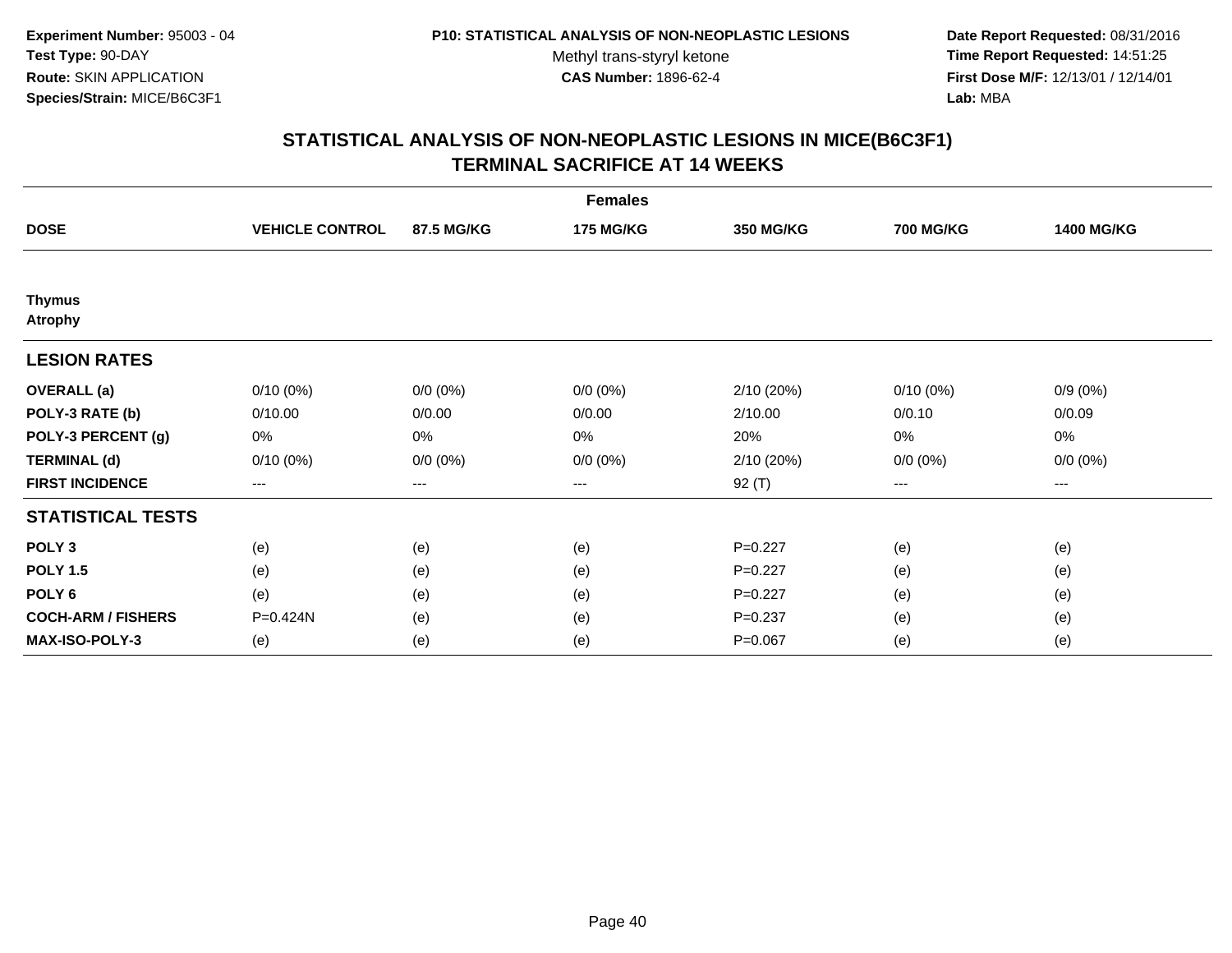**Date Report Requested:** 08/31/2016 **Time Report Requested:** 14:51:25 **First Dose M/F:** 12/13/01 / 12/14/01<br>**Lab:** MBA **Lab:** MBA

|                                       |                        |                   | <b>Females</b>   |                  |                  |                   |
|---------------------------------------|------------------------|-------------------|------------------|------------------|------------------|-------------------|
| <b>DOSE</b>                           | <b>VEHICLE CONTROL</b> | 87.5 MG/KG        | <b>175 MG/KG</b> | <b>350 MG/KG</b> | <b>700 MG/KG</b> | <b>1400 MG/KG</b> |
|                                       |                        |                   |                  |                  |                  |                   |
| <b>Thymus</b><br><b>Atrophy Focal</b> |                        |                   |                  |                  |                  |                   |
| <b>LESION RATES</b>                   |                        |                   |                  |                  |                  |                   |
| <b>OVERALL</b> (a)                    | $0/10(0\%)$            | $0/0 (0\%)$       | $0/0 (0\%)$      | 1/10 (10%)       | $0/10(0\%)$      | $0/9(0\%)$        |
| POLY-3 RATE (b)                       | 0/10.00                | 0/0.00            | 0/0.00           | 1/10.00          | 0/0.10           | 0/0.09            |
| POLY-3 PERCENT (g)                    | 0%                     | $0\%$             | 0%               | 10%              | 0%               | 0%                |
| <b>TERMINAL (d)</b>                   | $0/10(0\%)$            | $0/0 (0\%)$       | $0/0 (0\%)$      | 1/10 (10%)       | $0/0 (0\%)$      | $0/0 (0\%)$       |
| <b>FIRST INCIDENCE</b>                | $\qquad \qquad -$      | $\qquad \qquad -$ | $---$            | 92 (T)           | ---              | ---               |
| <b>STATISTICAL TESTS</b>              |                        |                   |                  |                  |                  |                   |
| POLY <sub>3</sub>                     | (e)                    | (e)               | (e)              | $P = 0.500$      | (e)              | (e)               |
| <b>POLY 1.5</b>                       | (e)                    | (e)               | (e)              | $P = 0.500$      | (e)              | (e)               |
| POLY <sub>6</sub>                     | (e)                    | (e)               | (e)              | $P = 0.500$      | (e)              | (e)               |
| <b>COCH-ARM / FISHERS</b>             | P=0.585N               | (e)               | (e)              | $P = 0.500$      | (e)              | (e)               |
| MAX-ISO-POLY-3                        | (e)                    | (e)               | (e)              | $P = 0.158$      | (e)              | (e)               |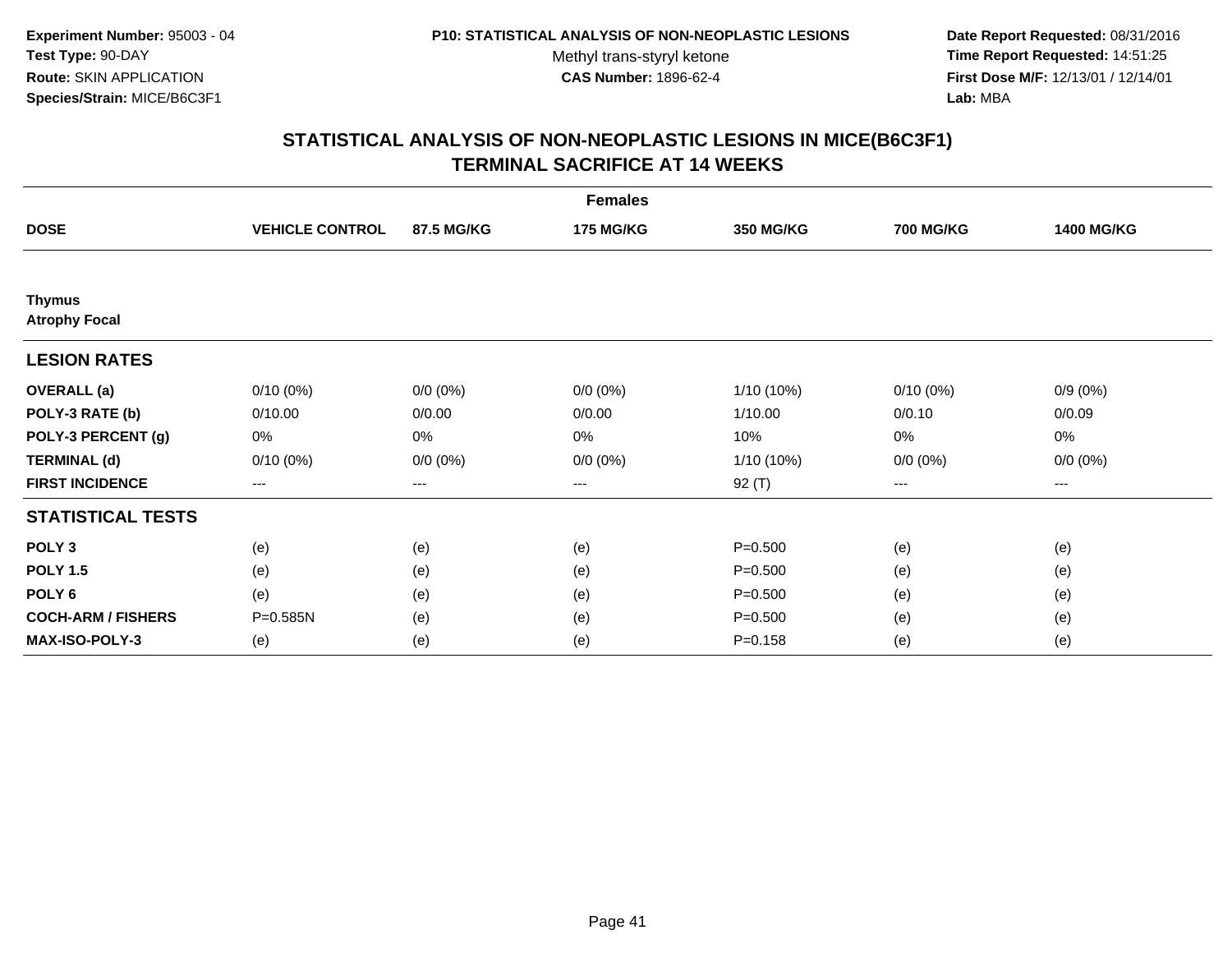**Date Report Requested:** 08/31/2016 **Time Report Requested:** 14:51:25 **First Dose M/F:** 12/13/01 / 12/14/01<br>**Lab:** MBA **Lab:** MBA

|                                               |                        |                   | <b>Females</b>   |                  |                  |                   |
|-----------------------------------------------|------------------------|-------------------|------------------|------------------|------------------|-------------------|
| <b>DOSE</b>                                   | <b>VEHICLE CONTROL</b> | 87.5 MG/KG        | <b>175 MG/KG</b> | <b>350 MG/KG</b> | <b>700 MG/KG</b> | <b>1400 MG/KG</b> |
|                                               |                        |                   |                  |                  |                  |                   |
| <b>Thyroid Gland</b><br><b>Ectopic Thymus</b> |                        |                   |                  |                  |                  |                   |
| <b>LESION RATES</b>                           |                        |                   |                  |                  |                  |                   |
| <b>OVERALL</b> (a)                            | 2/10 (20%)             | $0/0 (0\%)$       | $0/0 (0\%)$      | $0/10(0\%)$      | $0/10(0\%)$      | 0/8(0%)           |
| POLY-3 RATE (b)                               | 2/10.00                | 0/0.00            | 0/0.00           | 0/10.00          | 0/0.10           | 0/0.08            |
| POLY-3 PERCENT (g)                            | 20%                    | $0\%$             | 0%               | 0%               | 0%               | 0%                |
| <b>TERMINAL (d)</b>                           | 2/10(20%)              | $0/0 (0\%)$       | $0/0 (0\%)$      | $0/10(0\%)$      | $0/0 (0\%)$      | $0/0 (0\%)$       |
| <b>FIRST INCIDENCE</b>                        | 92 $(T)$               | $\qquad \qquad -$ | $---$            | ---              | $---$            | ---               |
| <b>STATISTICAL TESTS</b>                      |                        |                   |                  |                  |                  |                   |
| POLY <sub>3</sub>                             | (e)                    | (e)               | (e)              | P=0.227N         | P=0.696N         | P=0.707N          |
| <b>POLY 1.5</b>                               | (e)                    | (e)               | (e)              | P=0.227N         | $P = 0.643N$     | P=0.663N          |
| POLY <sub>6</sub>                             | (e)                    | (e)               | (e)              | P=0.227N         | P=0.702N         | P=0.712N          |
| <b>COCH-ARM / FISHERS</b>                     | P=0.124N               | (e)               | (e)              | P=0.237N         | P=0.237N         | P=0.294N          |
| <b>MAX-ISO-POLY-3</b>                         | (e)                    | (e)               | (e)              | P=0.067N         | P=0.493N         | P=0.494N          |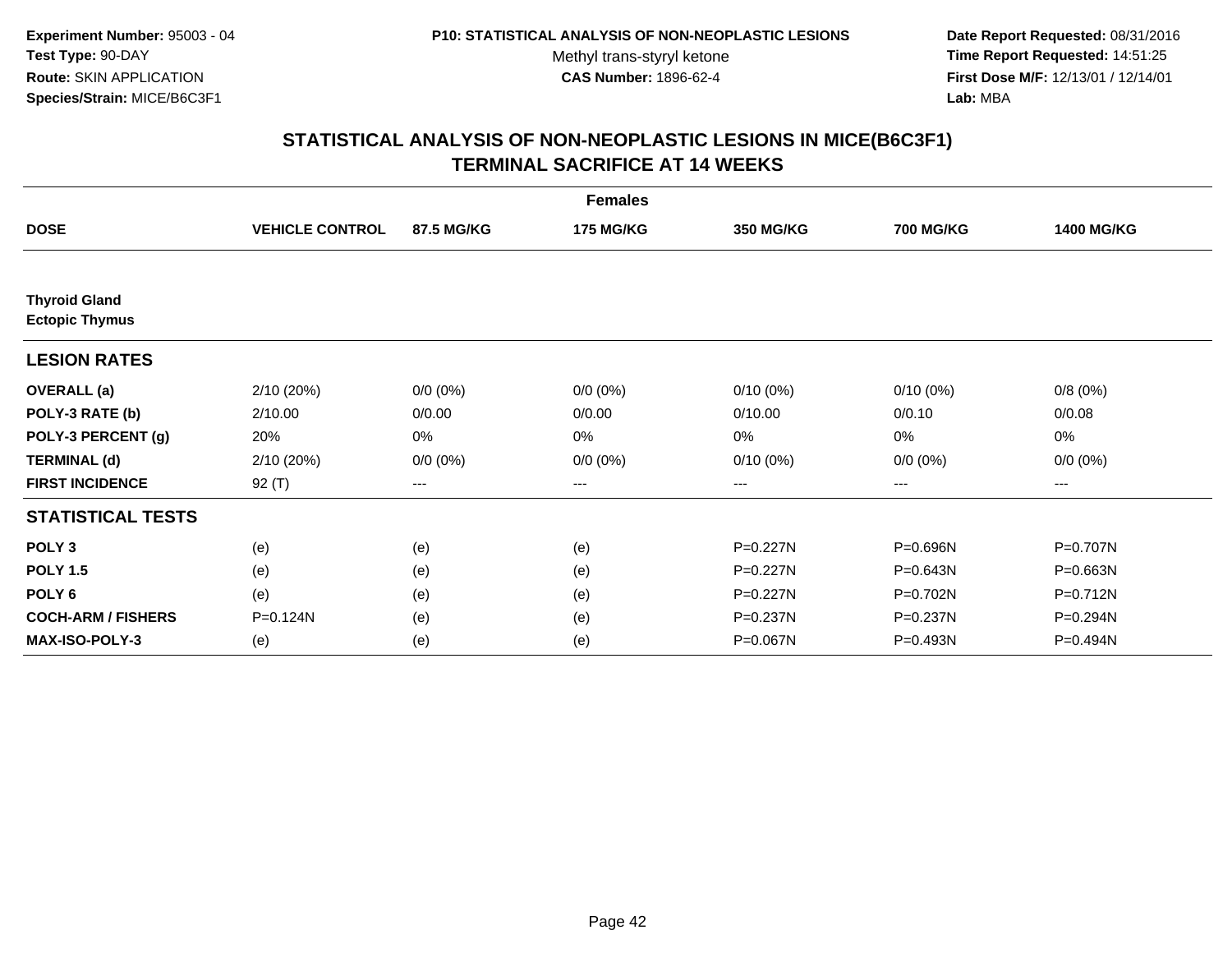**Date Report Requested:** 08/31/2016 **Time Report Requested:** 14:51:25 **First Dose M/F:** 12/13/01 / 12/14/01<br>**Lab:** MBA **Lab:** MBA

|                                                         |                        |            | <b>Females</b>   |                  |                  |                   |
|---------------------------------------------------------|------------------------|------------|------------------|------------------|------------------|-------------------|
| <b>DOSE</b>                                             | <b>VEHICLE CONTROL</b> | 87.5 MG/KG | <b>175 MG/KG</b> | <b>350 MG/KG</b> | <b>700 MG/KG</b> | <b>1400 MG/KG</b> |
|                                                         |                        |            |                  |                  |                  |                   |
| <b>Uterus: Endometrium</b><br><b>Hyperplasia Cystic</b> |                        |            |                  |                  |                  |                   |
| <b>LESION RATES</b>                                     |                        |            |                  |                  |                  |                   |
| <b>OVERALL</b> (a)                                      | 10/10 (100%)           | 9/9 (100%) | 10/10 (100%)     | 10/10 (100%)     | 7/10 (70%)       | 2/9(22%)          |
| POLY-3 RATE (b)                                         | 10/10.00               | 9/9.00     | 10/10.00         | 10/10.00         | 7/7.03           | 2/2.07            |
| POLY-3 PERCENT (g)                                      | 100%                   | 100%       | 100%             | 100%             | 99.6%            | 96.5%             |
| <b>TERMINAL (d)</b>                                     | 10/10 (100%)           | 9/9 (100%) | 10/10 (100%)     | 10/10 (100%)     | $0/0 (0\%)$      | $0/0 (0\%)$       |
| <b>FIRST INCIDENCE</b>                                  | 92 $(T)$               | 92 $(T)$   | $92($ T)         | 92 $(T)$         | 20               | 20                |
| <b>STATISTICAL TESTS</b>                                |                        |            |                  |                  |                  |                   |
| POLY <sub>3</sub>                                       | P=1.000N               | (e)        | (e)              | (e)              | $P = 1.000N$     | P=1.000N          |
| <b>POLY 1.5</b>                                         | P<0.001N**             | (e)        | (e)              | (e)              | $P = 1.000N$     | P=0.302N          |
| POLY <sub>6</sub>                                       | P=1.000N               | (e)        | (e)              | (e)              | $P = 1.000N$     | P=1.000N          |
| <b>COCH-ARM / FISHERS</b>                               | P<0.001N**             | (e)        | (e)              | (e)              | $P = 0.105N$     | P<0.001N**        |
| <b>MAX-ISO-POLY-3</b>                                   | P<0.001N**             | (e)        | (e)              | (e)              | P=0.047N*        | P<0.001N**        |